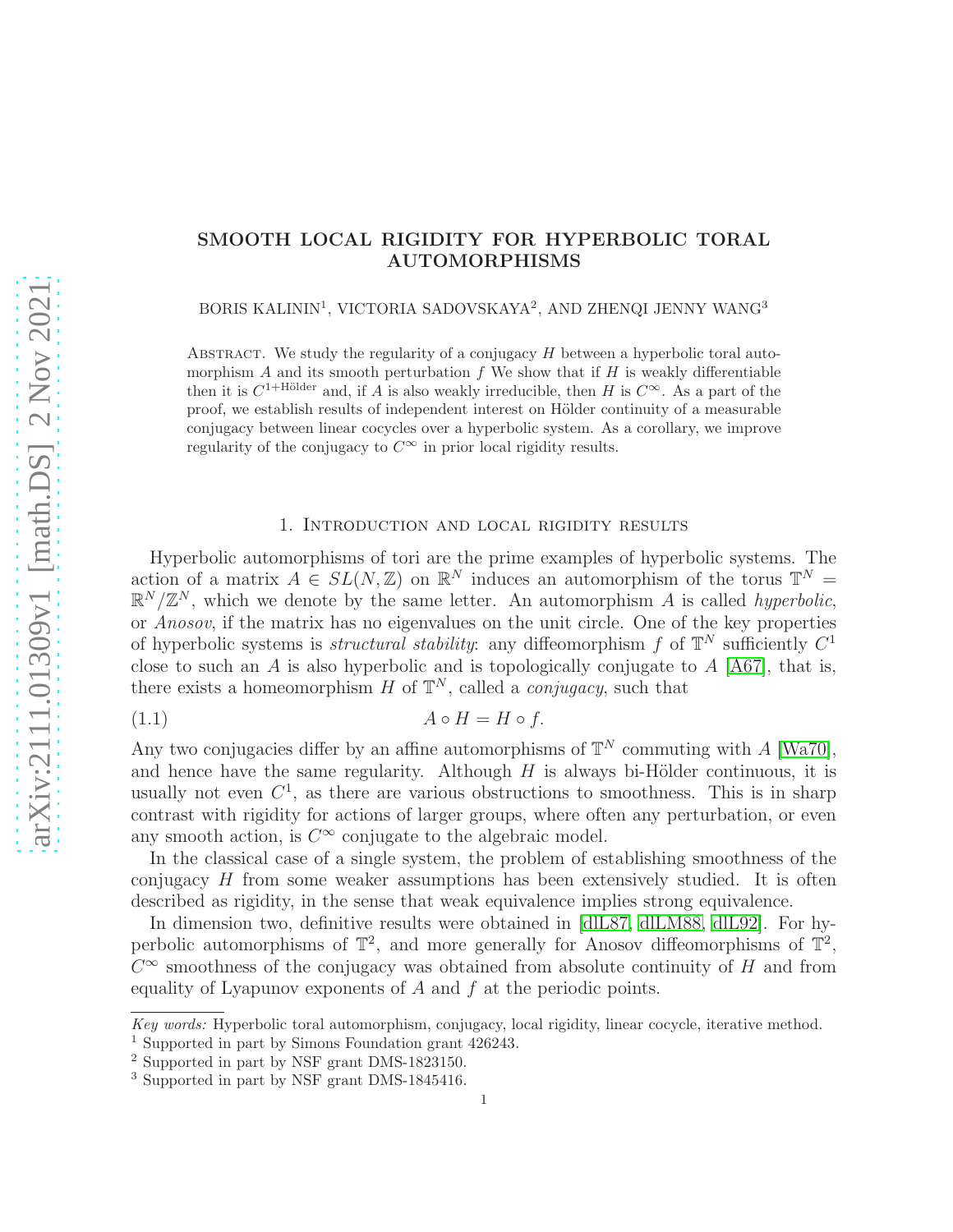The case of higher dimensional systems is much more complicated. In particular, the problem of exact level of regularity of H is subtle: for any  $k \in \mathbb{N}$  and any  $N \geq 4$  there exists a reducible hyperbolic automorphism A of  $\mathbb{T}^N$  and its analytic perturbation f such that the conjugacy H is  $C^k$  but is not  $C^{k+1}$  [\[dlL92\]](#page-40-2). We recall that A is *reducible* if it has a nontrivial rational invariant subspace or, equivalently, if its characteristic polynomial is reducible over Q.

The two-dimensional results were extended in two directions. First,  $C^{\infty}$  conjugacy was obtained for systems that are conformal on full stable and unstable subspaces under various periodic data assumptions which ensured that the perturbed system is also conformal [\[dlL02,](#page-40-3) [KS03,](#page-40-4) [dlL04,](#page-40-5) [KS09\]](#page-40-6). Second, for some classes of irreducible A, equality of Lyapunov exponents or similarity of the periodic data were shown to imply  $C^{1+H\ddot{o}lder}$ smoothness of  $H$  [\[GG08,](#page-40-7) [G08,](#page-40-8) [GKS11,](#page-40-9) [SaY,](#page-41-1) [GKS20,](#page-40-10) [dW21\]](#page-40-11). Irreducibility of  $A$  is necessary for these results  $[dL92, dL02, G08]$  $[dL92, dL02, G08]$ . Low smoothness of H is due to the method of the proof, which establishes regularity of  $H$  along natural one or two dimensional  $f$ invariant foliations of  $\mathbb{T}^N$ , whose leaves are typically only  $C^{1+\text{Hölder}}$  smooth. Therefore, different methods are needed to prove higher regularity of H. Outside of the conformal setting, the only result on  $C^{\infty}$  smoothness was obtained for automorphisms of  $\mathbb{T}^3$  in [\[G17\]](#page-40-12).

In this paper we establish general results on bootstrap of regularity of the conjugacy H. We show that for *any* hyperbolic automorphism  $A$ , if  $H$  is weakly differentiable in a certain sense then it is  $C^{1+\text{Hölder}}$  and, if in addition A is weakly irreducible, then H is  $C^{\infty}$ . As a corollary, we improve the regularity of H from  $C^{1+\text{Hölder}}$  to  $C^{\infty}$  in the previous local rigidity results for the irreducible case.

Now we formulate our main results. We denote by  $W^{1,q}(\mathbb{T}^N)$  the Sobolev space of  $L<sup>q</sup>$  functions with  $L<sup>q</sup>$  weak partial derivatives of first order. The first result holds for an arbitrary hyperbolic automorphism without any irreducibility assumption. We recall that while H satisfying  $(1.1)$  is not unique, there is a unique *conjugacy*  $C^0$  close to the *identity*. This is H in the homotopy class of the identity with  $H(p) = 0$ , where p is the fixed point of f closest to 0.

<span id="page-1-0"></span>**Theorem 1.1.** Let A be a hyperbolic automorphism of  $\mathbb{T}^N$  and let f be a  $C^{1+H\ddot{o}lder}$  diffeomorphism of  $\mathbb{T}^N$  which is  $C^1$  close to A. Suppose that for some conjugacy H between f and A, either H or  $H^{-1}$  is in  $W^{1,q}(\mathbb{T}^N)$  with  $q > N$ . Then H is a  $C^{1+H\ddot{o}lder}$  diffeomorphism.

More precisely, there is a constant  $\beta_0 = \beta_0(A)$ ,  $0 < \beta_0 \le 1$ , so that for any  $0 < \beta' < \beta_0$ there exist constants  $\delta > 0$  and  $K > 0$  such that for any  $0 < \beta \leq \beta'$  the following holds.

For any  $C^{1+\beta}$  diffeomorphism f with  $||f - A||_{C^1} < \delta$ , if some conjugacy between A and f, or its inverse, is in  $W^{1,q}(\mathbb{T}^N)$ ,  $q > N$ , then any conjugacy is a  $C^{1+\beta}$  diffeomorphism. Moreover, for the conjugacy  $H$  that is  $C^0$  close to the identity,

<span id="page-1-1"></span>(1.2) 
$$
||H - I||_{C^{1+\beta}} \leq K||f - A||_{C^{1+\beta}}.
$$

**Remark 1.2.** The assumption of being in  $W^{1,q}$  with  $q > N$  in this and in the next theorem can be replaced with a slightly weaker one that we actually need for the proof: either  $H^{-1}$  is in  $W^{1,1}$  and its Jacoby matrix of partial derivatives is invertible and gives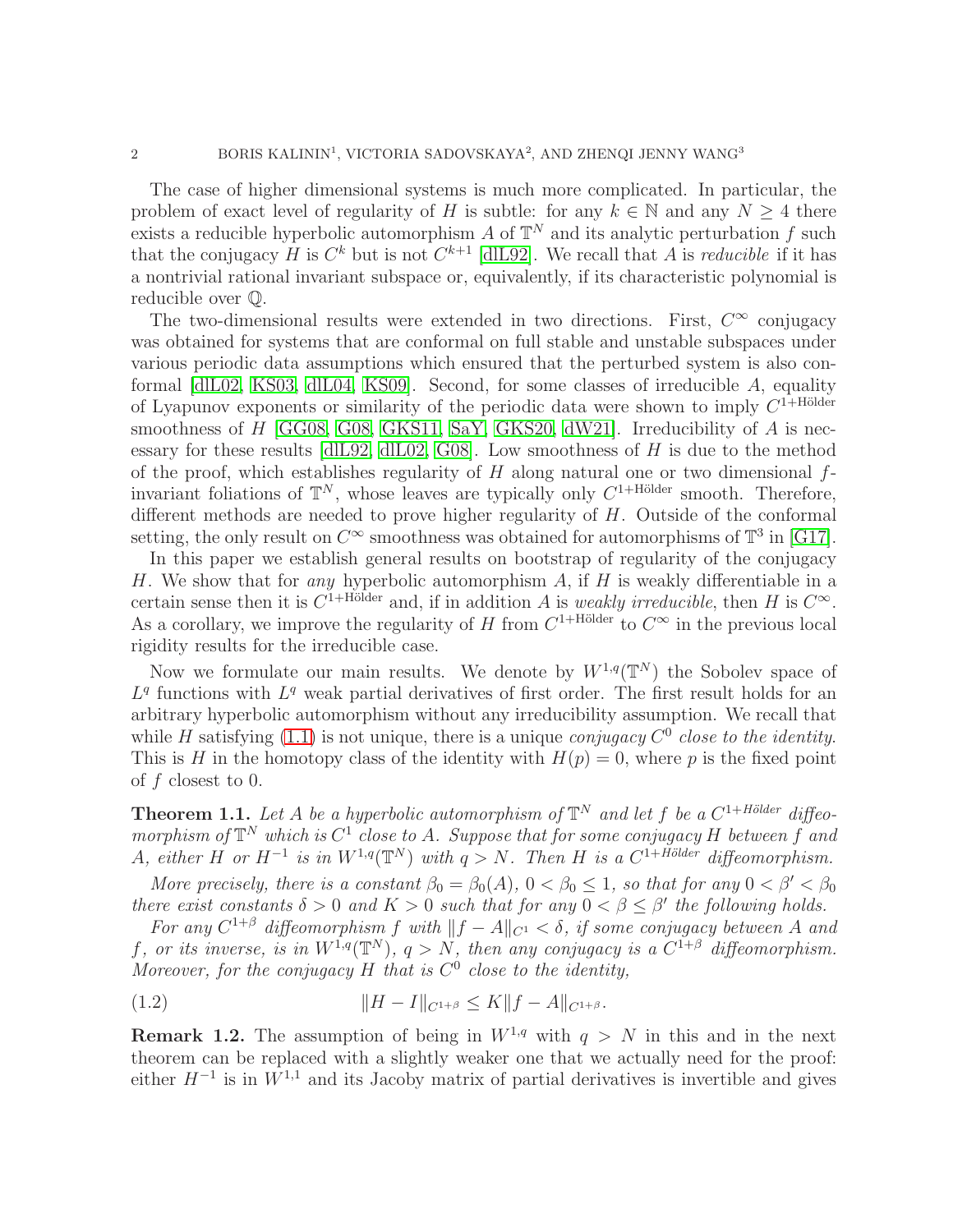the differential of  $H^{-1}$  for Lebesgue almost every point of  $\mathbb{T}^N$ , or the same holds for H and f preserves an absolutely continuous probability measure.

In the next theorem we obtain  $C^{\infty}$  smoothness of the conjugacy assuming that A is weakly irreducible, which is defined as follows. Let  $\mathbb{R}^N = \bigoplus_{\rho_i} E^i$  be the splitting where  $E^i$ is the sum of generalized eigenspaces of A corresponding to the eigenvalues of modulus  $\rho_i$ , and let  $\hat{E}^i = \bigoplus_{\rho_j \neq \rho_i} E^j$ . We say that A is *weakly irreducible* if each  $\hat{E}^i$  contains no nonzero elements of  $\mathbb{Z}^N$ . This condition is weaker than irreducibility, see Section [3.3](#page-6-0) for details.

<span id="page-2-0"></span>**Theorem 1.3.** Let A be a weakly irreducible hyperbolic automorphism of  $\mathbb{T}^N$ . Then there is a constant  $\ell = \ell(A) \in \mathbb{N}$  so that for any  $C^{\infty}$  diffeomorphism f which is  $C^{\ell}$  close to A the following holds. If for some conjugacy H between f and A either H or  $H^{-1}$  is in the Sobolev space  $W^{1,q}(\mathbb{T}^N)$  with  $q > N$ , then any conjugacy between f and A is a  $C^{\infty}$ diffeomorphism.

The constant  $\ell = \ell(A)$  is chosen sufficiently large to satisfy the inequalities [\(8.16\)](#page-37-0).

Applying Theorem [1.3](#page-2-0) we improve the regularity of the conjugacy from  $C^{1+\text{Hölder}}$  to  $C^{\infty}$  in the strongest local rigidity results for irreducible toral setting [\[GKS11,](#page-40-9) [GKS20\]](#page-40-10):

**Corollary 1.4.** Let  $A : \mathbb{T}^N \to \mathbb{T}^N$  be an irreducible Anosov automorphism such that no three of its eigenvalues have the same modulus. Let f be a  $C^{\infty}$  diffeomorphism which is  $C^{\ell}$ -close to A such that the derivative  $D_{p}f^{n}$  is conjugate to  $A^{n}$  whenever  $p = f^{n}(p)$ . Then f is  $C^{\infty}$  conjugate to A.

**Corollary 1.5.** Let  $A : \mathbb{T}^N \to \mathbb{T}^N$  be an irreducible Anosov automorphism such that no three of its eigenvalues have the same modulus and there are no pairs of eigenvalues of the form  $\lambda, -\lambda$  or  $i\lambda, -i\lambda$ , where  $\lambda \in \mathbb{R}$ . Let f be a volume-preserving  $C^{\infty}$  diffeomorphism of  $\mathbb{T}^N$  sufficiently  $C^{\ell}$ -close to A. If the Lyapunov exponents of f with respect to the volume are the same as the Lyapunov exponents of A, then f is  $C^{\infty}$  conjugate to A.

To prove Theorem [1.1,](#page-1-0) we first establish results of independent interest on Hölder continuity of a measurable conjugacy between linear cocycles over a hyperbolic system. These results are formulated and discussed in Section [2.](#page-3-0) In the proof of the theorem we apply them to the conjugacy  $DH$  between the derivative cocycles  $Df$  and A. We note, however, that existence of *some* continuous conjugacy between the derivative cocycles  $Df$ and A does not imply in general that H is  $C^1$ .

Theorem [1.1](#page-1-0) is used as the first step in the proof of Theorem [1.3](#page-2-0) to obtain  $C^{1+\beta}$ regularity of H. Then to establish its  $C^{\infty}$  smoothness we use an iterative method which is somewhat similar to the traditional KAM scheme. However, KAM is primarily used for elliptic systems and not for hyperbolic ones. Closest to our setting, KAM techniques were used in [\[DKt10\]](#page-40-13) to prove  $C^{\infty}$  local rigidity for some  $\mathbb{Z}^2$  actions by partially hyperbolic toral automorphisms. The main ingredient in the iterative step is obtaining a  $C^{\infty}$  approximate solution for the linearized conjugacy equation. In [\[DKt10\]](#page-40-13) the higher rank action was used in an essential way to construct such a solution. In our case these methods do not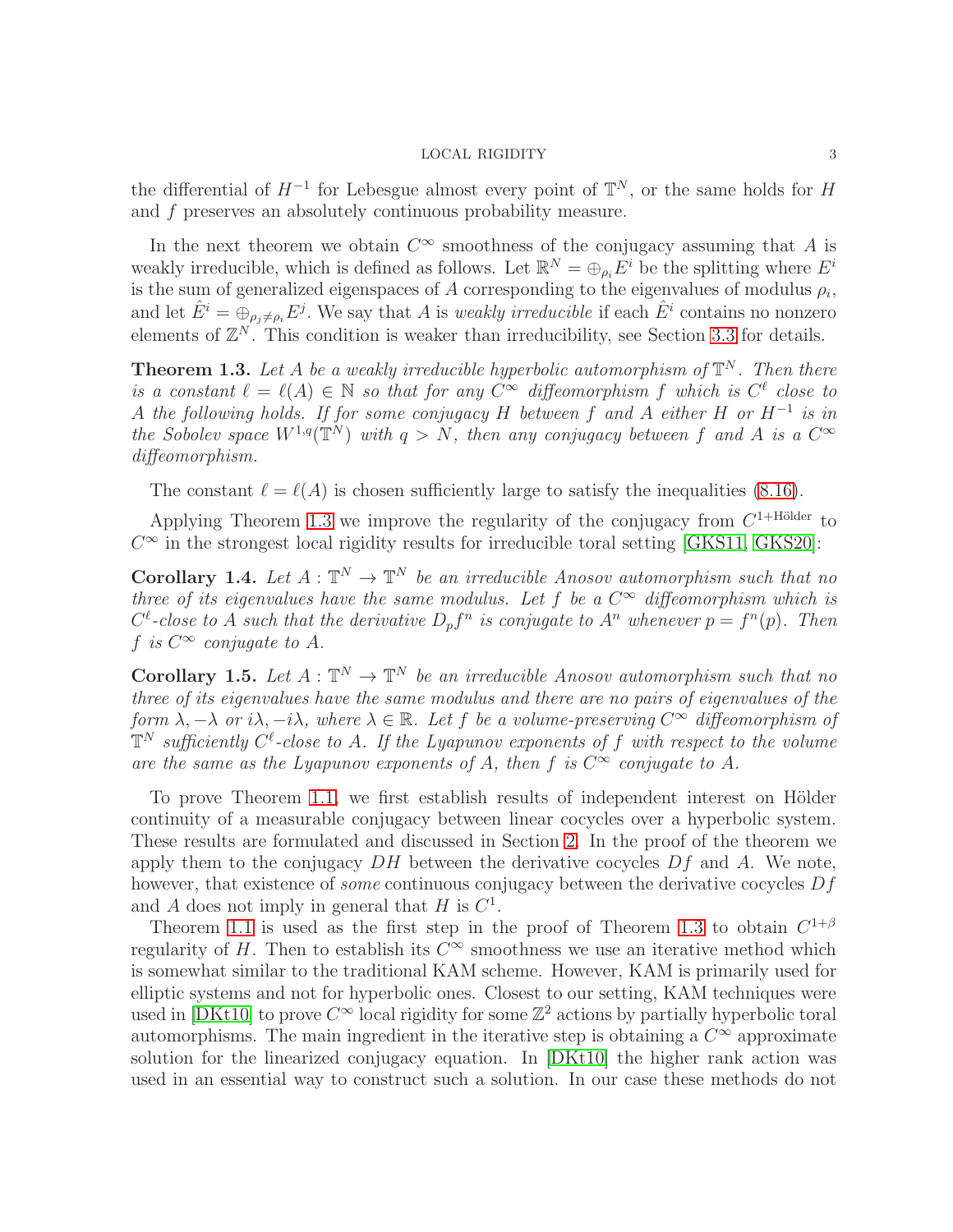apply, and instead the argument relies on existence of  $C^{1+\beta}$  conjugacy with estimate [\(1.2\)](#page-1-1). This, however, gives us only low regularity data, from which we need to construct a  $C^{\infty}$ approximate solution and obtain suitable estimates. This is done in Section [7](#page-22-0) and is one of the key new ingredients, see remarks after Theorem [7.4](#page-27-0) for details. Also, in contrast to the higher rank case in [\[DKt10\]](#page-40-13), the estimate we obtain for the approximate solution is not tame. This creates problems in establishing convergence of the iterative procedure, which we overcome in Section [8.](#page-32-0)

The paper is structured as follows. In Section [2](#page-3-0) we formulate our results on continuity of a measurable conjugacy between linear cocycles over a hyperbolic system, Theorems [2.1](#page-4-0) and [2.2.](#page-5-0) These theorems are proved in Sections [4](#page-6-1) and [5,](#page-12-0) respectively. In Section [3](#page-5-1) we summarize basic notations and facts used throughout the paper. In Section [6](#page-17-0) we prove Theorem [1.1.](#page-1-0) In Section [7](#page-22-0) we obtain a result on solving a twisted cohomological equation over A, and in Section [8](#page-32-0) we complete the proof of Theorem [1.3.](#page-2-0)

# <span id="page-3-0"></span>2. Results on continuity of conjugacy between linear cocycles

In this section we consider linear cocycles over a transitive Anosov diffeomorphism  $f$ of a compact connected manifold  $\mathcal{M}$ . We recall that f is Anosov if there exist a splitting of the tangent bundle  $T\mathcal{M}$  into a direct sum of two  $Df$ -invariant continuous subbundles  $\tilde{E}^s$  and  $\tilde{E}^u$ , a Riemannian metric on M, and continuous functions  $\nu$  and  $\hat{\nu}$  such that

<span id="page-3-1"></span>(2.1) 
$$
||Df_x(\mathbf{v}^s)|| < \nu(x) < 1 < \hat{\nu}(x) < ||Df_x(\mathbf{v}^u)||
$$

for any  $x \in \mathcal{M}$  and any unit vectors  $\mathbf{v}^s \in \tilde{E}^s(x)$  and  $\mathbf{v}^u \in \tilde{E}^u(x)$ . The diffeomorphism is transitive if there is a point  $x \in \mathcal{M}$  with dense orbit. All known examples satisfy this property.

Let A be a map from M to  $GL(N,\mathbb{R})$ . The  $GL(N,\mathbb{R})$ -valued cocycle over f generated by A is the map  $\mathcal{A}: X \times \mathbb{Z} \to GL(N, \mathbb{R})$  defined by  $\mathcal{A}(x, 0) =$  Id and for  $n \in \mathbb{N}$ ,

$$
\mathcal{A}(x,n) = \mathcal{A}_x^n = A(f^{n-1}x) \circ \cdots \circ A(x) \text{ and } \mathcal{A}(x,-n) = \mathcal{A}_x^{-n} = (\mathcal{A}_{f^{-n}x}^n)^{-1}
$$

.

We say that a  $GL(d,\mathbb{R})$ -valued cocycle  $\mathcal A$  is  $\beta$ -Hölder continuous if there exists a constant c such that

$$
d(\mathcal{A}_x, \mathcal{A}_y) \le c \operatorname{dist}(x, y)^\beta \quad \text{for all } x, y \in \mathcal{M},
$$

where the metric d on  $GL(N,\mathbb{R})$  is given by

 $d(A, B) = ||A - B|| + ||A^{-1} - B^{-1}||$ , where  $|| \cdot ||$  is the operator norm.

More generally, we consider linear cocycles defined as follows. Let  $P : E \to M$  be a finite dimensional β-Hölder vector bundle over M. A continuous *linear cocycle* over f is a homeomorphism  $A: E \to E$  such that

 $P \circ \mathcal{A} = f \circ P$  and  $\mathcal{A}_x : E_x \to E_{fx}$  is a linear isomorphism for each  $x \in \mathcal{M}$ .

The linear cocycle A is called β-Hölder if  $\mathcal{A}_x$  depends β-Hölder on x, with proper identification of fibers at nearby points. A detailed description of this setting is given in Section 2.2 of [\[KS13\]](#page-40-14).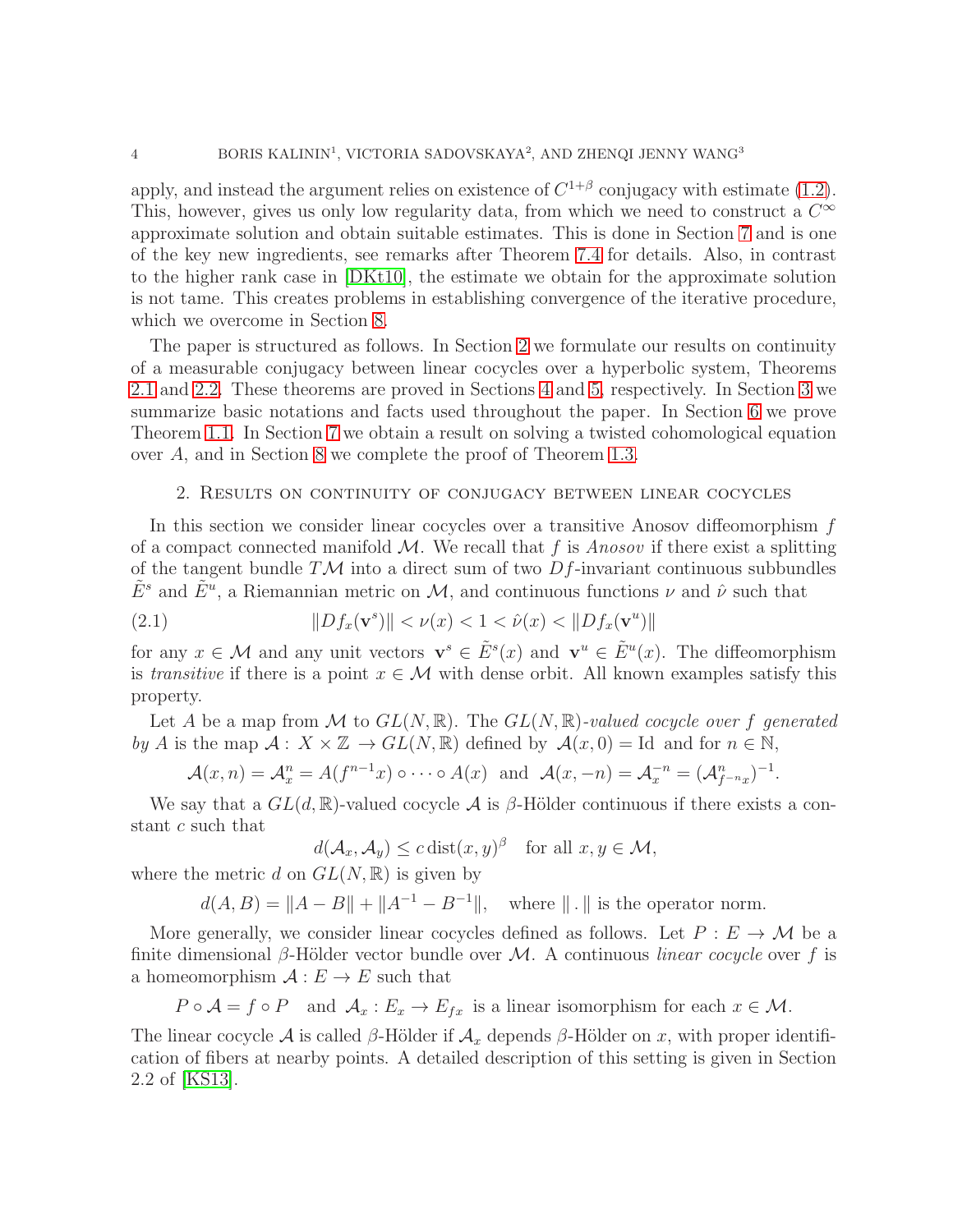The differential of f and its restrictions to invariant sub-bundles of  $T\mathcal{M}$ , such as  $E^s$ and  $\tilde{E}^u$ , are prime examples of linear cocycles.

We say that a  $\beta$ -Hölder cocycle A over an Anosov diffeomorphism f is fiber bunched if there exist numbers  $\theta < 1$  and c such that for all  $x \in \mathcal{M}$  and  $n \in \mathbb{N}$ ,

<span id="page-4-1"></span>(2.2) 
$$
\|\mathcal{A}_{x}^{n}\| \cdot \|(\mathcal{A}_{x}^{n})^{-1}\| \cdot (\nu_{x}^{n})^{\beta} < c \theta^{n} \text{ and } \|\mathcal{A}_{x}^{-n}\| \cdot \|(\mathcal{A}_{x}^{-n})^{-1}\| \cdot (\hat{\nu}_{x}^{-n})^{\beta} < c \theta^{n},
$$
  
where  $\nu_{x}^{n} = \nu(f^{n-1}x) \cdots \nu(x)$  and  $\hat{\nu}_{x}^{-n} = (\hat{\nu}(f^{-n}x))^{-1} \cdots (\hat{\nu}(f^{-1}x))^{-1}.$ 

Let  $\mu$  be an ergodic f-invariant measure on M. We denote by  $\lambda_+(\mathcal{A}, \mu)$  and  $\lambda_-(\mathcal{A}, \mu)$ the largest and smallest Lyapunov exponents of  $A$  with respect to  $\mu$  given by the Oseledets Multiplicative Ergodic Theorem. For  $\mu$  almost all  $x \in \mathcal{M}$ , they equal the limits

(2.3) 
$$
\lambda_{+}(\mathcal{A}, \mu) = \lim_{n \to \infty} n^{-1} \ln ||\mathcal{A}_{x}^{n}|| \text{ and } \lambda_{-}(\mathcal{A}, \mu) = \lim_{n \to \infty} n^{-1} \ln ||(\mathcal{A}_{x}^{n})^{-1}||^{-1}.
$$

We say that a cocycle A has one exponent if for every f-periodic point p the invariant measure  $\mu_p$  on its orbit satisfies  $\lambda_+(\mathcal{A}, \mu_p) = \lambda_-(\mathcal{A}, \mu_p)$ . By Theorem 1.4 in [\[K11\]](#page-40-15), this condition is equivalent to

 $\lambda_+(\mathcal{A}, \mu) = \lambda_-(\mathcal{A}, \mu)$  for every ergodic f-invariant measure.

We note that if  $A$  has one exponent, then it is fiber bunched [\[S15,](#page-41-2) Corollary 4.2].

For  $GL(N,\mathbb{R})$  cocycles A and B over f, a (measurable or continuous) function  $\mathcal{C}: \mathcal{M} \to$  $GL(N,\mathbb{R})$  such that

$$
\mathcal{A}_x = \mathcal{C}(fx) \mathcal{B}_x \mathcal{C}(x)^{-1} \text{ for all } x \in \mathcal{M}
$$

is called a (measurable or continuous) *conjugacy* or *transfer map* between  $\mathcal A$  and  $\mathcal B$ . For linear cocycles  $\mathcal{A}, \mathcal{B}: E \to E$  a conjugacy is defined similarly with  $\mathcal{C}(x) \in GL(E_x)$ .

The question whether a measurable conjugacy between two cocycles is continuous has been studied in [\[PaP97,](#page-41-3) [Pa99,](#page-41-4) [Sch99,](#page-41-5) [S13,](#page-41-6) [S15\]](#page-41-2). An example in [\[PW01\]](#page-41-7) shows that a measurable conjugacy between two fiber bunched  $GL(2,\mathbb{R})$ -valued cocycles is not necessarily continuous, moreover, the generators of the cocycles in this example can be chosen arbitrarily close to the identity. Continuity of a measurable conjugacy was proven for cocycles with values in a compact group [\[PaP97,](#page-41-3) [Pa99\]](#page-41-4) and, somewhat more generally for cocycles with bounded distortion [\[Sch99\]](#page-41-5), for  $GL(2,\mathbb{R})$ -valued cocycles with one exponent [\[S13\]](#page-41-6), and for  $GL(N,\mathbb{R})$ -valued cocycles such that one is fiber bunched and the other one is uniformly quasiconformal [\[S15\]](#page-41-2). The result in [\[S13\]](#page-41-6) relied on two-dimensionality, and the uniform quasiconformality assumption in [\[S15\]](#page-41-2) is much stronger than having one exponent. The next theorem establishes continuity of a measurable conjugacy between a fiber bunched cocycle and a cocycle with one exponent.

<span id="page-4-0"></span>**Theorem 2.1.** Let f be a transitive  $C^{1+Hölder}$  Anosov diffeomorphism of a compact manifold M, and let A and B be  $\beta$ -Hölder linear cocycles over f. Suppose that A has one exponent and  $\beta$  is fiber bunched.

Let  $\mu$  be an ergodic f-invariant measure on M with full support and local product structure. Then any  $\mu$ -measurable conjugacy between A and B is  $\beta$ -Hölder continuous, i.e., coincides with a  $\beta$ -Hölder continuous conjugacy on a set of full measure.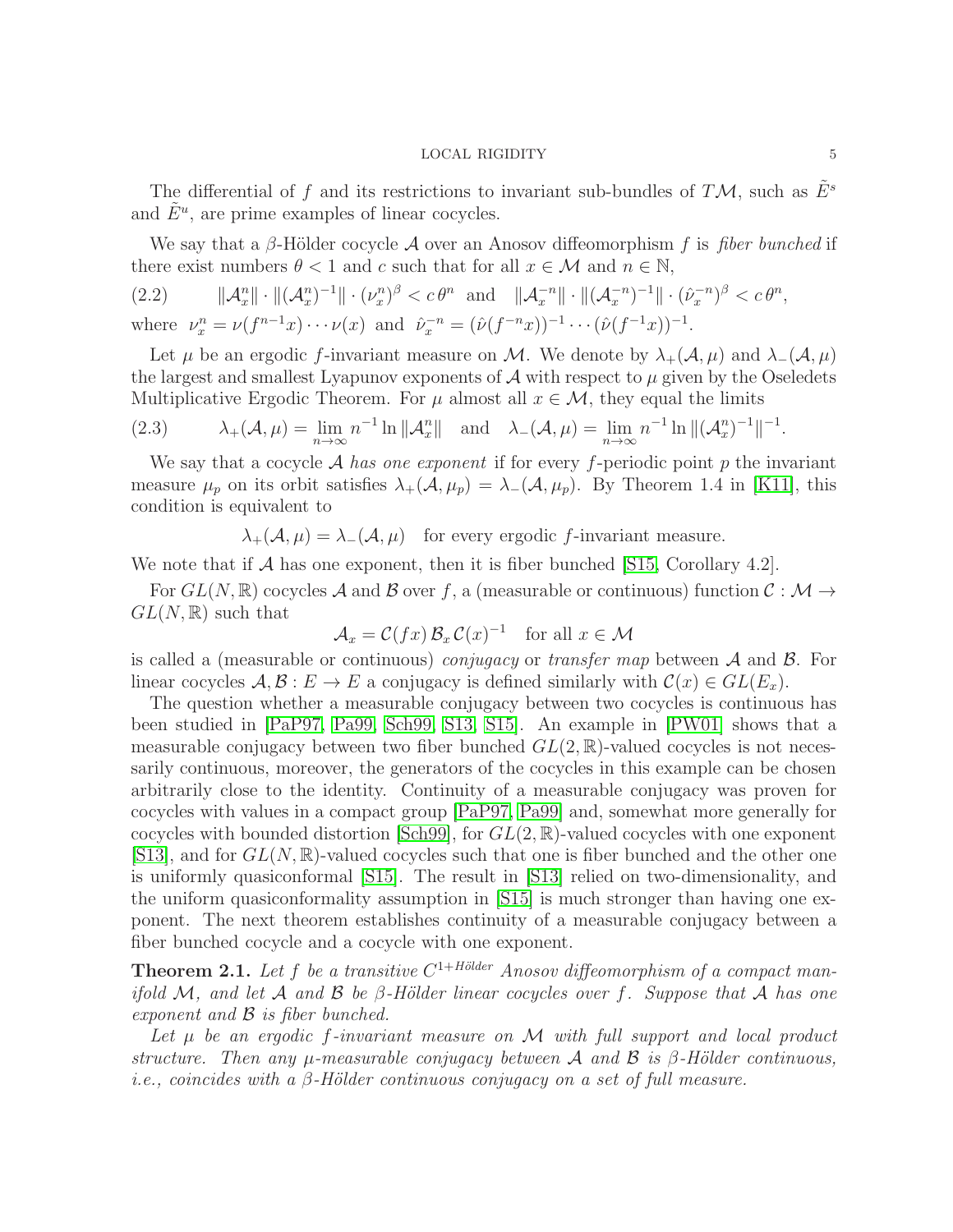As we mentioned above, continuity of a measurable conjugacy does not hold in general if A has more than one exponent, however, we prove it in a special case of a constant  $\mathcal{A}$ . Moreover, we obtain an estimate of the β-Hölder constant  $K_\beta(\mathcal{C})$  of the conjugacy  $\mathcal C$  in terms of the  $\beta$ -Hölder constant of  $\beta$ .

<span id="page-5-0"></span>**Theorem 2.2.** Let f and  $\mu$  be as in Theorem [2.1,](#page-4-0) and let A is be a constant  $GL(N, \mathbb{R})$ valued cocycle over f. Then for any Hölder continuous  $GL(N, \mathbb{R})$ -valued cocycle  $\mathcal B$  sufficiently  $C^0$  close to A, any  $\mu$ -measurable conjugacy between A and B is Hölder continuous.

More specifically, there exists a constant  $\beta_0(A, f)$  so that the following holds. For any  $0 < \beta' < \beta_0(A, f)$  there is  $\delta > 0$  and  $k > 0$  such that for any  $0 < \beta \leq \beta'$  and any  $\beta$ -Hölder  $GL(N,\mathbb{R})$ -valued cocycle B over f with  $\|\mathcal{B}_x - A\|_{C^0} < \delta$ , any  $\mu$ -measurable conjugacy C between A and B is  $\beta$ -Hölder and its  $\beta$ -Hölder constant satisfies

(2.4)  $K_\beta(\mathcal{C}) \leq k \|\mathcal{C}\|_{C^0} K_\beta(\mathcal{B})$  and  $K_\beta(\mathcal{C}^{-1}) \leq k \|\mathcal{C}^{-1}\|_{C^0} K_\beta(\mathcal{B}).$ 

<span id="page-5-1"></span>The constant  $\beta_0(A, f)$  is explicitly given by [\(5.4\)](#page-13-0) in Section 5.

# 3. Basic notations and facts

3.1. Norms and Hölder constants. For  $r \in \mathbb{N} \cup \{0\}$  we use  $\lVert \cdot \rVert_{C^r}$  for the  $C^r$  norm of functions with continuous derivatives up to order r on  $\mathbb{T}^N$ .

For a β-Hölder function g,  $0 < \beta \leq 1$ , we denote its β-Hölder constant, or Hölder seminorm, by

$$
K_{\beta}(g) = \|g\|_{C^{0,\beta}} \stackrel{\text{def}}{=} \sup \{|g(x) - g(y)| d(x,y)^{-\beta} : x \neq y \in \mathbb{T}^{N}\} < \infty.
$$

We denote by  $C^{1,\beta}$  or  $C^{1+\beta}$  the space of functions with  $\beta$ -Hölder first derivative with norm

<span id="page-5-2"></span>
$$
||f||_{C^{1+\beta}} \stackrel{\text{def}}{=} ||f||_{C^1} + K_{\beta}(Df).
$$

3.2. Invariant subspaces. For  $A \in GL(N, \mathbb{R})$  let  $\rho_1 < \cdots < \rho_L$  be the distinct moduli of its eigenvalues and let

$$
(3.1) \t\t \mathbb{R}^N = E^1 \oplus \cdots \oplus E^L
$$

be the corresponding A-invariant splitting, where  $E^i$  is the direct sum of generalized eigenspaces corresponding to the eigenvalues with modulus  $\rho_i$ . We also denote

(3.2) 
$$
\hat{E}^i \stackrel{\text{def}}{=} \oplus_{\rho_j \neq \rho_i} E^j
$$
,  $A_i = A|_{E^i}: E^i \to E^i$ , and  $N_i = \dim E^i$ .

For the Euclidean norm on  $\mathbb{R}^N$  there is a constant  $K_A$  such that for each i we have

<span id="page-5-4"></span>(3.3) 
$$
||A_i^m|| \le K_A \rho_i^m (|m|+1)^N \text{ for all } m \in \mathbb{Z}.
$$

Also, for any  $\epsilon > 0$  there is an "adapted" inner product on  $\mathbb{R}^N$  such that the direct sum  $\oplus E^i$  is orthogonal and for each  $1 \leq i \leq L$ ,

<span id="page-5-3"></span>(3.4) 
$$
(\rho_i - \epsilon)^m \le ||A_i^m u|| \le (\rho_i + \epsilon)^m \text{ for any unit vector } u \in E^i \text{ and any } m \in \mathbb{Z}.
$$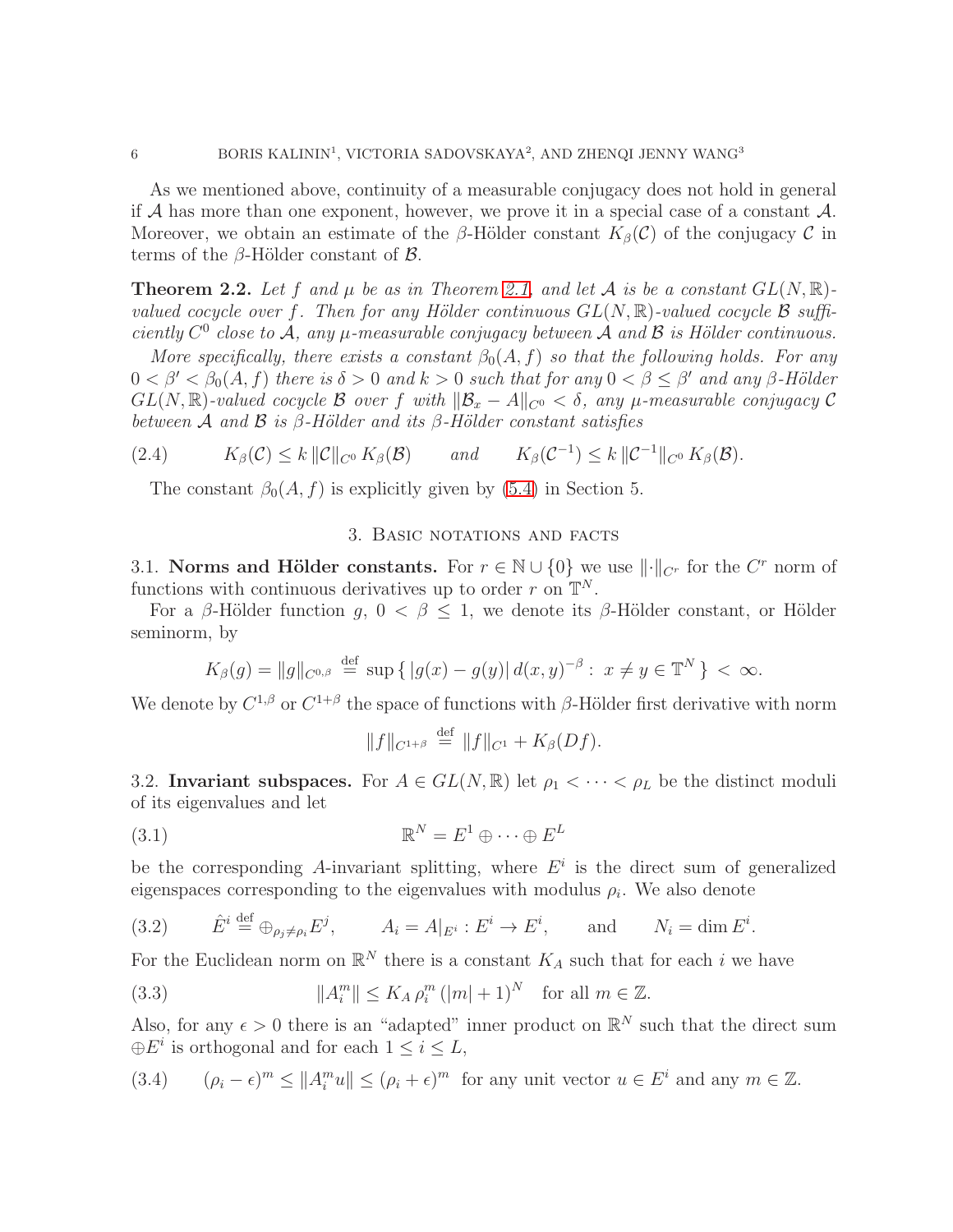If A is hyperbolic then  $\rho_{i_0} < 1 < \rho_{i_0+1}$  for some  $1 \leq i_0 < L$ , and we define the stable and unstable subspaces of A as

$$
E^s \stackrel{\text{def}}{=} \bigoplus_{\rho_i < 1} E^i \qquad \text{and} \qquad E^u \stackrel{\text{def}}{=} \bigoplus_{\rho_i > 1} E^i.
$$

<span id="page-6-0"></span>3.3. Weak irreducibility. Recall that  $GL(N, \mathbb{Z})$  denotes the integer matrices with determinant  $\pm 1$ . We say that  $A \in GL(N, \mathbb{Z})$  is weakly irreducible if each  $\hat{E}^i$  contains no nonzero elements of  $\mathbb{Z}^N$ . Irreducibility over  $\mathbb Q$  implies weak irreducibility. Indeed, if there is a nonzero integer point  $n \in \hat{E}^i$  then  $span\{A^m n : m \in \mathbb{Z}\}\subset \hat{E}^i$  is a nontrivial rational invariant subspace. In fact, weak irreducibility is determined by the characteristic polynomial of A as follows.

**Lemma 3.1.** A matrix  $A \in GL(N, \mathbb{Z})$  is weakly irreducible if and only if there is a set  $\Delta \subset \mathbb{R}$  so that for each irreducible over Q factor of the characteristic polynomial of A the set of moduli of its roots equals  $\Delta$ .

*Proof.* Let  $A \in GL(N, \mathbb{Z})$ , let  $p_A$  be its characteristic polynomial, and let  $p_A = \prod_{k=1}^K p_k^{n_k}$ k be its prime decomposition over Q. Then we have the corresponding splitting  $\mathbb{R}^N = \bigoplus V_k$ into rational A-invariant subspaces  $V_k = \ker p_k^{n_k}(A)$ . We also have the (non-rational) A-invariant splitting [\(3.1\)](#page-5-2), and we set  $\Delta = {\rho_1, \ldots, \rho_L}$ . We will show that A is weakly irreducible if and only if  $\Delta$  is the set of moduli of the roots for each  $p_k$ .

If for some  $\rho_i \in \Delta$  and  $k \in \{1, ..., K\}$  no root of the irreducible polynomial  $p_k$  has modulus  $\rho_i$ , then  $V_k \subset \hat{E}^i$ . Hence A is not weakly irreducible as  $V_k$  is a rational subspace and hence it contains nonzero points of  $\mathbb{Z}^N$ .

Conversely, suppose each  $p_k$  has  $\Delta$  as the set of moduli of its roots. Suppose that for some *i* there is  $0 \neq n \in (\mathbb{Z}^N \cap \hat{E}^i)$ . Then for some *k* its projection  $n_k$  to  $V_k$  is a nonzero rational vector. We note that  $n_k \in \hat{E}^i$  as  $\hat{E}^i = \bigoplus_k (\hat{E}^i \cap V_k)$ . Then

$$
W = span\{A^m n_k : m \in \mathbb{Z}\}\
$$

is a rational A-invariant subspace contained in  $E^i \cap V_k$ . Then the characteristic polynomial of  $A|_W$  is a power of  $p_k$  and hence W contains an eigenvector with eigenvalue of modulus  $\rho_i \in \Delta$ . Thus  $W \cap E^i \neq 0$ , contradicting  $W \subset \hat{E}^i$ . Thus A is weakly irreducible.  $\Box$ 

It follows from the lemma that if  $A$  is irreducible or weakly irreducible then the following matrices are weakly irreducible

$$
\begin{pmatrix} A & 0 \\ 0 & A \end{pmatrix}
$$
 and  $\begin{pmatrix} A & I \\ 0 & A \end{pmatrix}$ .

<span id="page-6-1"></span>These matrices not irreducible and the latter is not diagonalizable.

# 4. Proof of Theorem [2.1](#page-4-0)

Let f be a transitive  $C^{1+\text{Hölder}}$  Anosov diffeomorphism of a compact manifold  $\mathcal{M}$ , let E be a β-Hölder vector bundle over M, and let  $\mathcal{F}: E \to E$  be a β-Hölder linear cocycle over  $f$ .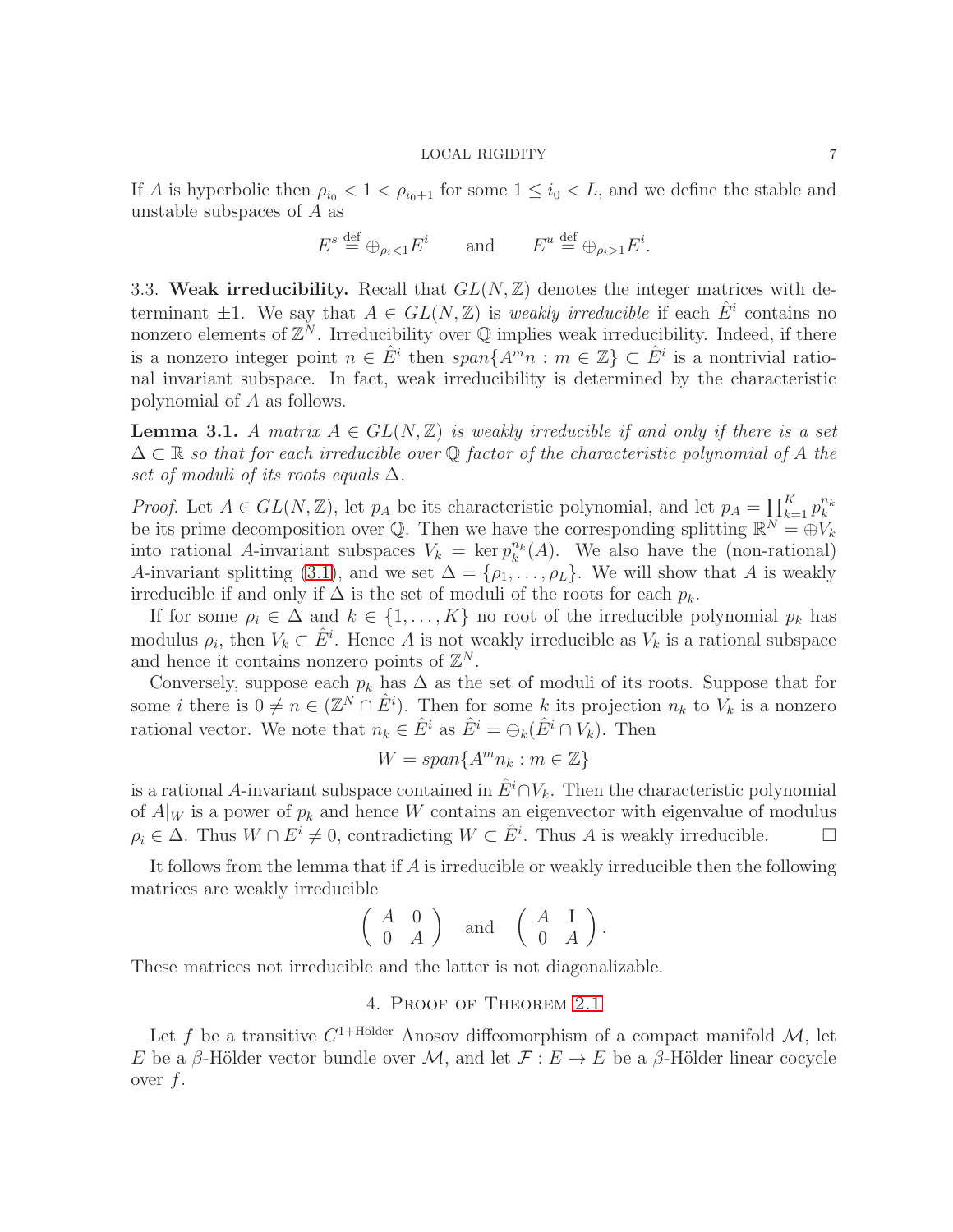In Section [4.1](#page-7-0) we recall the definition and properties of holonomies for linear cocycles, in Section [4.2](#page-7-1) we prove a preliminary results on twisted cocycles, and in Section [4.3](#page-9-0) we give a proof of Theorem [2.1.](#page-4-0)

<span id="page-7-0"></span>4.1. Holonomies of fiber bunched linear cocycles. The notion of holonomies for linear cocycle was introduced in [\[BV04,](#page-39-1) [V08\]](#page-41-8) Existence of holonomies was proved in [\[V08,](#page-41-8) [ASV13\]](#page-39-2) under a stronger "one-step" fiber bunching condition and then extended to bundle setting and weaker fiber bunching [\(2.2\)](#page-4-1) in [\[KS13,](#page-40-14) [S15\]](#page-41-2).

**Proposition 4.1.** Let F be a  $\beta$ -Hölder fiber bunched linear cocycle over  $(\mathcal{M}, f)$ . Then for every  $x \in \mathcal{M}$  and  $y \in W^s(x)$  the limit

(4.1) 
$$
\mathcal{H}_{x,y}^s = \mathcal{H}_{x,y}^{\mathcal{F},s} = \lim_{n \to \infty} (\mathcal{F}_y^n)^{-1} \circ \mathcal{F}_x^n,
$$

called the stable holonomy, exists and satisfies

(H1)  $\mathcal{H}_{x,y}^s$  is an invertible linear map from  $E_x$  to  $E_y$ ;  $(\mathcal{H}2)$   $\mathcal{H}_{x,x}^s = Id$  and  $\mathcal{H}_{y,z}^s \circ \mathcal{H}_{x,y}^s = \mathcal{H}_{x,z}^s$ , and hence  $(\mathcal{H}_{x,y}^s)^{-1} = \mathcal{H}_{y,x}^s$ ;  $(\mathcal{H}3)$   $\mathcal{H}_{x,y}^s = (\mathcal{F}_y^n)^{-1} \circ \mathcal{H}_{f^n x, f^n y}^s \circ \mathcal{F}_x^n$  for all  $n \in \mathbb{N}$ ;  $(\mathcal{H}4)$   $\|\mathcal{H}_{x,y}^s - Id\| \leq c \cdot d(x,y)^{\beta}$ , where c is independent of x and  $y \in W_{loc}^s(x)$ .

<span id="page-7-1"></span>4.2. Twisted cocycles. In this section we study the coboundary equation over  $f$  twisted by a β-Hölder linear cocycle  $\mathcal{F}: E \to E$ . We will use its main result, Proposition [4.3,](#page-8-0) in the inductive process in the proof of Theorem [2.1.](#page-4-0)

Let  $\phi, \eta : \mathcal{M} \to E$  be sections of the bundle E over M. We consider the equation

(4.2) 
$$
\eta(x) = \phi(x) + (\mathcal{F}_x)^{-1}(\eta(fx))
$$
 equivalently 
$$
\phi(x) = \eta(x) - (\mathcal{F}_x)^{-1}(\eta(fx)).
$$

Iterating [\(4.2\)](#page-7-2) and denoting  $\mathcal{F}_x^n = \mathcal{F}_{f^{n-1}x} \circ \cdots \circ \mathcal{F}_{fx} \circ \mathcal{F}_x : E_x \to E_{f^n x}$  we obtain

<span id="page-7-3"></span><span id="page-7-2"></span>
$$
\eta(x) = \phi(x) + (\mathcal{F}_x)^{-1}(\eta(fx)) = \phi(x) + (\mathcal{F}_x)^{-1}[\phi(fx) + \mathcal{F}_{fx}(\eta(f^2x))] = \dots \n= \phi(x) + (\mathcal{F}_x)^{-1}(\phi(fx)) + \dots + (\mathcal{F}_x^{n-1})^{-1}(\phi(f^{n-1}x)) + (\mathcal{F}_{f^{n-1}x})^{-1}(\eta(f^nx)).
$$

Thus

(4.3) 
$$
\eta(x) = \Phi^n(x) + (\mathcal{F}_{f^{n-1}x})^{-1}(\eta(f^nx)), \text{ where}
$$

$$
\Phi^n(x) = \phi(x) + (\mathcal{F}_x)^{-1}(\phi(fx)) + \dots + (\mathcal{F}_x^{n-1})^{-1}(\phi(f^{n-1}x)) \in E_x.
$$

We say that F is uniformly bounded if there exists K such that  $\|\mathcal{F}_x^n\| \leq K$  for all  $x \in \mathcal{M}$  and  $n \in \mathbb{Z}$ . A  $\beta$ -Hölder bounded cocycle is fiber-bunched and hence it has stable holonomies  $\mathcal{H}_{x,y}^s : E_x \to E_y$  where  $y \in W^s(x)$ .

<span id="page-7-4"></span>**Lemma 4.2.** Suppose that  $\phi$  is a  $\beta$ -Hölder section and that F is a uniformly bounded  $\beta$ -Hölder cocycle. Then for any  $x \in \mathcal{M}$  and  $y \in W^s(x)$  the following limit exists

$$
\Phi_{x,y}^s = \lim_{n \to \infty} (\Phi^n(x) - \mathcal{H}_{y,x}^s \Phi^n(y)) = \sum_{k=0}^{\infty} \left[ (\mathcal{F}_x^k)^{-1} (\phi(f^k x)) - \mathcal{H}_{y,x}^s (\mathcal{F}_y^k)^{-1} (\phi(f^k y)) \right]
$$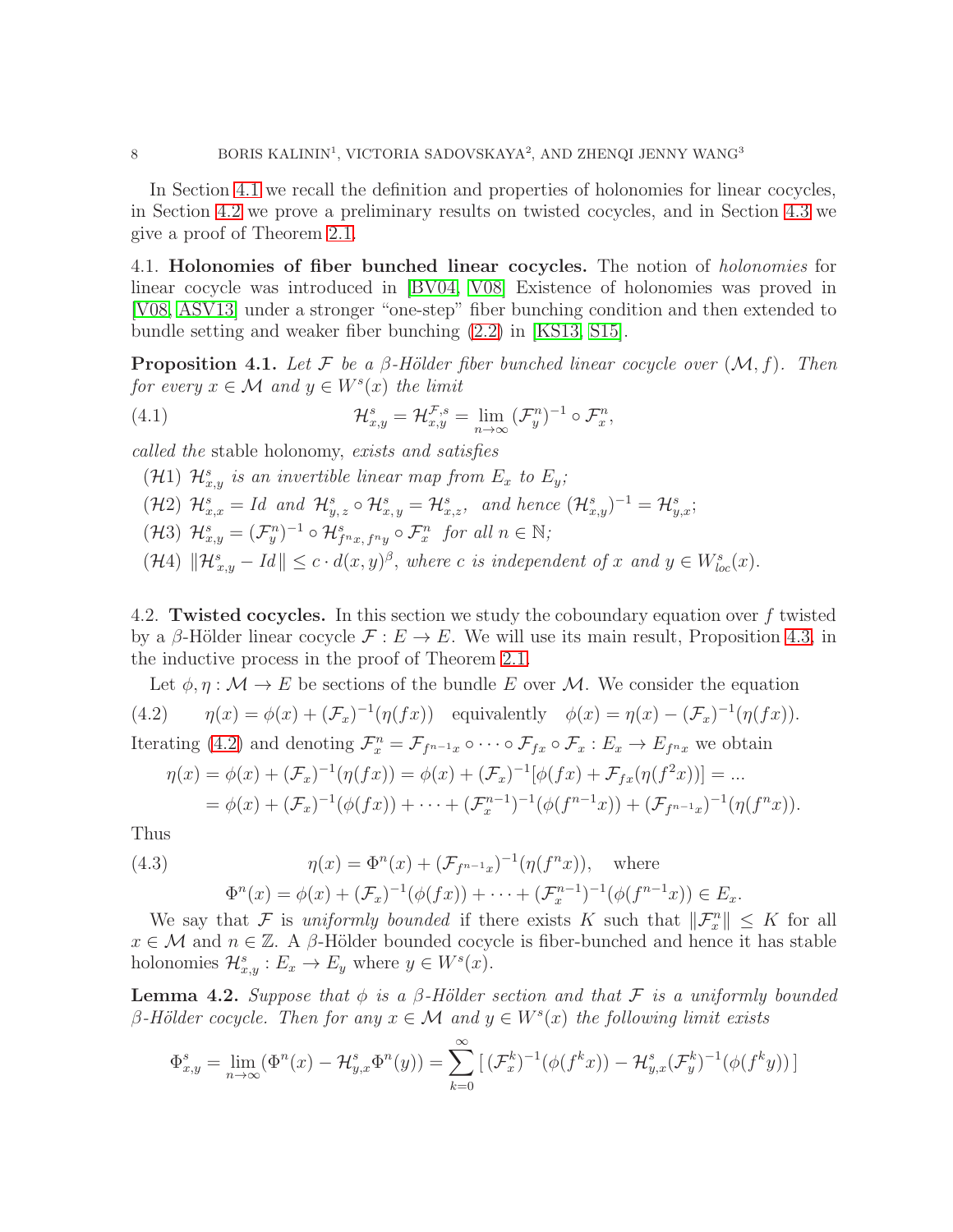and satisfies  $\|\Phi_{x,y}^s\| \leq K'd(x,y)^\beta$  with uniform  $K'$  for all  $x \in \mathcal{M}$  and  $y \in W_{loc}^s(x)$ .

The result holds if instead of being uniformly bounded  $\mathcal F$  satisfies the following. There exist numbers  $\theta < 1$  and L such that for all  $x \in \mathcal{M}$  and  $n \in \mathbb{N}$ ,

 $\|(\mathcal{F}_x^n)^{-1}\| \cdot (\nu_x^n)^{\beta} < L \theta^n.$ 

*Proof.* For all  $x \in M$  and  $y \in W_{loc}^s(x)$  we have  $d(f^k x, f^k y) \leq \nu_x^k d(x, y)$ . As  $\phi$  is  $\beta$ -Hölder we obtain

$$
\|\phi(f^kx)-\phi(f^ky)\|\leq K_1(\nu_x^kd(x,y))^{\beta},
$$

and since  $\mathcal{H}_{f^ky, f^kx}^s$  is  $\beta$ -Hölder close to identity by  $(\mathcal{H}4)$ , we have

$$
\|\phi(f^kx)-\mathcal{H}_{f^ky,f^kx}^s\phi(f^ky)\| \leq K_2(\nu_x^k\,d(x,y))^{\beta}.
$$

By uniformly boundedness of F we have  $\|(\mathcal{F}_x^k)^{-1}\| \leq K$ , and by continuity of  $\phi$  we have  $\sup_x ||\phi(x)|| \leq K_3$ . Therefore,

$$
\Phi^{n}(x) - \mathcal{H}_{y,x}^{s} \Phi^{n}(y) = \sum_{k=0}^{n-1} (\mathcal{F}_{x}^{k})^{-1} (\phi(f^{k}x)) - (\mathcal{H}_{y,x}^{s} \circ (\mathcal{F}_{y}^{k})^{-1} \circ \mathcal{H}_{f^{k}x,f^{k}y}^{s}) (\mathcal{H}_{f^{k}y,f^{k}x}^{s} \phi(f^{k}y))
$$

Since  $\mathcal{H}_{y,x}^s \circ (\mathcal{F}_y^k)^{-1} \circ \mathcal{H}_{f^k x, f^k y}^s = (\mathcal{F}_x^k)^{-1}$  by  $(\mathcal{H}3)$ , the  $k^{th}$  term in the sum equals

$$
(\mathcal{F}_x^k)^{-1}(\phi(f^kx)) - (\mathcal{F}_x^k)^{-1}(\mathcal{H}_{f^ky,f^kx}^s\phi(f^ky)) = (\mathcal{F}_x^k)^{-1}[\phi(f^kx) - \mathcal{H}_{f^ky,f^kx}^s\phi(f^ky)],
$$
 we estimate

and we estimate

$$
\|(\mathcal{F}_x^k)^{-1} \left[ \phi(f^k x) - \mathcal{H}_{f^k y, f^k x}^s \phi(f^k y) \right] \| \le \|(\mathcal{F}_x^k)^{-1}\| \cdot \| \phi(f^k x) - \mathcal{H}_{f^k y, f^k x}^s \phi(f^k y) \| \le
$$
  

$$
\|(\mathcal{F}_x^k)^{-1} \| \cdot K_2(\nu_x^k d(x, y))^{\beta} \le K K_2 \theta^k d(x, y)^{\beta} \text{ for some } \theta < 1.
$$

Hence the series converges and

$$
\|\Phi^n(x) - \mathcal{H}_{y,x}^s \Phi^n(y)\| \le \sum_{k=0}^{n-1} K K_2 \theta^k d(x, y)^\beta \le K' d(x, y)^\beta,
$$
  
 
$$
\text{ satisfies } \|\Phi_{x,y}^s\| \le K' d(x, y)^\beta.
$$

so the limit  $\Phi_{x,y}^s$  satisfies  $\|\Phi_{x,y}^s\| \leq K'd(x,y)^\beta$ 

<span id="page-8-0"></span>**Proposition 4.3.** Let F be a  $\beta$ -Hölder uniformly bounded cocycle over an Anosov diffeomorphism f (or a hyperbolic system). Let  $\mu$  be an ergodic f-invariant measure on M with full support and local product structure.

Let  $\phi : \mathcal{M} \to E$  be a  $\beta$ -Hölder section, and let  $\eta : \mathcal{M} \to E$  be a  $\mu$ -measurable section satisfying  $(4.2)$ . Then  $\eta$  is  $\beta$ -Hölder and

$$
\eta(x) = \mathcal{H}_{y,x}^s \eta(y) + \Phi_{x,y}^s \quad \text{for all } x \in X \text{ and } y \in W^s(x).
$$

*Proof.* Let  $x \in \mathcal{M}$  and  $y \in W^s(x)$ . Using equation [\(4.3\)](#page-7-3) for  $\eta(x)$  and  $\eta(y)$  we obtain

$$
\eta(x) - \mathcal{H}_{y,x}^s \eta(y) = \Phi^n(x) - \mathcal{H}_{y,x}^s \Phi^n(y) + \Delta_n,
$$

where

$$
\Delta_n = (\mathcal{F}_{f^{n-1}x})^{-1}(\eta(f^n x)) - \mathcal{H}_{y,x}^s(\mathcal{F}_{f^{n-1}y})^{-1}(\eta(f^n y)).
$$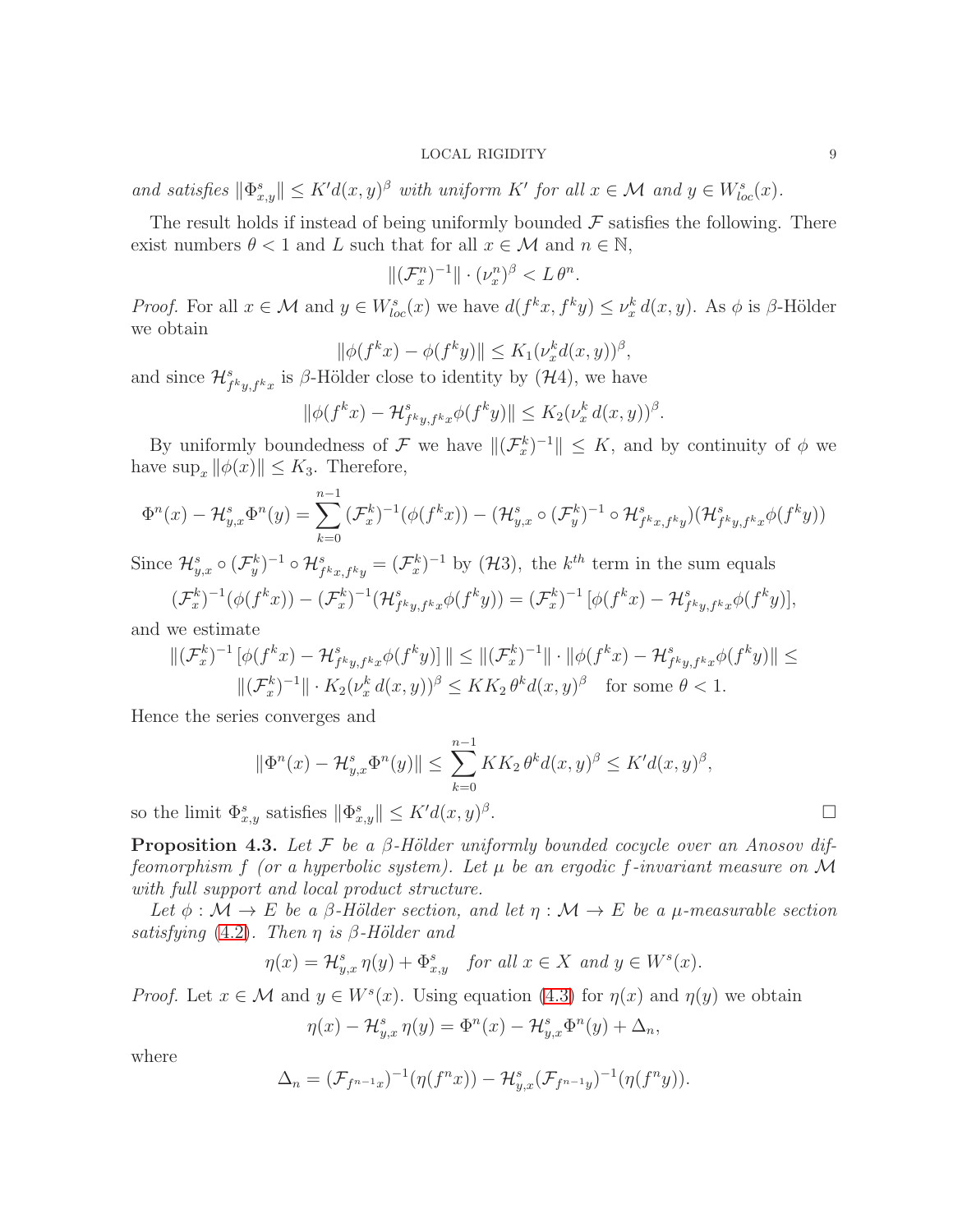By Lemma [4.2,](#page-7-4)  $(\Phi^n(x) - \mathcal{H}_{y,x}^s \Phi^n(y))$  converges to  $\Phi_{x,y}^s$ .

Now we show that  $\|\Delta_n\| \to 0$  along a subsequence for all  $x, y$  in a set of full measure. First we note that by property  $(\mathcal{H}3)$  we have  $\mathcal{H}_{y,x}^{s}(\mathcal{F}_{f^{n-1}y})^{-1} = (\mathcal{F}_{f^{n-1}x})^{-1} \circ \mathcal{H}_{f^{n}y,f^{n}x}^{s}$ . Hence

$$
\Delta_n = (\mathcal{F}_{f^{n-1}x})^{-1} \left( \eta(f^n x) - \mathcal{H}_{f^n y, f^n x}^s(\eta(f^n y)) \right) = (\mathcal{F}_{f^{n-1}x})^{-1} (\Delta_n'),
$$

where  $\Delta'_n = \eta(f^n x) - \mathcal{H}_{f^n y, f^n x}^s(\eta(f^n y))$ . By uniform boundedness of  $\mathcal F$  we obtain

$$
\|\Delta_n\| \le \|(\mathcal{F}_{f^{n-1}x})^{-1}\| \cdot \|\Delta_n'\| \le K \|\Delta_n'\|.
$$

Since the section  $\eta : \mathcal{M} \to E$  is  $\mu$ -measurable, by Lusin's theorem there exists a compact set  $S \subset \mathcal{M}$  with  $\mu(S) > 1/2$  such that  $\eta$  is uniformly continuous and hence bounded on S. Let Y be the set of points in M for which the frequency of visiting S equals  $\mu(S)$ . By Birkhoff Ergodic Theorem,  $\mu(Y) = 1$ .

If  $x, y \in Y$ , there exists a subsequence  $n_i \to \infty$  such that such that  $f^{n_i}x, f^{n_i}y \in S$  for all *i*. Since  $y \in W^s(x)$ ,  $d(f^{n_i}x, f^{n_i}y) \to 0$  and hence  $\Delta'_{n_i} \to 0$  by uniform continuity and boundedness of  $\eta$  on S and property (H4) of  $\mathcal{H}^s$ . Thus  $\Delta_{n_i} \to 0$  and we obtain that

$$
\eta(x) = \mathcal{H}_{y,x}^s \eta(y) + \Phi_{x,y}^s \quad \text{ for all } x, y \in Y \text{ with } y \in W^s(x).
$$

Since  $\Phi_{x,y}^s$  is  $\beta$ -Hölder on  $W_{\text{loc}}^s(x)$  by Lemma [4.2,](#page-7-4) we conclude that

$$
\|\eta(x) - \mathcal{H}_{y,x}^s \eta(y)\| \le K'd(x,y)^\beta \quad \text{ for all } x, y \in Y \text{ with } y \in W^s(x).
$$

Since  $\mathcal{H}_{x,y}^s$  is  $\beta$ -Hölder by property  $(\mathcal{H}4)$ , this means that  $\eta$  is essentially  $\beta$ -Hölder along  $W^s_{\text{loc}}(x)$ .

Similar arguments for  $y \in W^u_{loc}(x)$  show that  $\eta$  is also essentially  $\beta$ -Hölder along  $W^u_{loc}(x)$ . Hence  $\eta$  is  $\beta$ -Hölder by the local product structure of  $\mu$  and of the stable and unstable manifolds.

<span id="page-9-0"></span>4.3. Proof of Theorem [2.1.](#page-4-0) For convenience, by taking inverse, we will work with a conjugacy  $\mathcal C$  satisfying

(4.4) 
$$
\mathcal{B}_x = \mathcal{C}(fx) \mathcal{A}_x \mathcal{C}(x)^{-1}.
$$

First we observe that since  $\lambda_+(\mathcal{A}, \mu) = \lambda_-(\mathcal{A}, \mu)$  and  $\mathcal{B}$  is  $\mu$ -measurably conjugate to  $\mathcal{A},$ the following lemma implies that

<span id="page-9-1"></span>
$$
\lambda_+(\mathcal{B}, \mu) = \lambda_-(\mathcal{B}, \mu).
$$

<span id="page-9-2"></span>**Lemma 4.4.** Let  $\mu$  be an ergodic f-invariant measure. If C is a  $\mu$ -measurable conjugacy between cocycles A and B, then for  $\mu$  a.e. x and for each vector  $0 \neq u \in E_x$  the forward (resp. backward) Lyapunov exponent of u under A equals that of  $C_x(u)$  under  $\mathcal{B}$ .

*Proof.* We fix a set of positive measure  $Y \subseteq \mathcal{M}$  such that for some K we have  $||\mathcal{C}_x|| \leq K$ and  $\|(\mathcal{C}_x)^{-1}\| \leq K$  for all  $x \in Y$ . Then we choose an f-invariant set of full measure  $X \subseteq \mathcal{M}$  such that for every  $x \in X$ 

(i) the forward and backward Lyapunov exponents under both  $A$  and  $B$  exist for each non-zero vector  $v \in E_x$ , and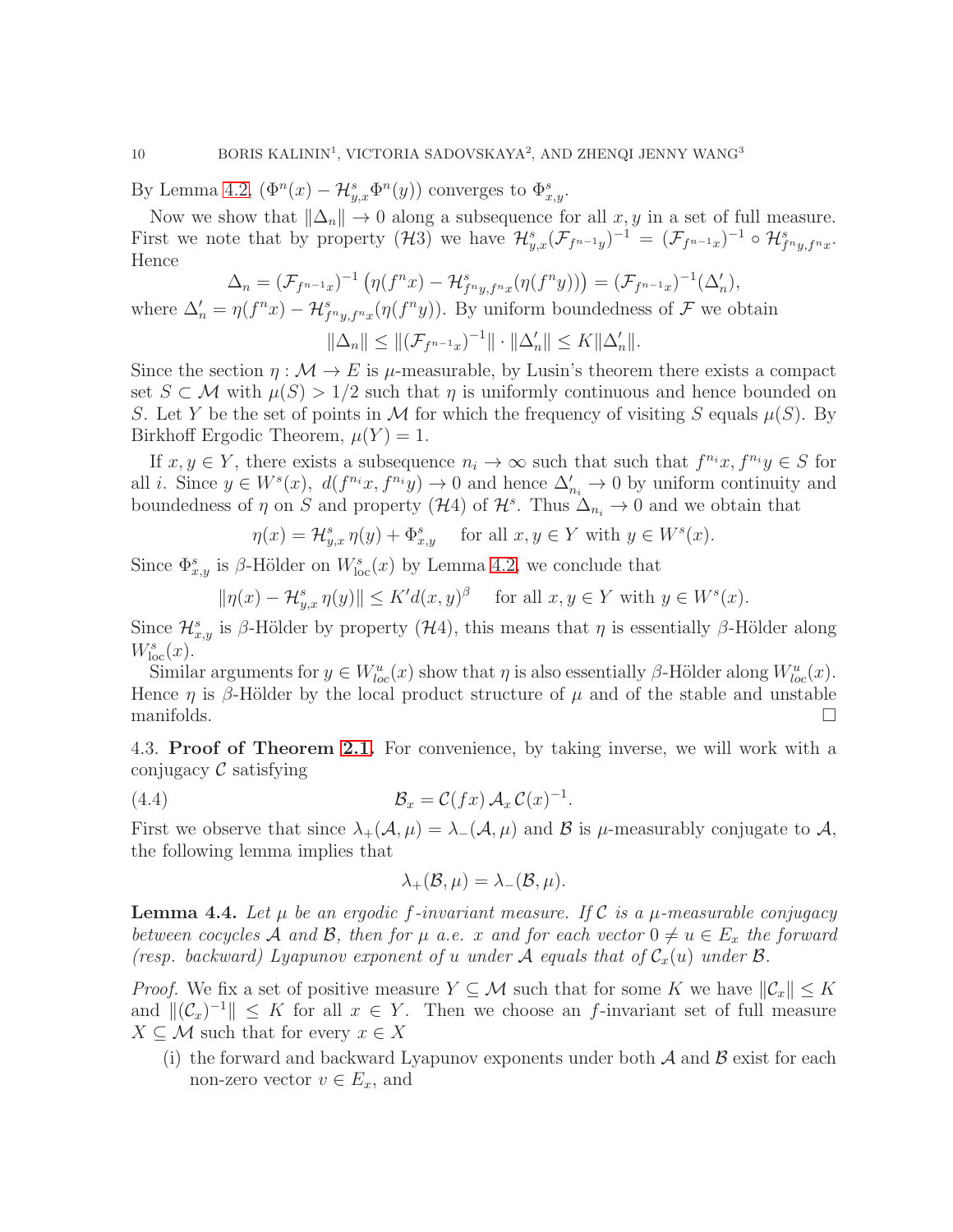(ii) the frequency of visiting Y under both forward and backward iterates of  $f$  equals  $\mu(Y) > 0.$ 

For every  $x \in X$ ,  $0 \neq u \in E_x$ , and  $n \in \mathbb{Z}$  we have

$$
n^{-1}\ln \|\mathcal{B}_x^n(\mathcal{C}_x(u))\| = n^{-1}\ln \|\mathcal{C}_{f^nx}(\mathcal{A}_x^n(u))\|.
$$

The limit of the left hand side as  $n \to \infty$  (resp.  $n \to -\infty$ ) is the forward (resp. backward) Lyapunov exponent of  $\mathcal{C}_x(u)$  under  $\mathcal{B}$ . On the other hand, by the choice of Y, the limit of the right hand side along a subsequence  $n_i \to \infty$  (resp.  $n_i \to -\infty$ ) such that  $f^{n_i}x \in Y$ equals the forward (resp. backward) Lyapunov exponent of u under  $\mathcal{A}$ .

We use the following results from [\[KS13\]](#page-40-14). In the three theorems below,  $f$  is a transitive  $C^{1+\text{Hölder}}$  Anosov diffeomorphism,  $\mathcal{A}, \mathcal{B}: E \to E$  are  $\beta$ -Hölder linear cocycles over f, and  $\mu$  is an ergodic f-invariant measure with full support and local product structure.

<span id="page-10-0"></span>**Theorem 4.5.** [\[KS13,](#page-40-14) Theorem 3.9] Suppose that for every f-periodic point p the invariant measure  $\mu_p$  on its orbit satisfies  $\lambda_+(\mathcal{A}, \mu_p) = \lambda_-(\mathcal{A}, \mu_p)$ . Then there exist a flag of  $\beta$ -Hölder A-invariant sub-bundles

(4.5) 
$$
\{0\} = U^0 \subset U^1 \subset \dots \subset U^{j-1} \subset U^k = E
$$

and β-Hölder Riemannian metrics on the quotient bundles  $U^{i}/U^{i-1}$ ,  $i = 1, ..., k$ , so that for some positive β-Hölder function  $\phi : \mathcal{M} \to \mathbb{R}$  the quotient-cocycles induced by the cocycle  $\phi A$  on  $U^{i}/U^{i-1}$  are isometries.

<span id="page-10-2"></span>**Theorem 4.6.** [\[KS13,](#page-40-14) Theorem 3.1 and Corollary 3.8] If  $\beta$  is fiber bunched, then any B-invariant  $\mu$ -measurable conformal structure on E coincides  $\mu$ -a.e. with a Hölder continuous conformal structure.

If a cocycle has more than one Lyapunov exponent, then the corresponding Lyapunov sub-bundles are invariant and measurable, but not continuous in general. For a fiber bunched cocycle with only one Lyapunov exponent measurable invariant sub-bundles are continuous.

<span id="page-10-1"></span>**Theorem 4.7.** [\[KS13,](#page-40-14) Theorem 3.3 and Corollary 3.8] Suppose that  $\beta$  is fiber bunched and  $\lambda_+(\mathcal{B}, \mu) = \lambda_-(\mathcal{B}, \mu)$ . Then any  $\mu$ -measurable  $\mathcal{B}$ -invariant sub-bundle of  $\mathcal E$  coincides  $\mu$ -a.e. with a Hölder continuous one.

We consider the flag  $U^i$  for A given by Theorem [4.5.](#page-10-0) Denoting  $\mathcal{U}_x^i = \mathcal{C}(x)U_x^i$  we obtain the corresponding flag of measurable  $\beta$ -invariant sub-bundles

$$
\{0\} = \mathcal{U}^0 \subset \mathcal{U}^1 \subset \mathcal{U}^2 \subset \cdots \subset \mathcal{U}^k = E.
$$

By Theorem [4.7](#page-10-1) we may assume that the sub-bundles  $\mathcal{U}^i$  are Hölder continuous.

The conformal structure  $\sigma_1$  on  $E^1$  given by the Riemannian metric in Theorem [4.5](#page-10-0) is invariant under A. The push forward of  $\sigma_1$  by C gives a measurable B-invariant conformal structure  $\tau_1$  on  $\mathcal{U}^1$ , which is Hölder continuous by Theorem [4.6.](#page-10-2)

Similarly, we consider Hölder continuous quotient-bundles  $\tilde{V}^i = U^i/U^{i-1}$  and  $\tilde{V}^i =$  $\mathcal{U}^i/\mathcal{U}^{i-1}$  over M with the quotient cocycles  $\mathcal{A}^{(i)}$  and  $\mathcal{B}^{(i)}$ . Since  $\mathcal{A}^{(i)}$  preserves a Hölder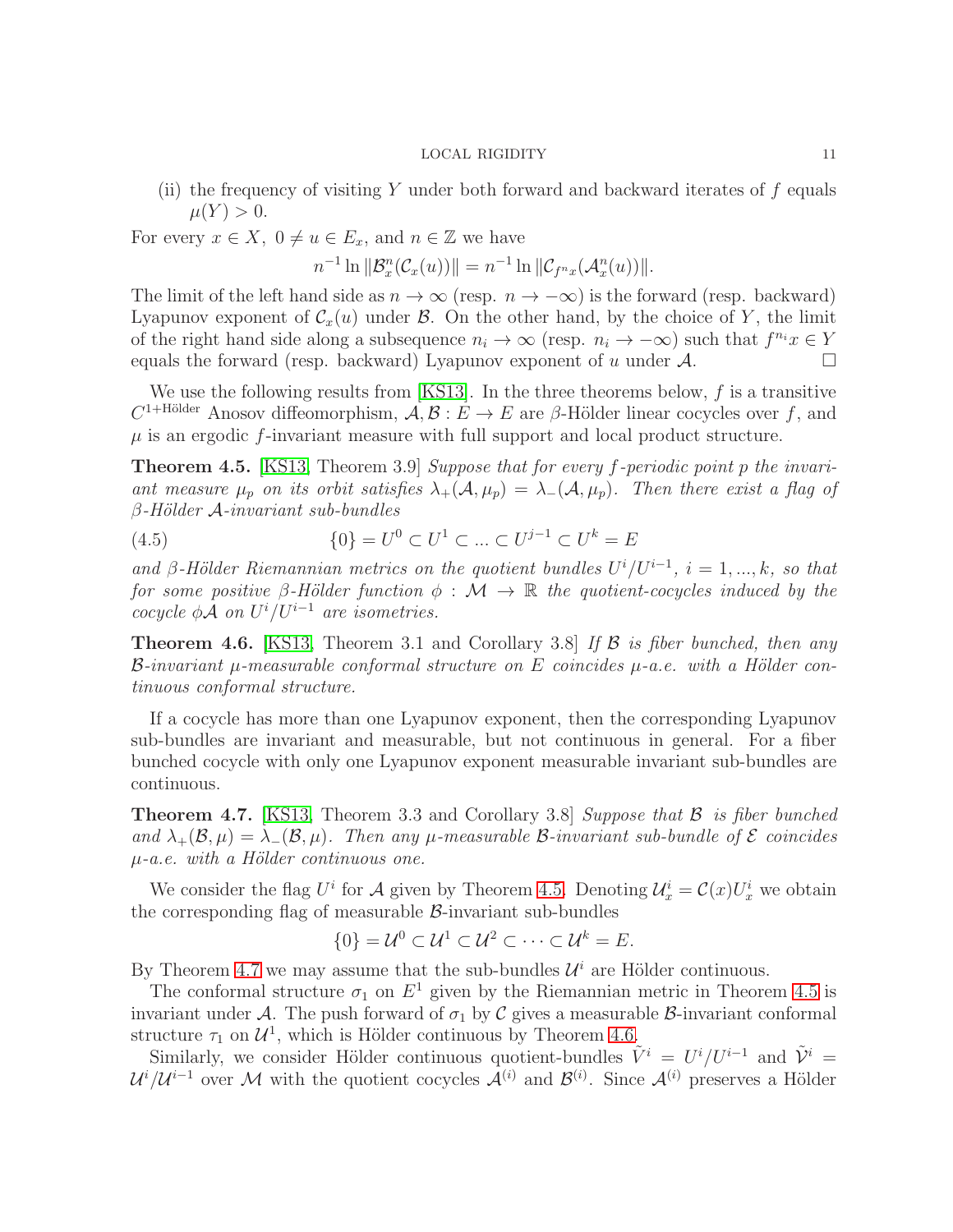continuous conformal structure  $\sigma_i$  on  $\tilde{V}^i$ , pushing forward by C we obtain a measurable conformal structure  $\tau_i$  on  $\mathcal{U}^i/\mathcal{U}^{i-1}$  invariant under  $\mathcal{B}^{(i)}$ , which is Hölder continuous by Theorem [4.6.](#page-10-2) Thus we obtain a "similar structure" for  $\beta$ .

We fix a  $\beta$ -Hölder Riemannian metric on E. We denote by  $V^i$  the orthogonal complement of  $U^{i-1}$  in  $E_i$ , and we denote by  $\mathcal{V}^i$  the orthogonal complement of  $\mathcal{U}^{i-1}$  in  $\mathcal{U}^i$ ,  $i=1,\ldots,k$ . Thus  $U^i=V^1\oplus\cdots\oplus V^i$  and  $\mathcal{U}^i=\mathcal{V}^1\oplus\cdots\oplus\mathcal{V}^i$ . All these sub-bundles are Hölder continuous but for  $i > 1$  they are not invariant under A and B, and C does not necessarily map  $V^i$  to  $\mathcal{V}^i$ .

We denote by  $P^j: E \to V^j$  the projection to the  $V^j$  component in the splitting  $E = V^1 \oplus \cdots \oplus V^k$  and similarly  $\mathcal{P}^j : \mathcal{E} \to \mathcal{V}^j$ .

We denote the restriction of C to  $V^i$  by  $\mathcal{C}^i$  and we denote by  $\mathcal{C}^{j,i}$  its j-component  $\mathcal{C}^{j,i} = \mathcal{P}^j \circ \mathcal{C}^i : V^i \to \mathcal{V}^j$ . Since  $\mathcal{U}^i_x = \mathcal{C}(x)U^i_x$ , we have  $\mathcal{C}^i : V^i \to \mathcal{U}^i$  and thus  $\mathcal{C}^{j,i} = 0$  for  $j > i$ , that is C has an upper triangular block structure.

We also define the corresponding blocks  $\mathcal{A}^{j,i}: V^i \to V^j$  and  $\mathcal{B}^{j,i}: \mathcal{V}^i \to \mathcal{V}^j$  as  $\mathcal{A}^{j,i}$  $P^j \circ A|_{V^i}$  and similarly for  $\mathcal{B}$ . The invariance of the flags also yields upper triangular block structures for A and B:  $A^{j,i} = 0 = B^{j,i}$  for  $j > i$ .

We will show inductively that the restriction of C to  $U^i$  is Hölder continuous,  $i =$  $1, \ldots, k$ . The base case  $i = 1$  follows from the following result from [\[S15\]](#page-41-2).

<span id="page-11-0"></span>**Theorem 4.8.** [\[S15,](#page-41-2) Theorem 2.7] Let  $\mathcal{A}, \mathcal{B} : E \to E$  be  $\beta$ -Hölder linear cocycles over a hyperbolic system. Suppose that A uniformly quasiconformal and  $\beta$  is fiber bunched. Let  $\mu$  be an ergodic invariant measure with full support and local product structure. Then any  $\mu$ -measurable conjugacy between A and B is β-Hölder continuous, i.e. it coincides with a  $\beta$ -Hölder continuous conjugacy on a set of full measure.

Now we describe the inductive step. Assuming that the restriction of  $\mathcal C$  to  $U^{i-1}$  is β-Hölder continuous we show that so is the restriction to  $U^i$ . Since  $U^i = V^i \oplus U^{i-1}$ , it suffices to show that the restriction  $\mathcal{C}^i$  of  $\mathcal C$  to  $V^i$  is also  $\beta$ -Hölder continuous. We will establish this inductively for each of its components  $\mathcal{C}^{j,i}$ ,  $j = i, \ldots, 1$ .

First we observe that  $\mathcal{C}^{i,i}$  is Hölder continuous for all  $i = 1, \ldots, k$ . For this we identify bundles  $V^i$  with  $\tilde{V}^i$  and  $\mathcal{V}^i$  with  $\tilde{\mathcal{V}}^i$  via the projections. Under these identifications the cocycle  $\mathcal{A}^{i,i}: V^{i,i} \to V^{i,i}$  corresponds to the quotient cocycle  $\mathcal{A}^{(i)}$ , the cocycle  $\mathcal{B}^{i,i}: \mathcal{V}^{i,i} \to \mathcal{V}^{i,i}$  corresponds to  $\mathcal{B}^{(i)}$ , and the map  $\mathcal{C}^{i,i}$  corresponds to the quotient measurable conjugacy  $\mathcal{C}^{(i)}$  between  $\mathcal{A}^{(i)}$  and  $\mathcal{B}^{(i)}$ . Since the quotient cocycles  $\mathcal{A}^{(i)}$  and  $\mathcal{B}^{(i)}$  are conformal, Theorem [4.8](#page-11-0) shows that  $\mathcal{C}^{(i)}$  is  $\beta$ -Hölder continuous, and hence so is  $\mathcal{C}^{i,i}$ .

Now we show that  $\mathcal{C}^{i-\ell,i}$  is  $\beta$ -Hölder assuming that  $\mathcal{C}^{i-j,i}$  is  $\beta$ -Hölder for  $j=0,1,\ldots \ell-1$ . Using the conjugacy equation

$$
\mathcal{B}_x\circ\mathcal{C}_x=\mathcal{C}_{fx}\circ\mathcal{A}_x
$$

and equating  $(i - \ell, i)$  components we obtain

$$
\begin{aligned} &\mathcal{B}_x^{i-\ell,i-\ell} \circ \mathcal{C}_x^{i-\ell,i} + \mathcal{B}_x^{i-\ell,i-\ell+1} \circ \mathcal{C}_x^{i-\ell+1,i} + \cdots + \mathcal{B}_x^{i-\ell,i} \circ \mathcal{C}_x^{i,i} \\ &= \mathcal{C}_{fx}^{i-\ell,i-\ell} \circ \mathcal{A}_x^{i-\ell+1,i} + \mathcal{C}_{fx}^{i-\ell,i-\ell+1} \circ \mathcal{A}_x^{i-\ell+1,i} + \cdots + \mathcal{C}_{fx}^{i-\ell,i} \circ \mathcal{A}_x^{i,i} \end{aligned}
$$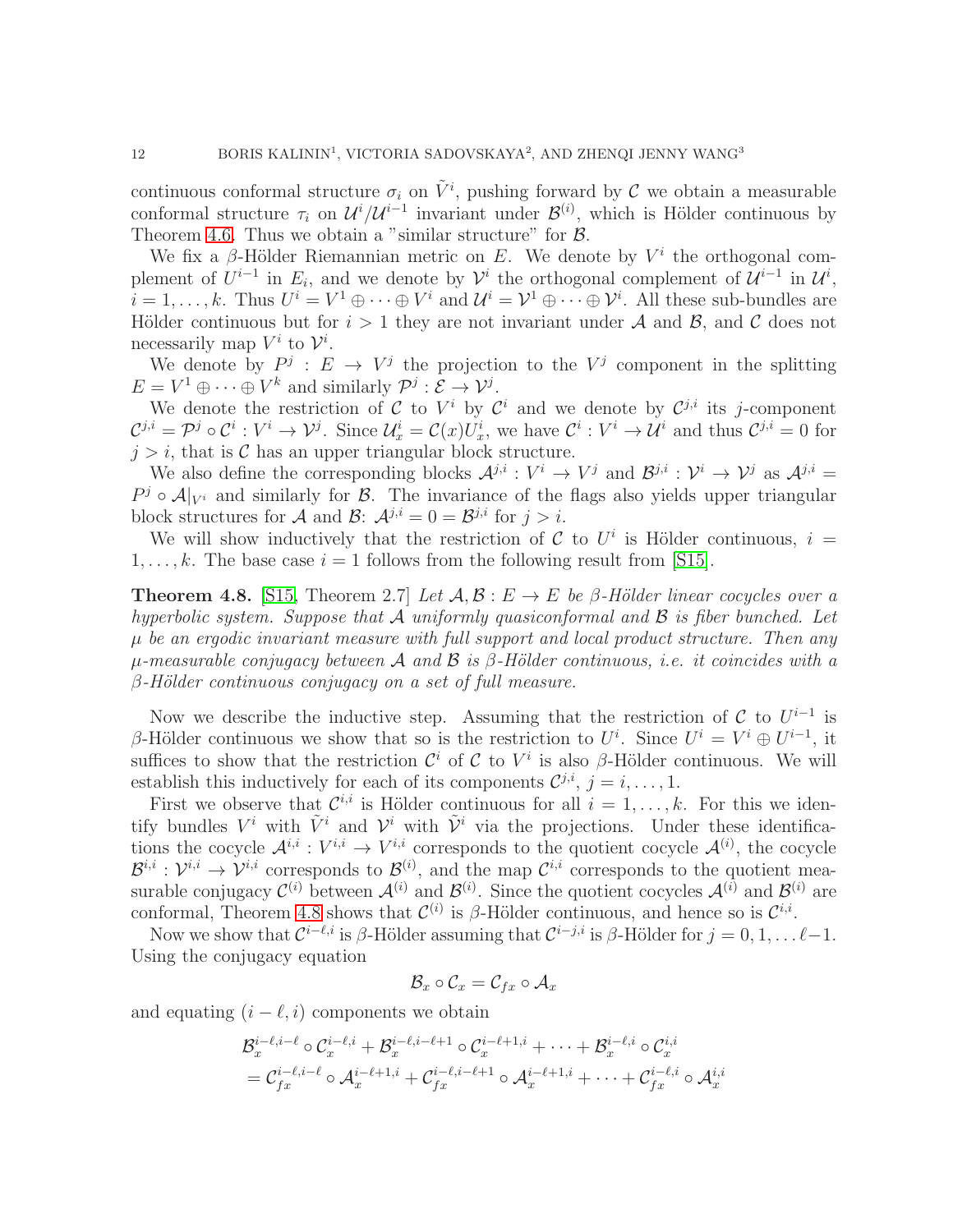and hence

$$
\mathcal{C}_x^{i-\ell,i} = (\mathcal{B}_x^{i-\ell,i-\ell})^{-1} \circ \mathcal{C}_{fx}^{i-\ell,i} \circ \mathcal{A}_x^{i,i} + D_x
$$

where

$$
D_x = (\mathcal{B}_x^{i-\ell, i-\ell})^{-1} \circ (\mathcal{C}_{fx}^{i-\ell, i-\ell} \circ \mathcal{A}_x^{i-\ell+1, i} + \cdots + \mathcal{C}_{fx}^{i-\ell, i-1} \circ \mathcal{A}_x^{i-1, i}) -
$$
  
-  $(\mathcal{B}_x^{i-\ell, i-\ell})^{-1} \circ (\mathcal{B}_x^{i-\ell, i-\ell+1} \circ \mathcal{C}_x^{i-\ell+1, i} + \cdots + \mathcal{B}_x^{i-\ell, i} \circ \mathcal{C}_x^{i, i}).$ 

We view  $\mathcal{C}_x^{i-\ell,i}$  and  $D_x$  as sections of the Hölder bundle  $L(V^i, \mathcal{V}^{i-\ell})$  whose fiber at x is the space of linear maps  $L(V_x^i, \mathcal{V}_x^{i-\ell})$ . Thus the last equation is of the form [\(4.2\)](#page-7-2) with

$$
E = L(V^i, \mathcal{V}^{i-\ell}), \quad \phi_x = D_x, \quad \eta_x = C_x^{i-\ell, i}, \quad \text{and} \quad \mathcal{F}_x(\eta_{fx}) = (\mathcal{B}_x^{i-\ell, i-\ell})^{-1} \circ \eta_{fx} \circ \mathcal{A}_x^{i,i}.
$$

We note that  $D_x$  is  $\beta$ -Hölder since we inductively know that all its terms are  $\beta$ -Hölder. Also F is a linear cocycle on the bundle  $L(V^i, \mathcal{V}^{i-\ell})$  over  $f^{-1}$ , and it is  $\beta$ -Hölder since so are  $\mathcal{B}^{i-\ell,i-\ell}$  and  $\mathcal{A}^{i,i}$ . Moreover, F is uniformly bounded since cocycles  $\mathcal{B}^{i-\ell,i-\ell}$  and  $\mathcal{A}^{i,i}$ are conformal and their normalizations are continuously cohomologous. The latter follows since we know that  $\mathcal{B}^{i-\ell,i-\ell}$  and  $\mathcal{A}^{i-\ell,i-\ell}$  are continuously cohomologous by  $\mathcal{C}^{i-\ell,i-\ell}$  and that the normalizations of all  $\mathcal{A}^{i,i}$  are given by the same function  $\phi^{-1}$  from Theorem [4.5.](#page-10-0) Hence we can apply Proposition [4.3](#page-8-0) and conclude that  $\mathcal{C}^{i-\ell,i}$  is  $\beta$ -Hölder.

The argument above applies  $\ell = 1, \ldots i-1$  and we conclude that all  $\mathcal{C}^{1,i}, \ldots, \mathcal{C}^{i,i}$  are Hölder. This proves that the restriction of  $\mathcal C$  to  $U^i$  is Hölder and completes the inductive step. We conclude that  $\mathcal C$  is Hölder, completing the proof of Theorem [2.1.](#page-4-0)

# <span id="page-12-1"></span>5. Proof of Theorem [2.2](#page-5-0)

<span id="page-12-0"></span>In this proof we will also work with a conjugacy  $\mathcal C$  satisfying [\(4.4\)](#page-9-1). First, Hölder continuity of  $C$  is deduced from Theorem [2.1](#page-4-0) as follows.

Let  $A \in GL(N, \mathbb{R})$  be the generator of the constant cocycle A. Let  $\rho_1 < \cdots < \rho_L$  be the distinct moduli of the eigenvalues of A and let

(5.1) 
$$
\mathbb{R}^N = E^1 \oplus \cdots \oplus E^L
$$

be the corresponding invariant splitting as in [\(3.1\)](#page-5-2). In this section we will use the adapted norm on  $\mathbb{R}^N$  for which we have estimates [\(3.4\)](#page-5-3). They imply that for any  $\beta > 0$  the cocycle  $A_i$  generated by  $A_i$  is fiber bunched if  $\epsilon$  is sufficiently small.

Let  $B(x) = \mathcal{B}_x : \mathcal{M} \to GL(N, \mathbb{R})$  be the generator of the cocycle  $\mathcal{B}$ . If B is sufficiently  $C^0$  close to A, then B has Hölder continuous invariant splitting  $C^0$  close to  $(5.1)$ 

$$
\mathbb{R}^N = \mathcal{E}_x^1 \oplus \cdots \oplus \mathcal{E}_x^L,
$$

so that the restrictions  $\mathcal{B}_i = \mathcal{B} | \mathcal{E}^i$  satisfy estimates similar to [\(3.4\)](#page-5-3)

<span id="page-12-2"></span>(5.2) 
$$
(\rho_i - 2\epsilon)^n \le ||\mathcal{B}_i^n u|| \le (\rho_i + 2\epsilon)^n \text{ for any unit vector } u \in \mathcal{E}^i.
$$

This is well known but also follows from Lemma [5.1,](#page-14-0) which gives explicit estimates of both Hölder exponent and Hölder constant. We conclude that all restrictions  $\mathcal{B}_i$  are  $\beta$ -Hölder and hence are fiber bunched if  $\epsilon$  is sufficiently small.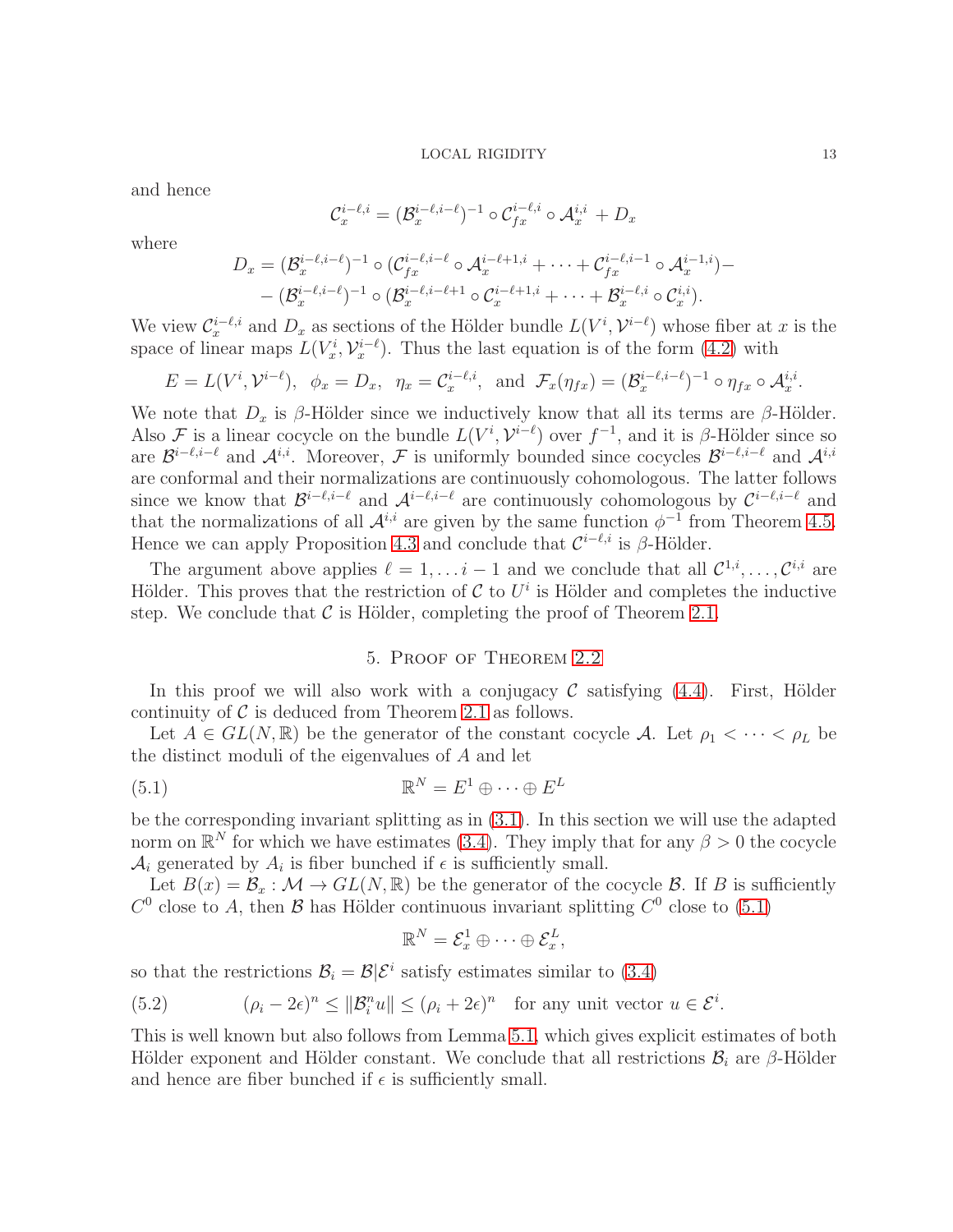Let C be a measurable conjugacy between A and B. We claim that C maps  $E^i$  to  $\mathcal{E}^i$ , that is  $\mathcal{C}_x(E^i) = \mathcal{E}^i_x$  for  $\mu$  a.e. x. Indeed, by Lemma [4.4,](#page-9-2) for  $\mu$  a.e. x and for each unit vector  $u \in E^i$  the forward and backward Lyapunov exponent of  $\mathcal{C}_x(u)$  is  $\ln \rho_i$ . This yields that  $\mathcal{C}_x(u) \in \mathcal{E}^i$ , as having a non-zero component in another  $\mathcal{E}^j$  would imply having forward or backward Lyapunov exponent under  $\mathcal B$  different from  $\ln \rho_i$  if  $\epsilon$  is sufficiently small. Then  $\mathcal{C}_i = \mathcal{C}|_{E^i}$  is a measurable conjugacy between fiber bunched cocycles  $\mathcal{A}_i$  and  $\mathcal{B}_i$ . By Theorem [2.1](#page-4-0) each  $\mathcal{C}_i$  is Hölder for all  $i = 1, \ldots, L$ , and hence so is  $\mathcal{C}$ .

Now we prove the more detailed statement. We denote the Lipschitz constants of  $f^{-1}$ and f respectively by

(5.3) 
$$
\alpha_f = \sup_{x \in \mathcal{M}} \|D_x f^{-1}\| > 1 \text{ and } \alpha'_f = \sup_{x \in \mathcal{M}} \|D_x f\| > 1.
$$

For  $1 \leq i < L$  we define

<span id="page-13-0"></span>
$$
\beta_i = \frac{\ln(\rho_{i+1}/\rho_i)}{\ln(\alpha_f)} \quad \text{and} \quad \beta'_i = \frac{\ln(\rho_{i+1}/\rho_i)}{\ln(\alpha'_f)},
$$

and we choose

(5.4) 
$$
\beta_0 = \beta_0(A, f) = \min\{1, \beta_1, \dots, \beta_{L-1}, \beta'_1, \dots, \beta'_{L-1}\} > 0.
$$

Since B is β-Hölder with  $\beta \leq \beta' < \beta_0$ , Lemma [5.1](#page-14-0) shows that the splitting [\(5.2\)](#page-12-2) is β-Hölder and by Lemma [5.4](#page-16-0) so are all restrictions  $B_i$ . Then by Theorem [2.1](#page-4-0) each restriction  $\mathcal{C}_i = \mathcal{C}|_{E^i}$  is β-Hölder and hence so is C. Since  $\mathcal{A}_i$  and  $\mathcal{B}_i$  are β-fiber bunched for any sufficiently small  $\epsilon$ , [\[S15,](#page-41-2) Proposition 4.5] yields that  $\beta$ -Hölder  $\mathcal{C}_i$  intertwines their stable holonomies, that is,

(5.5) 
$$
\mathcal{H}_{x,y}^{\mathcal{A}_i,s} = \mathcal{C}_i(y) \circ \mathcal{H}_{x,y}^{\mathcal{B}_i,s} \circ \mathcal{C}_i(x)^{-1} \text{ for all } x, y \in \mathcal{M} \text{ such that } y \in W^s(x).
$$

Since for the constant cocycle  $\mathcal{A}_i$  the holonomies are all identity,  $\mathcal{H}_{x,y}^{\mathcal{A}_i,s} = \text{Id}$ , we get

$$
\mathcal{C}_i(x) = \mathcal{C}_i(y) \circ \mathcal{H}_{x,y}^{\mathcal{B}_i,s}.
$$

Thus using Lemma [5.5](#page-16-1) we obtain that for all  $y \in W<sup>s</sup>(x)$ 

$$
\|\mathcal{C}_i(x)-\mathcal{C}_i(y)\|=\|\mathcal{C}_i(y)\circ(\mathcal{H}_{x,y}^{\mathcal{B}_{i},s}-\mathrm{Id})\|\leq \|\mathcal{C}_i\|_{C^0}\cdot k_3\,K_{\beta}(\mathcal{B})\cdot d_{W^s}(x,y)^{\beta}.
$$

Combining these estimates for all  $i = 1, \ldots, L$  we conclude that all  $y \in W<sup>s</sup>(x)$ 

$$
\|\mathcal{C}(x) - \mathcal{C}(y)\| \le \|\mathcal{C}\|_{C^0} \cdot k_4 K_\beta(\mathcal{B}) \cdot d_{W^s}(x, y)^\beta.
$$

Similarly, using the analog of Lemma [5.5](#page-16-1) for unstable holonomies, we obtain the same estimate for  $y \in W^u(y)$ . Then the local product structure of stable and unstable foliations of f implies that the β-Hölder constant of  $\mathcal C$  can be estimated as

$$
K_{\beta}(\mathcal{C}) \leq k ||\mathcal{C}||_{C^{0}} K_{\beta}(\mathcal{B}).
$$

Now, to completes the proof of the second part of the theorem, we state and prove the lemmas used in the above argument.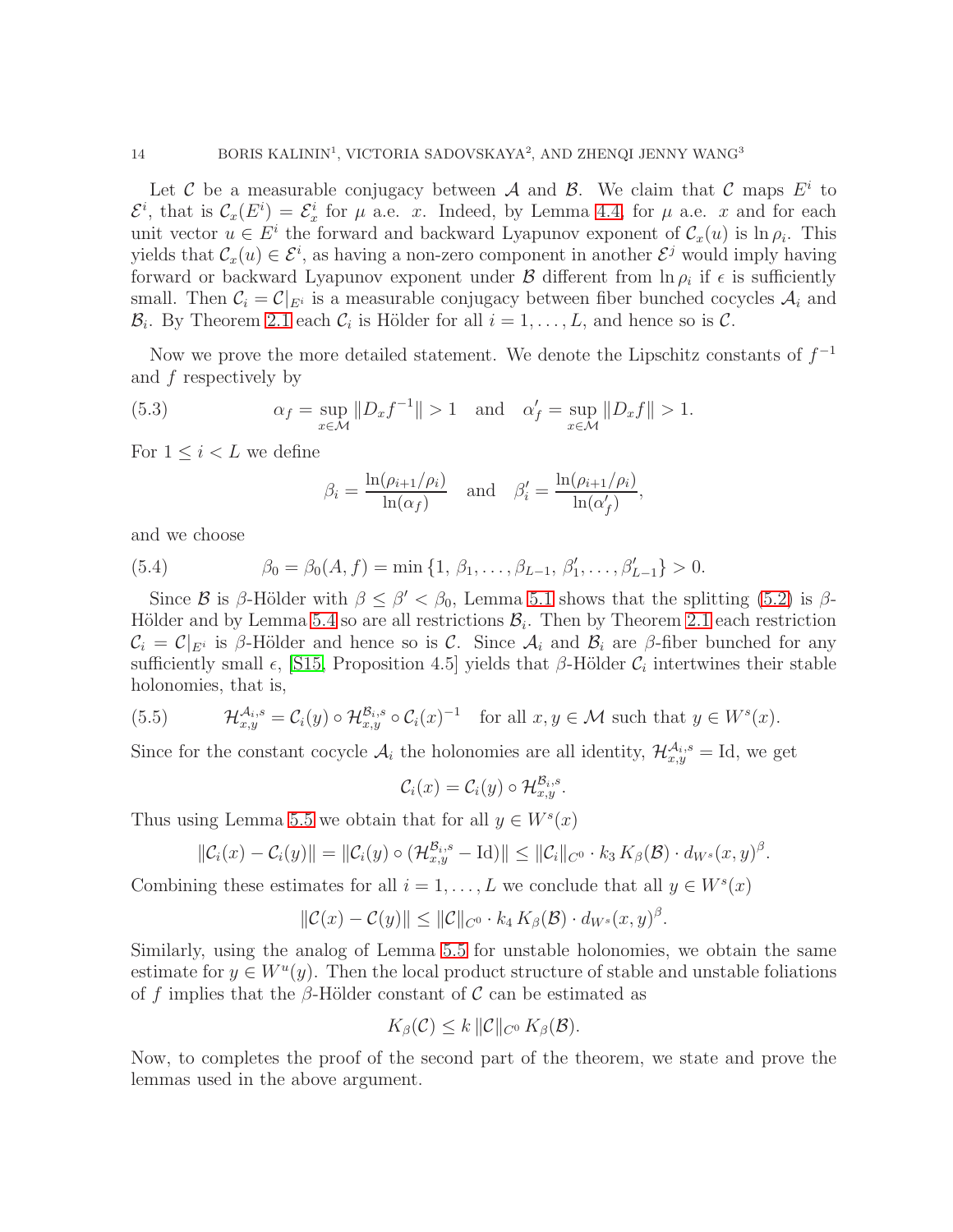<span id="page-14-0"></span>**Lemma 5.1.** For any  $0 < \beta' < \beta_0$  there is  $\delta > 0$  and  $k_1 > 0$  such that for any  $0 < \beta \leq \beta'$ any β-Hölder  $GL(N, \mathbb{R})$  cocycle  $\mathcal B$  with  $\|\mathcal B_x - A\|_{C^0} < \delta$  preserves β-Hölder splitting

<span id="page-14-2"></span>
$$
\mathbb{R}^N = \mathcal{E}^1_x \oplus \cdots \oplus \mathcal{E}^L_x
$$

which is  $C^0$  close to  $E^1 \oplus \cdots \oplus E^L$  and for each  $1 \leq i \leq L$  the  $\beta$ -Hölder constant  $K_\beta(\mathcal{E}^i)$ of  $\mathcal{E}^i$  satisfies

(5.6) 
$$
K_{\beta}(\mathcal{E}^i) \leq k_1 K_{\beta}(\mathcal{B})
$$

*Proof.* We deduce this lemma from the one below. We fix  $1 \leq i \leq L$ , and let

$$
E' = E^1 \oplus \cdots \oplus E^i \quad \text{and} \quad E = E^{i+1} \oplus \cdots \oplus E^L.
$$

Lemma [5.3](#page-14-1) below shows that for any  $\beta' < \beta_i$  there is  $\delta > 0$  and k' such that for any  $0 < \beta \leq \beta'$  any cocycle B with  $\|\mathcal{B}_x - A\|_{C^0} < \delta$  preserves the bundle E close to E with the desired estimate for  $\beta$ -Hölder constant. Similarly, for any  $\beta' < \beta'_i$  using the inverses of A and f we obtain that B preserves a bundle  $\mathcal{E}'$  close to  $E'$  with a similar estimate for its β-Hölder constant. Then for each  $1 \leq i \leq L$  the bundle  $\mathcal{E}^i$  is defined as a suitable intersection and hence is also  $C^0$  close to  $E^i$  and its  $\beta$ -Hölder constant satisfies [\(5.6\)](#page-14-2).  $\Box$ 

Remark 5.2. Lemmas [5.1](#page-14-0) and [5.3](#page-14-1) do not rely on hyperbolicity of f and use only that it is bi-Lipschitz.

<span id="page-14-1"></span>**Lemma 5.3.** Let  $A \in GL(N, \mathbb{R})$ , let  $\mathbb{R}^N = E' \oplus E$  be an A-invariant splitting, and let

$$
\xi' = \max \{ ||Av|| : v \in E', ||v|| = 1 \} = ||A|_{E'} || \text{ and}
$$
  

$$
\xi = \min \{ ||Av|| : v \in E, ||v|| = 1 \} = ||A^{-1}|_{E}||^{-1}.
$$

Let  $\alpha_f = \sup \|Df^{-1}\| > 1$  be the Lipschitz constant of  $f^{-1}$  and let  $\beta' > 0$ . Suppose that

$$
\xi'<\xi\quad\text{and}\quad\frac{\xi'\alpha_f^{\beta'}}{\xi}<1,\;\;\text{that is,}\;\;\beta'<\frac{\ln(\xi/\xi')}{\ln\alpha_f}.
$$

Then there is  $\delta > 0$  and k' such that for any  $0 < \beta \leq \beta'$  any  $\beta$ -Hölder  $GL(N, \mathbb{R})$  cocycle B with  $\|\mathcal{B}_x - A\|_{C^0} < \delta$  preserves a  $\beta$ -Hölder sub-bundle  $\mathcal E$  which is  $C^0$  close to  $E$  and its β-Hölder constant  $K_\beta(\mathcal{E})$  satisfies

$$
K_{\beta}(\mathcal{E}) \leq k' K_{\beta}(\mathcal{B})
$$

*Proof.* The argument is similar to the Hölder version the  $C<sup>r</sup>$  Section Theorem of M. Hirsch, C. Pugh, and M. Shub (see Theorem 3.8 in [\[HPS77\]](#page-40-16)), but we give the estimate of the Hölder constant.

We consider the space  $\mathcal{L} = \mathcal{L}(E, E')$  of linear operators from E to E' and endow it with the standard operator norm. Since A preserves the splitting  $E' \oplus E$  it induces the graph transform action  $\hat{A}$  on  $\mathcal L$  as follows: if  $L \in \mathcal L$  and  $G \subset \mathbb R^N$  is its graph then  $\hat{A}(L)$ is the operator in  $\mathcal L$  whose graph is  $A(G)$ . The map  $\hat A$  is linear,

$$
\hat{A}[L] = A|_{E'} \circ L \circ (A|_{E})^{-1},
$$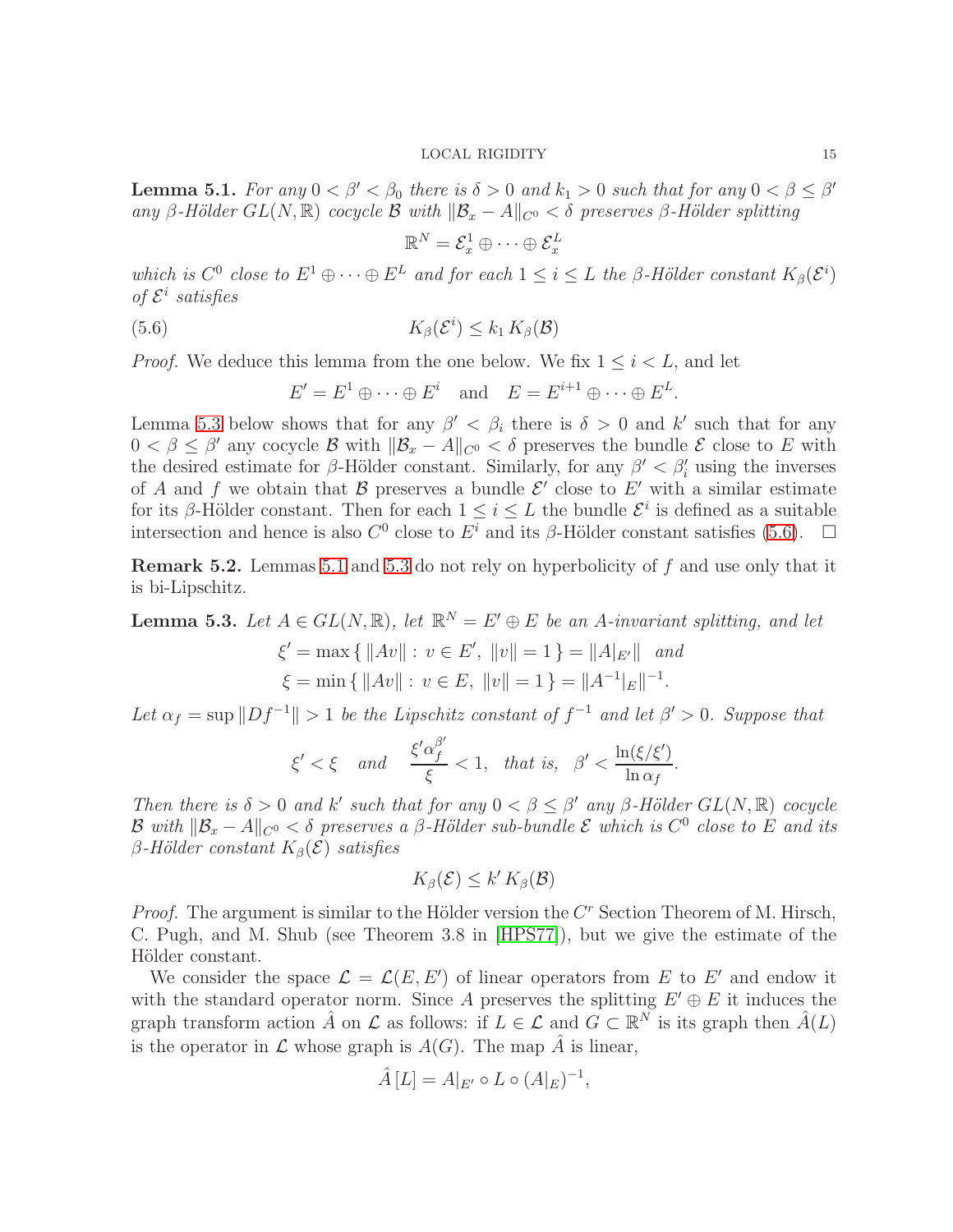so we can estimate its norm as

$$
\|\hat{A}\| \le \|A|_{E'}\| \cdot \|(A|_E)^{-1}\| \le \xi'/\xi < 1.
$$

Similarly, any linear map  $B \in GL(N, \mathbb{R})$  sufficiently close to A induces in the same way the graph transform map  $\hat{B}$  on a unit ball  $\mathcal{L}_1$  in  $\mathcal{L}$ . Moreover,  $\hat{B}$  is a contraction of  $\mathcal{L}_1$ with Lipschitz constant  $K(\hat{B})$  close to  $K(\hat{A}) = \xi'/\xi < 1$ . Indeed, B induces an algebraic map on the Grassmannian of  $(\dim E)$ -dimensional subspaces which, together with its first derivatives, depends continuously on B. Also, it is easy to see that the map  $B \mapsto B$  from a small neighborhood of A to  $C^0(\mathcal{L}_1, \mathcal{L}_1)$  is Lipschitz with some constant  $\hat{L}$ .

Now we consider the trivial fiber bundle  $\mathcal{V} = \mathcal{M} \times \mathcal{L}_1$ . Then any  $\mathcal{B}_x$  which is  $C^0$ -close to A induces graph transform maps  $\hat{\mathcal{B}}_x: \mathcal{V}_x \to \mathcal{V}_{fx}$  and thus the bundle map  $\hat{\mathcal{B}}: \mathcal{V} \to \mathcal{V}$ covering f. We consider the space S of continuous sections of  $V$  with the supremum norm, and the induced action  $F = F_{\mathcal{B}}$  on S defined for  $s \in S$  as  $(Fs)(fx) = \mathcal{B}_x(s(x))$ . If  $K^{\mathcal{B}} := \sup_x K(\hat{\mathcal{B}}_x) < 1$  then F is a contraction on S and hence has a unique fixed point  $s_* = Fs_*$ . Let  $s_0(x) = 0 \in \mathcal{L}$  be the zero section, then we can write  $s_* = \lim F^n s_0$  and it follows that  $s_*$  is  $C^0$ -close to  $s_0$ . Denoting the graph of  $s(x)$  by  $\mathcal{E}_x$  we obtain the unique continuous  $\beta$ -invariant sub-bundle close to E.

Now we will show that  $s_*$  is  $\beta$ -Hölder and estimate its  $\beta$ -Hölder constant. For this we will find  $M > 0$  such that  $K_{\beta}(s) \leq M$  implies  $K_{\beta}(Fs) \leq M$ . Then  $K_{\beta}(F^n(s_0)) \leq M$  for all *n* and since  $s_* = \lim F^n(s_0)$  it will follow that  $K_\beta(s_*) \leq M$ .

Fix points  $z, z'$  and let  $x = f(z), x' = f(z')$ . Then for any  $\beta$ -Hölder  $s \in S$  we can estimate, as  $||s(x)|| \leq 1$ , that

$$
\|Fs(x) - Fs(x')\| = \|\hat{\mathcal{B}}_z s(z) - \hat{\mathcal{B}}_{z'} s(z')\| \n\le \|\hat{\mathcal{B}}_z s(z) - \hat{\mathcal{B}}_{z'} s(z)\| + \|\hat{\mathcal{B}}_{z'} s(z) - \hat{\mathcal{B}}_{z'} s(z')\| \n\le d_{C^0}(\hat{\mathcal{B}}_z, \hat{\mathcal{B}}_{z'}) + K(\hat{\mathcal{B}}_{z'})\|s(z) - s(z')\| \le \hat{L} \|\mathcal{B}_z - \mathcal{B}_{z'}\| + K^B \|s(z) - s(z')\| \n\le \hat{L} K_{\beta}(\mathcal{B}) d(z, z')^{\beta} + K^B K_{\beta}(s) d(z, z')^{\beta} \le [\hat{L} K_{\beta}(\mathcal{B}) + K^B K_{\beta}(s)] (\alpha_f d(x, x'))^{\beta},
$$

where  $\alpha_f$  is the Lipschitz constant of  $f^{-1}$  and  $\hat{L}$  is the Lipschitz constant of the map  $B \mapsto \hat{B}$  on a neighborhood of A. Hence Fs is also β-Hölder and

$$
K_{\beta}(Fs) \leq \hat{L}\,\alpha_f^{\beta}K_{\beta}(\mathcal{B}) + \alpha_f^{\beta}K^{\beta}K_{\beta}(s).
$$

Therefore,  $K_{\beta}(s) \leq M$  implies  $K_{\beta}(Fs) \leq M$  if we take

$$
M = (1 - K^{\mathcal{B}} a_f^{\beta})^{-1} \hat{L} a_f^{\beta} K_{\beta}(\mathcal{B}).
$$

If  $\|\mathcal{B}_x - A\|_{C^0}$  is small then  $K^{\mathcal{B}}$  is close to  $K(\hat{A}) = \xi'/\xi$ . Since  $\xi' \alpha^{\beta'}/\xi < 1$  and  $\beta \leq \beta'$ it follows that  $1 - K^B a_f^{\beta} > 0$  and is separated from 0. Then there is a constant k' which bounds  $\hat{L}a_f^{\beta}\left(1-K^{\mathcal{B}}a_f^{\beta}\right)$  $f(f)$ <sup>β</sup>)<sup>-1</sup> for all 0 < β ≤ β' and all **B** with  $||B_x - A||_{C^0} < δ$ . Hence,

$$
M \leq k' K_{\beta}(\mathcal{B}).
$$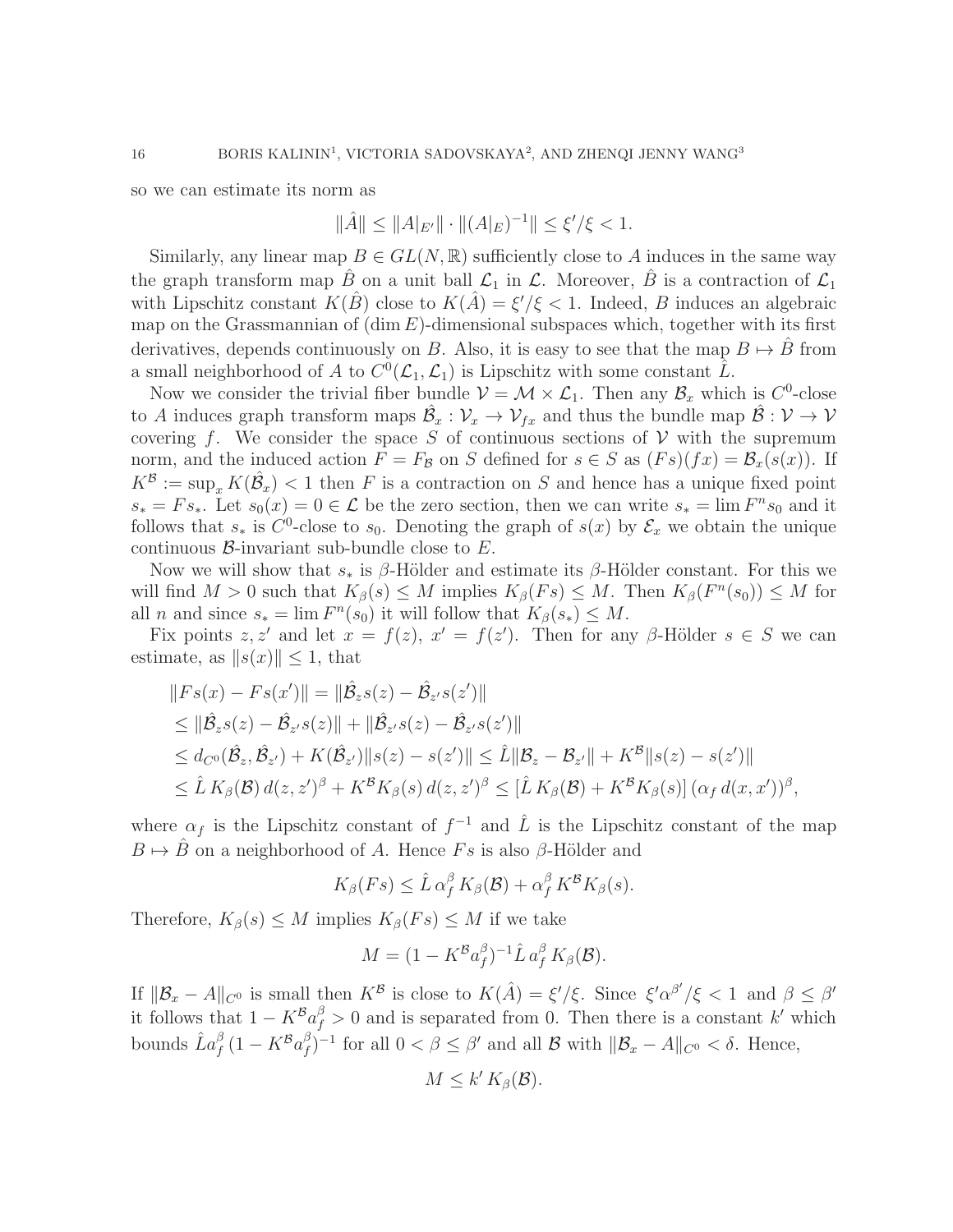Finally, since  $K_\beta(s_0) = 0$  it follows that  $K_\beta(F^n(s_0)) \leq M$  for all n and hence for the limit we also have  $K_{\beta}(s_*) \leq M \leq k' K_{\beta}(\mathcal{B}).$  $V_{\mathcal{B}}(\mathcal{B}).$ 

Now we estimate the  $\beta$ -Hölder constants of the restricted cocycles  $\mathcal{B}_i = \mathcal{B}|_{\mathcal{E}^i}$ .

<span id="page-16-0"></span>**Lemma 5.4.** For any  $0 < \beta' < \beta_0$  there is  $\delta > 0$  and  $k_2 > 0$  such that for any  $0 < \beta \leq \beta'$ and any β-Hölder cocycle **B** with  $\|\mathcal{B}_x - A\|_{C^0} < \delta$  the β-Hölder constant of the cocycle  $\mathcal{B}_i$ ,  $i = 1, \ldots L$ , satisfies

$$
K_{\beta}(\mathcal{B}_i) \leq k_2 K_{\beta}(\mathcal{B}).
$$

*Proof.* Denoting  $B(x) = \mathcal{B}_x$  and  $B_i(x) = \mathcal{B}_x|_{\mathcal{E}^i}$  we need to estimate the distance between  $B_i(x)$  and  $B_i(y)$ . To do this using their difference, we fix β-Hölder identifications  $I_{x,y}$ :  $\mathcal{E}_x^i \to \mathcal{E}_y^i$ , say by translation from x to y in the trivial bundle  $\mathcal{M} \times \mathbb{R}^N$  followed by an appropriate rotation. Then for a unit vector  $u \in \mathcal{E}^i(x)$  we need to estimate  $||(B_i(x) B_i(y) \circ I_{x,y}$ u|. We note that

$$
||u - I_{x,y}u|| \leq \text{dist}(\mathcal{E}_x^i, \mathcal{E}_y^i) \leq K_\beta(\mathcal{E}^i) d(x,y)^\beta.
$$

Also, since  $B(x)$  is  $\beta$ -Hölder have  $||B(x)u - B(y)u|| \le K_{\beta}(\beta) d(x, y)^{\beta}$ . Hence we obtain that for a unit vector  $u \in \mathcal{E}^i(x)$ 

$$
||(B_i(x) - B_i(y) \circ I_{x,y})u|| \le ||B(x)u - B(y)u|| + ||B(y)|| \cdot ||u - I_{x,y}u||
$$
  
\n
$$
\le K_\beta(\mathcal{B}) d(x,y)^\beta + ||B||_{C^0} K_\beta(\mathcal{E}^i) d(x,y)^\beta.
$$

Since  $K_{\beta}(\mathcal{E}^i) \leq k_1 K_{\beta}(\mathcal{B})$  by [\(5.6\)](#page-14-2) and  $||B||_{C^0} \leq ||A|| + ||\mathcal{B}_x - A||_{C^0} \leq ||A|| + \delta$  we conclude that

$$
||(B_i(x) - B_i(y) \circ I_{x,y})u|| \le k_2 K_\beta(\mathcal{B}) d(x,y)^\beta.
$$
  

$$
K_\beta(\mathcal{B}).
$$

In the next lemma we consider the stable holonomies of cocycles  $\mathcal{B}_i = \mathcal{B}|_{\mathcal{E}^i}, i = 1, \ldots, L$ .

<span id="page-16-1"></span>**Lemma 5.5.** For any  $0 < \beta' < \beta_0$  there is  $\delta > 0$  and  $k_3 > 0$  such that for any  $0 < \beta \leq \beta'$ and a β-Hölder cocycle B with  $\|\mathcal{B}_x-A\|_{C^0}<\delta$  the holonomies of cocycles  $\mathcal{B}_i=\mathcal{B}|_{\mathcal{E}^i}$  satisfy

$$
\|\mathcal{H}_{x,y}^s - Id\| \le k_3 K_\beta(\mathcal{B}) d(x,y)^\beta \text{ for any } x \in \mathcal{M} \text{ and } y \in W_{loc}^s(x).
$$

*Proof.* We fix i and denote  $\mathcal{F} = \mathcal{B}_i$ . The stable holonomies of  $\mathcal{F}$  are given by

(5.7) 
$$
\mathcal{H}_{x,y}^{\mathcal{F},s} = \lim_{n \to \infty} (\mathcal{F}_y^n)^{-1} \circ \mathcal{F}_x^n.
$$

The existence is ensured by fiber bunching of  $\mathcal{F}$ . Indeed, the contraction along  $W^s$  is estimated by [\(2.1\)](#page-3-1) as

<span id="page-16-2"></span>
$$
d(f^{n}x, f^{n}y) \le \nu^{n}d(x, y) \text{ for any } x \in \mathcal{M}, y \in W_{\text{loc}}^{s}(x), n \in \mathbb{N},
$$

We also obtain from [\(5.2\)](#page-12-2) that

Thus  $K_{\beta}(\mathcal{B}_i) \leq k_2$ 

$$
(5.8) \quad \|\mathcal{F}_x^m\| \cdot \|(\mathcal{F}_y^m)^{-1}\| \le \prod_{j=0}^{m-1} \|\mathcal{F}_{x_j}\| \, \|(\mathcal{F}_{y_j})^{-1}\| \le \left(\frac{\rho_i + 2\epsilon}{\rho_i - 2\epsilon}\right)^m = \sigma^m \quad \text{for all } x, y \in \mathcal{M},
$$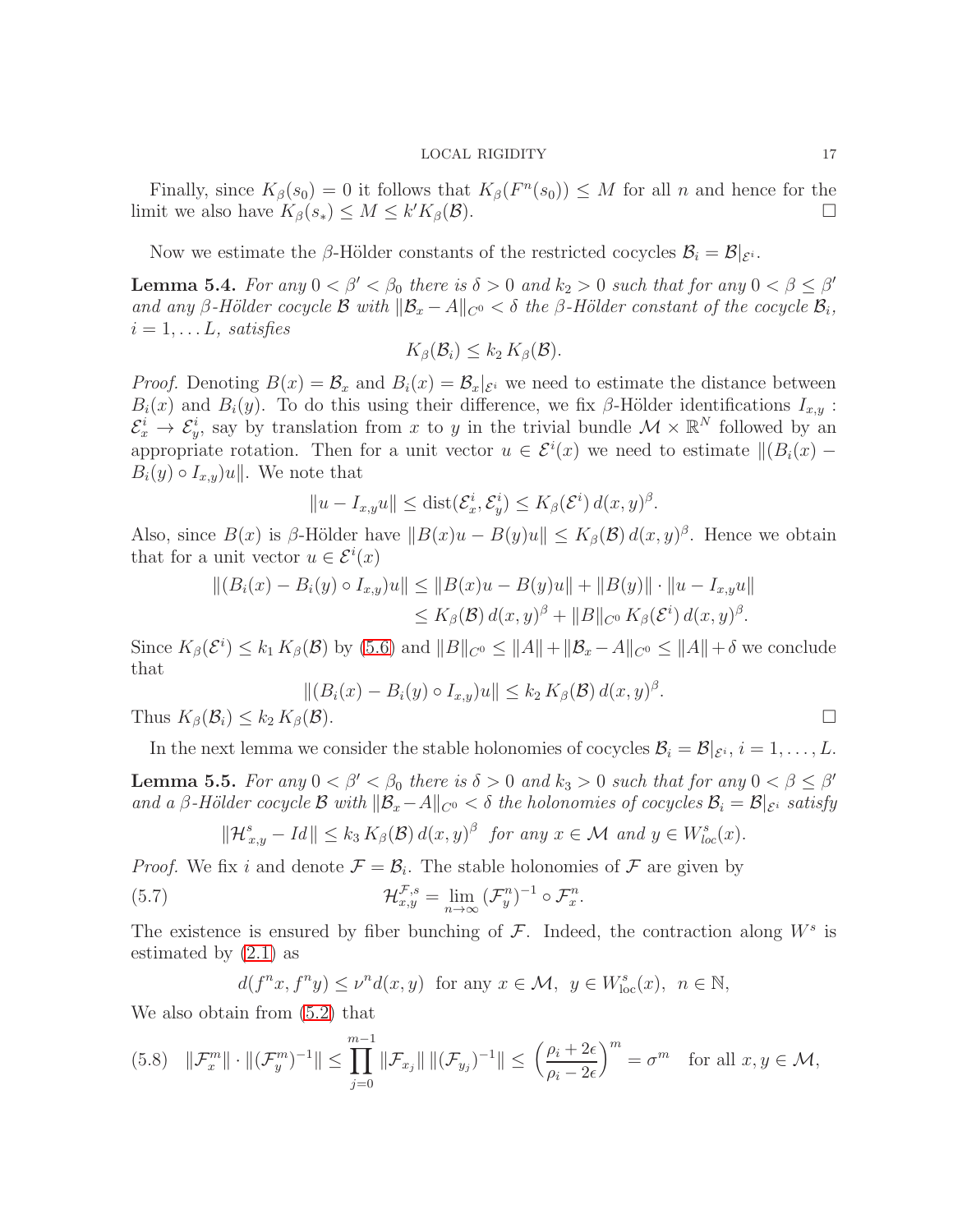where  $\sigma = (\rho_i + 2\epsilon)(\rho_i - 2\epsilon)^{-1}$  is close to 1 when  $\epsilon$  is small. It follows that

<span id="page-17-1"></span>(5.9) 
$$
\|\mathcal{F}_x^m\| \cdot \|(\mathcal{F}_y^m)^{-1}\| \cdot \nu^{m\beta} \leq \sigma^m \cdot \nu^{m\beta} = \theta^m \text{ for all } x, y \in \mathcal{M},
$$

where  $\theta = \sigma \nu^{\beta} < 1$  if  $\delta$  and hence  $\epsilon$  are sufficiently small. In particular,  $\mathcal F$  is fiber bunched so the limit in [\(5.7\)](#page-16-2) exits, though this also follows from the proof.

We want to obtain a constant c such that  $\|\mathcal{H}_{x,y}^{\mathcal{F},s} - \text{Id}\| \leq c d(x,y)^\beta$  for all  $x \in \mathcal{M}$  and  $y \in W_{\text{loc}}^{s}(x)$ . Denoting  $x_m = f^m(x)$  and  $y_m = f^m(y)$ , we obtain

$$
(\mathcal{F}_{y}^{n})^{-1} \circ \mathcal{F}_{x}^{n} = (\mathcal{F}_{y}^{n-1})^{-1} \circ ((\mathcal{F}_{y_{n-1}})^{-1} \circ \mathcal{F}_{x_{n-1}}) \circ \mathcal{F}_{x}^{n-1}
$$
  
\n
$$
= (\mathcal{F}_{y}^{n-1})^{-1} \circ (\text{Id} + r_{n-1}) \circ \mathcal{F}_{x}^{n-1} = (\mathcal{F}_{y}^{n-1})^{-1} \circ \mathcal{F}_{x}^{n-1} + (\mathcal{F}_{y}^{n-1})^{-1} \circ r_{n-1} \circ \mathcal{F}_{x}^{n-1}
$$
  
\n
$$
= \cdots = \text{Id} + \sum_{m=0}^{n-1} (\mathcal{F}_{y}^{m})^{-1} \circ r_{m} \circ \mathcal{F}_{x}^{m}, \text{ where } r_{m} = (\mathcal{F}_{y_{m}})^{-1} \circ \mathcal{F}_{x_{m}} - \text{Id.}
$$

Since F is β-Hölder, denoting  $c' = (\rho_i - 2\epsilon)^{-1} K_{\beta}(\mathcal{F})$ , we obtain that for every  $m \geq 0$ 

 $||r_m|| \le ||(\mathcal{F}_{y_m})^{-1}|| \cdot ||\mathcal{F}_{x_m} - \mathcal{F}_{y_m}|| \le ||\mathcal{F}^{-1}||_{C^0} K_\beta(\mathcal{F}) d(x_m, y_m)^\beta \le c' d(x,y)^\beta \nu^{m\beta}.$ Using [\(5.9\)](#page-17-1) it follows that

 $||(\mathcal{F}_y^m)^{-1} \circ r_m \circ \mathcal{F}_x^m|| \leq ||(\mathcal{F}_y^m)^{-1}|| \cdot ||\mathcal{F}_x^m|| \cdot c' d(x,y)^\beta \nu^{m\beta} \leq \theta^m c' d(x,y)^\beta.$ Therefore, for every  $n \in \mathbb{N}$ ,

$$
\|\mathrm{Id} - (\mathcal{F}_y^n)^{-1} \circ \mathcal{F}_x^n\| \le \sum_{i=0}^{n-1} \|(\mathcal{F}_y^i)^{-1} \circ r_i \circ \mathcal{F}_x^i\| \le c' d(x, y)^\beta \sum_{i=0}^{n-1} \theta^i \le c d(x, y)^\beta,
$$

where

$$
c = \frac{c'}{1-\theta} \le \frac{(\rho_i - 2\epsilon)^{-1} K_\beta(\mathcal{F})}{1 - \sigma \nu^\beta} = k_3' K_\beta(\mathcal{F}) \quad \text{with} \quad k_3' = (\rho_i - 2\epsilon)^{-1} (1 - \sigma \nu^\beta)^{-1}.
$$

By [\(5.7\)](#page-16-2) the sequence  $\{(\mathcal{F}_y^n)^{-1} \circ \mathcal{F}_x^n\}$  converges to  $\mathcal{H}_{xy}^{\mathcal{F},s}$  (in fact the estimates imply that it is Cauchy) and the limit satisfies

$$
\|\mathcal{H}_{x,y}^s - \mathrm{Id}\| \le c d(x,y)^\beta \text{ for any } x \in \mathcal{M} \text{ and } y \in W_{\mathrm{loc}}^s(x).
$$

By Lemma [5.4](#page-16-0) we have  $K_{\beta}(\mathcal{F}) = K_{\beta}(\mathcal{B}_i) \leq k_2 K_{\beta}(\mathcal{B})$  and we conclude that

$$
\|\mathcal{H}_{x,y}^s - \mathrm{Id}\| \le k_3 K_\beta(\mathcal{B}) d(x,y)^\beta \text{ for any } x \in \mathcal{M} \text{ and } y \in W_{\text{loc}}^s(x).
$$

<span id="page-17-0"></span>This completes the proof of Lemma [5.5](#page-16-1)

# 6. Proof of Theorem [1.1](#page-1-0)

Any two continuous conjugacies between  $f$  and  $A$  differ by an element of the centralizer of A. By [\[Wa70,](#page-41-0) Corollary 1], any homeomorphism commuting with an ergodic, in particular hyperbolic, automorphism  $A$  is an affine automorphism, and hence all conjugacies have the same regularity.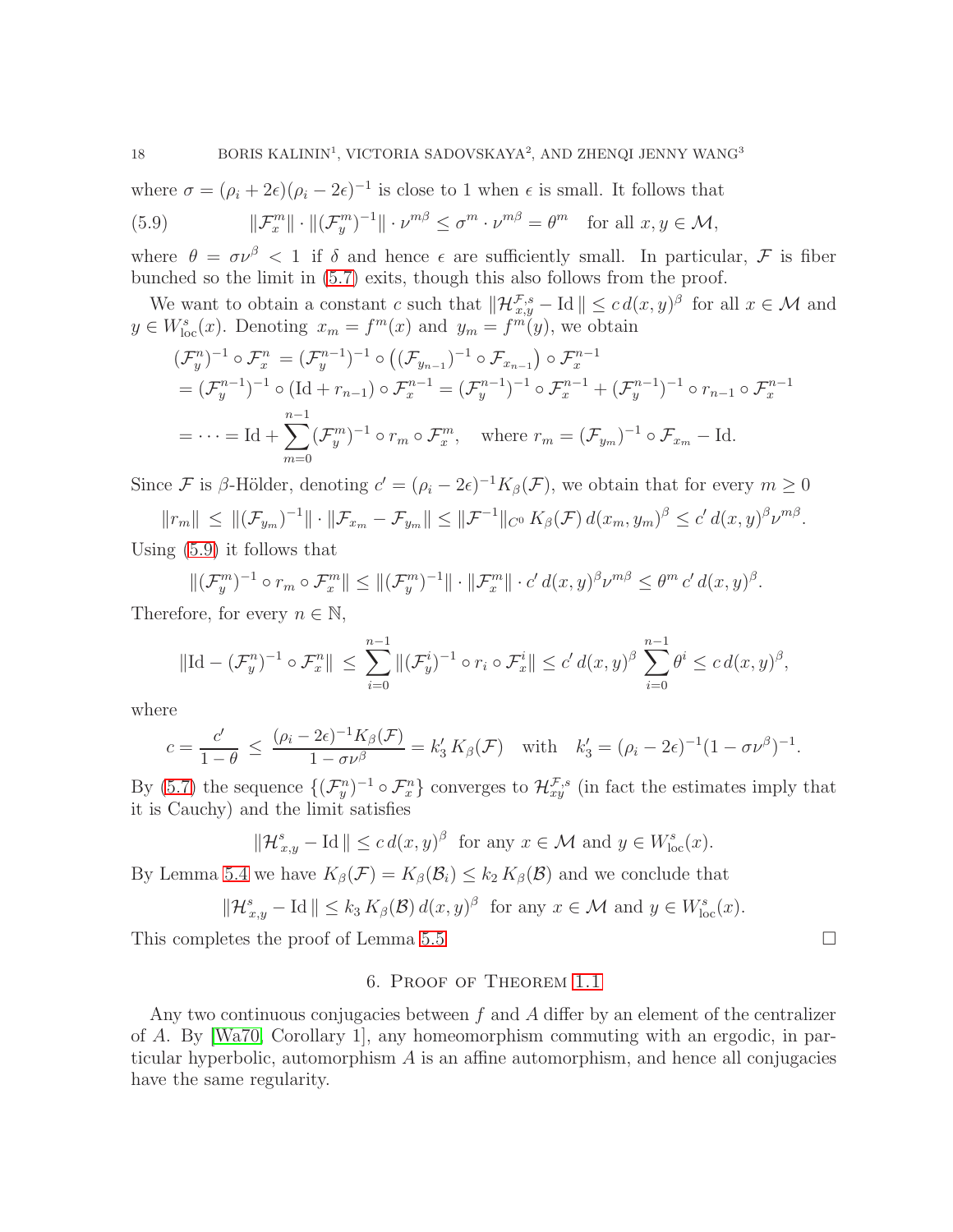First, using Theorem [2.2](#page-5-0) we will show in Section [6.1](#page-18-0) that H is a  $C^{1+\text{Hölder}}$  diffeomorphism, and moreover the Hölder constant of its derivative satisfies the estimate

<span id="page-18-1"></span>(6.1) 
$$
K_{\beta}(DH) \leq k \, \|DH\|_{C^0} \, \|f - A\|_{C^{1+\beta}}.
$$

This part does not rely on closeness of H to the identity and the estimate applies to any conjugacy  $H$ . Then in Section [6.2](#page-20-0) we use  $(6.1)$  and an interpolating inequality to obtain the desired estimate [\(1.2\)](#page-1-1) of  $||H - I||_{C^{1+\beta}}$  for the conjugacy  $C^0$  close to the identity.

# <span id="page-18-0"></span>6.1. Proving that H is a  $C^{1+\text{Hölder}}$  diffeomorphism.

First we recall some properties of a map  $g \in W^{1,q}(\mathbb{R}^N, \mathbb{R}^N)$ ,  $q > N$ , which also extend to the case when  $g \in W^{1,q}(\mathbb{T}^N, \mathbb{T}^N)$ . It is well known that, as a consequence of Morrey's inequality, for any such  $g$  the Jacoby matrix of weak partial derivatives gives the differential  $D_x g$  for almost every x with respect to the Lebesgue measure  $\mu$ . Also, any such g satisfies Lusin's N-property [\[MM73\]](#page-41-9) that  $\mu(E) = 0$  implies  $\mu(q(E)) = 0$ , as well as Morse-Sard property [\[P01\]](#page-41-10) that  $\mu(g(\mathcal{C})) = 0$  for the set of critical points of g

$$
\mathcal{C}_g = \{ x \in \mathbb{T}^N : \ D_x g \text{ exists but is not invertible} \},
$$

see also [\[KK18\]](#page-40-17) for sharper results and further references.

Now we assume that  $H \in W^{1,q}$  with  $q > N$ , so that the differential  $D_x H$  exists  $\mu$ -a.e., and for the set

$$
G_H = \{x \in \mathbb{T}^N : D_x H \text{ exists}\}\
$$
 and its complement  $E_H = \mathbb{T}^N \setminus G_H$ 

we have  $\mu(G_H)=1$  and  $\mu(E_H)=0$ . Further  $G_H = \mathfrak{C}_H \cup R_H$  is the disjoint union of two measurable sets, the critical set  $C_H$  and the regular set

$$
R_H = \{ x \in \mathbb{T}^N : D_x H \text{ is invertible} \}.
$$

Since f and A are diffeomorphisms, it follows from the conjugacy equation  $H \circ f = A \circ H$ that the sets  $G_H$ ,  $\mathfrak{C}_H$ , and  $R_H$  are f-invariant. Further, differentiating the equation on the set  $G_H$  we obtain

(6.2) 
$$
D_{fx}H \circ D_x f = A \circ D_x H.
$$

Denoting  $\mathcal{C}(x) = D_x H$  on the set  $R_H$  we obtain the conjugacy equation over f

<span id="page-18-2"></span>(6.3) 
$$
A = \mathcal{C}(fx) \circ \mathcal{B}_x \circ \mathcal{C}(x)^{-1} \text{ for cocycles } \mathcal{B}_x = D_x f \text{ and } \mathcal{A}_x = A.
$$

Now we show that  $\mu(R_H) = 1$  and also that f preserves a measure  $\tilde{\mu}$  equivalent to  $\mu$ . Since  $\mu(E_H) = 0$ , the Lusin's N-property of H yields  $\mu(H(E_H)) = 0$ . Also, we have  $\mu(H(\mathcal{C}_H)) = 0$  by the Morse-Sard property. Hence for  $R'_H = H(R_H)$  we have  $\mu(R'_H) = 1$ . Now we consider the measure  $\tilde{\mu} = (H^{-1})_*(\mu)$  and note that  $\tilde{\mu}(R_H) = 1$  as  $\mu(R'_H) = 1$ . Since H is a topological conjugacy between f and A,  $\tilde{\mu}$  is f-invariant and, in fact, is the Bowen-Margulis measure of maximal entropy for f, since  $\mu$  is that for A. Indeed, denoting the topological entropy by  $h_{top}$  and metric entropy with respect to  $\tilde{\mu}$  by  $h_{\tilde{\mu}}$  we get

$$
\mathbf{h}_{\tilde{\mu}}(f) = \mathbf{h}_{\mu}(A) = \mathbf{h}_{top}(A) = \mathbf{h}_{top}(f).
$$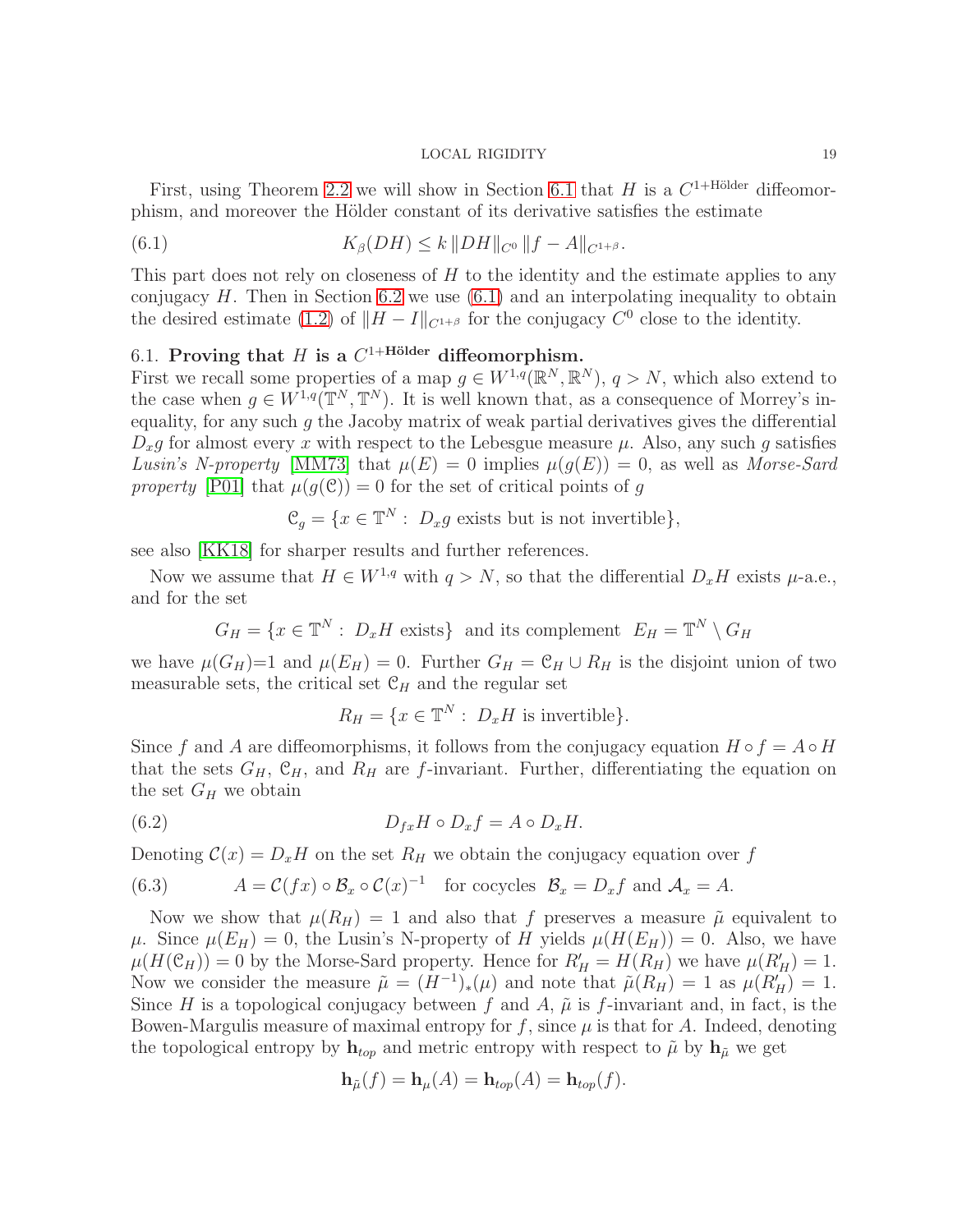In particular,  $\tilde{\mu}$  is ergodic with full support and local product structure. Since C is a conjugacy between B and A on  $R_H$  with  $\tilde{\mu}(R_H) = 1$ , by Lemma [4.4](#page-9-2) we obtain that the Lyapunov exponents  $\lambda_i^{f,\tilde{\mu}}$  $j^{\mu}_{i}$  of  $\tilde{\mu}$  for the cocycle  $\mathcal{B} = Df$  are equal to the Lyapunov exponents  $\lambda_i^A$  of A. Hence the sum of positive Lyapunov exponents (counted with multiplicities) for  $\tilde{\mu}$  equals its entropy

$$
\mathbf{h}_{\tilde{\mu}}(f) = \mathbf{h}_{\mu}(A) = \sum_{\lambda_i^A > 0} \lambda_i^A = \sum_{\lambda_i^{f, \tilde{\mu}} > 0} \lambda_i^{f, \tilde{\mu}}.
$$

Thus we have equality in the Pesin-Ruelle formula, which implies that  $\tilde{\mu}$  has absolutely continuous conditional measures on the unstable foliation of  $f$  [\[Le84\]](#page-40-18). Similarly, equality of the negative Lyapunov exponents yields that  $\tilde{\mu}$  has absolutely continuous conditional measures on the stable foliation of f. We conclude that  $\tilde{\mu}$  itself is absolutely continuous. Moreover, the density  $\sigma(x) = \frac{d\tilde{\mu}}{d\mu}$  is smooth and positive as a measurable solution of the coboundary equation  $\sigma(fx)\sigma(x)^{-1} = \det Df(x)$ . Thus  $\tilde{\mu}$  is equivalent to  $\mu$ , so that  $\tilde{\mu}(R_H) = 1$  implies  $\mu(R_H) = 1$ .

Provided that  $||A - B_x||_{C^0} = ||A - D_xf||_{C^0} \le ||A - f||_{C^1} < \delta$ , where  $\delta > 0$  is from Theorem [2.2,](#page-5-0) we can apply this theorem with f and  $\tilde{\mu}$  to obtain that

$$
\mathcal{C}(x) = D_x H : \mathbb{T}^N \to GL(N, \mathbb{R})
$$

coincides with a Hölder continuous function almost everywhere with respect to  $\tilde{\mu}$  and hence  $\mu$ . Since  $H \in W^{1,q}$  we conclude that H is  $C^{1+\text{Hölder}}$ . Also, since  $(D_x H)^{-1} =$  $\mathcal{C}(x)^{-1}$  exists and is also Hölder continuous we see that H is  $C^{1+\text{Hölder}}$  diffeomorphism. Further, Theorem [2.2](#page-5-0) gives us the estimate [\(6.1\)](#page-18-1), which we will use to obtain the desired estimate for  $||H - \text{Id}||_{C^{1+\beta}}$  in Section [6.2.](#page-20-0) This completes the proof that H is  $C^{1+\text{Hölder}}$ diffeomorphism assuming that  $H \in W^{1,q}$ .

Now we consider the case when  $\tilde{H} = H^{-1}$  is in  $W^{1,q}$  and hence  $D_x\tilde{H}$  exists  $\mu$ -a.e. We similarly define the sets  $G_{\tilde{H}}$ ,  $E_{\tilde{H}}$ ,  $\mathcal{C}_{\tilde{H}}$ , and  $R_{\tilde{H}}$ , which are measurable and A-invariant. Hence by ergodicity of A the set  $R_{\tilde{H}}$  must be null or co-null for  $\mu$ . If  $\mu(R_{\tilde{H}}) = 0$  then  $\mu(\tilde{H}(R_{\tilde{H}})) = 0$  by the Lusin's N-property of  $\tilde{H}$ , but this is impossible since  $\mu(\tilde{H}(E_{\tilde{H}})) =$ 0 by the Lusin's N-property and  $\mu(H(\mathfrak{C}_{\tilde{H}})) = 0$  by the Morse-Sard property. Hence  $\mu(R_{\tilde{H}}) = 1$ . Then for  $R'_{\tilde{H}} = \tilde{H}(R_{\tilde{H}})$  we have  $\tilde{\mu}(R'_{\tilde{H}}) = 1$ , where as before  $\tilde{\mu} = \tilde{H}_*(\mu)$ is the measure of maximal entropy for f. Now the Lusin's N-property of  $\hat{H}$  yields that  $\tilde{\mu}$  is absolutely continuous and then equivalent to  $\mu$ . Hence we also have  $\mu(R'_{\tilde{H}}) = 1$ . Since  $H = \tilde{H}^{-1}$  is a homeomorphism, and  $D_x\tilde{H}$  is invertible for  $x \in R_{\tilde{H}}$ , it follows that  $D_y H = (D_x \tilde{H})^{-1}$  is the differential of H for each  $y = \tilde{H}(x)$  in  $R'_{\tilde{H}}$ .

Therefore, we can again differentiate  $H \circ f = A \circ H$  to obtain [\(6.3\)](#page-18-2) and then the conjugacy equation [\(6.3\)](#page-18-2) with  $\mathcal{C}(x) = D_x H$  on the set  $R'_{\tilde{H}}$  of full measure for both  $\mu$  and  $\tilde{\mu}$ . Then by Theorem [2.2](#page-5-0) applied with f and  $\tilde{\mu}$  we obtain that  $\mathcal{C}(x) = D_x H$  is Hölder on  $\mathbb{T}^N$  and hence so is  $\mathcal{C}(y)^{-1} = D_x \tilde{H}$ . Since  $\tilde{H} = H^{-1}$  is in  $W^{1,q}$  we conclude that  $H^{-1}$  is  $C^{1+\text{Hölder}}$  diffeomorphism. In this case we also get  $(6.1)$ .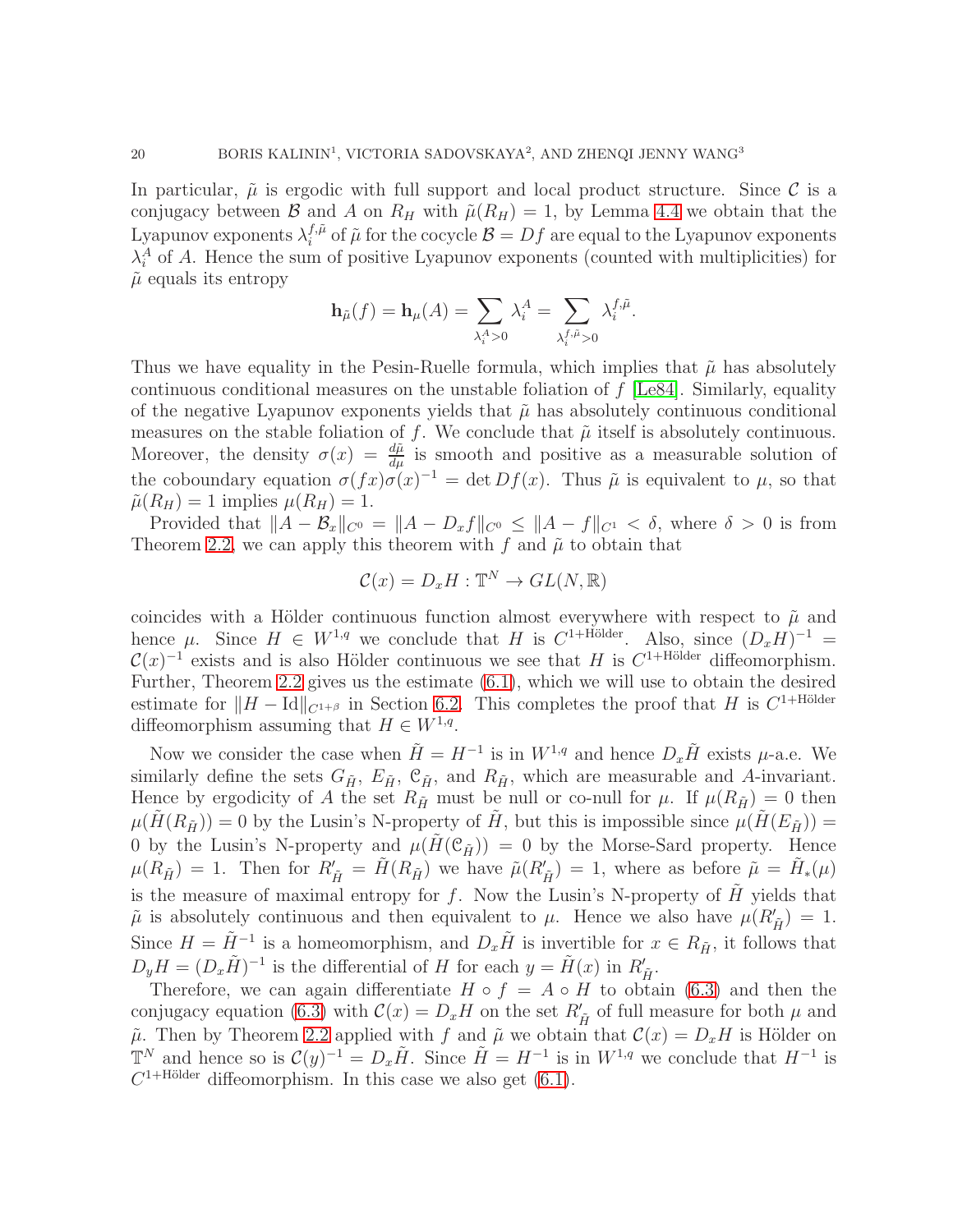<span id="page-20-0"></span>6.2. Estimating  $||H - I||_{C^{1+\beta}}$ . We showed that any conjugacy H is a  $C^{1+\text{Hölder}}$  diffeo-morphism satisfying [\(6.1\)](#page-18-1). Now we prove estimate [\(1.2\)](#page-1-1) for the conjugacy H that is  $C^0$ close to the identity.

Any two conjugacies in the homotopy class of the identity differ by a composition with an affine automorphism commuting with A, which is translation  $T_v(x) = x + v$ , where  $v \in \mathbb{T}^N$  is a fixed point of A. It is well known that if f is  $C^1$ -close to A, then it has a unique fixed point  $p$  which is the perturbation of 0. More precisely, there are  $0 < \delta(A)$ ,  $r(A) < 1/5$  and  $k(A)$  so that for each f satisfying  $||f - A||_{C^1} < \delta(A)$  there is a unique fixed point  $p = f(p)$  with  $d(p, 0) < r(A)$  and it satisfies

$$
d(p,0) \le k(A) \|f - A\|_{C^0}.
$$

Since H maps fixed points of f to those of A we see that if  $||H - I||_{C^0} < r(A)$  then it is in the homotopy class of the identity and satisfies  $H(p) = 0$ .

Replacing f by  $\tilde{f} = T_{-p} \circ f \circ T_p$  we can change p to 0. Since for  $\tilde{f}(x) = f(x+p) - p$ we have that

$$
||D\tilde{f} - A||_{C^k} = ||Df - A||_{C^k}
$$
 for any  $k \ge 0$ ,

and so only  $||f - A||_{C^0}$  is affected by this change. Moreover, if we write  $f = A + R$ , then

$$
\tilde{f}(x) - A(x) = A(x+p) + R(x+p) - p - A(x) = R(x+p) + A(p) - p
$$

and hence

$$
\|\tilde{f} - A\|_{C^0} \le \|R\|_{C^0} + \|A(p) - p\| = \|f - A\|_{C^0} + \|A(p) - f(p)\| \le 2\|f - A\|_{C^0}.
$$

Thus  $\|\tilde{f} - A\|_{C^{1+\beta}} \leq 2\|f - A\|_{C^{1+\beta}}$ . Also, if  $\tilde{H}$  is the corresponding conjugacy between  $\tilde{f}$ and A then  $H(x) = H(x - p)$  and hence

$$
||H - \text{Id}||_{C^{1+\beta}} \le ||\tilde{H} - \text{Id}||_{C^{1+\beta}} + d(p,0) \le ||\tilde{H} - \text{Id}||_{C^{1+\beta}} + k(A)||f - A||_{C^0}
$$

Thus the estimate [\(6.1\)](#page-18-1) for  $\tilde{H}$  via  $\tilde{f}$  would yield the corresponding estimate for H via f. So without loss of generality we will assume that

$$
f(0) = 0
$$
 and  $H(0) = 0$ .

Now we recall how the conjugacy equation  $H \circ f = A \circ h$  can be rewritten using lifts. We denote by  $\bar{f}$  and  $\bar{H}$  the lifts of f and H to  $\mathbb{R}^N$  satisfying  $\bar{f}(0) = 0$  and  $\bar{H}(0) = 0$  so that we have  $\tilde{H} \circ \bar{f} = A \circ \bar{H}$  where all maps are  $\mathbb{R}^N \to \mathbb{R}^N$ . Since H is homotopic to the identity and  $f$  is homotopic to  $A$  we can write

$$
\bar{H} = \text{Id} + h \quad \text{and} \quad \bar{f} = A + R,
$$

Then the commutation relation on  $\mathbb{R}^N$ 

$$
(\text{Id} + h) \circ (A + R) = A \circ (\text{Id} + h) \quad \text{yields} \quad h = A^{-1}(h \circ \bar{f}) + A^{-1}R.
$$

Since  $h, R : \mathbb{R}^N \to \mathbb{R}^N$  are  $\mathbb{Z}^N$ -periodic we can view them as

$$
h = H - \text{Id} : \mathbb{T}^N \to \mathbb{R}^N \quad \text{and} \quad R = f - A \; : \; \mathbb{T}^N \to \mathbb{R}^N
$$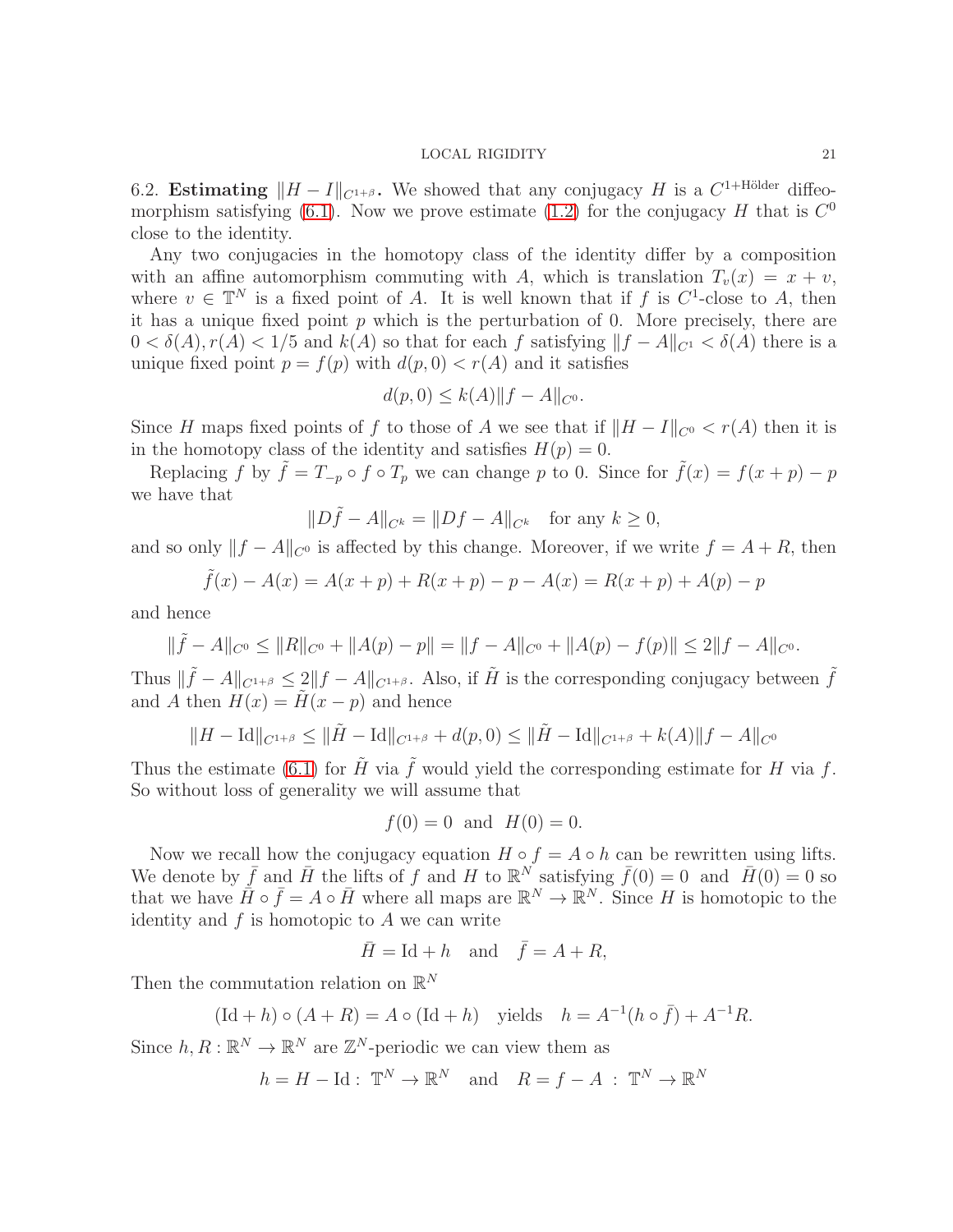<span id="page-21-2"></span>and rewrite the conjugacy equation as one for  $\mathbb{R}^N$ -valued functions on  $\mathbb{T}^N$ 

(6.4) 
$$
h = A^{-1}(h \circ f) + A^{-1}R.
$$

Using the A-invariant splitting  $\mathbb{R}^N = E^u \oplus E^s$  we define the projections  $h_*$  and  $R_*$  of h and R to  $E^*$ , where  $* = s, u$ , and obtain

(6.5) 
$$
h_* = A_*^{-1}(h_* \circ f) + A_*^{-1}R_*, \text{ where } A_* = A|_{E^*}.
$$

Thus  $h_*$  is a fixed point of the affine operator

(6.6) 
$$
T_*(\psi) = A_*^{-1}(\psi \circ f) + A_*^{-1}R_*
$$

Since  $||A_u^{-1}|| < 1$ , the operator  $T_u$  is a contraction on the space  $C^0(\mathbb{T}^d, E^u)$ , and thus  $h_u$  is its unique fixed point

(6.7) 
$$
h_u = \lim_{m \to \infty} T_u^m(0) = \sum_{m=0}^{\infty} A_u^{-m} (A_u^{-1} R_u \circ f^m).
$$

Hence

(6.8) 
$$
||h_u||_{C^0} \leq \sum_{m=0}^{\infty} ||A_u^{-1}||^{m+1} ||R_u||_{C^0} \leq k ||R_u||_{C^0} \leq k ||A - f||_{C^0}.
$$

Similarly,  $h_s$  is the unique fixed point of contraction  $T_s^{-1}$  and hence satisfies a similar estimate. Combining them we conclude that

(6.9) 
$$
||H - \text{Id}||_{C^0} = ||h||_{C^0} \le k_0 ||R||_{C^0} = k_0 ||A - f||_{C^0}.
$$

Now we estimate  $||H - \text{Id}||_{C^{1+\beta}}$  using [\(6.9\)](#page-21-0), [\(6.1\)](#page-18-1), and the following elementary interpolation lemma. We note that  $DH = Id + Dh$ , so that  $K_{\beta}(Dh) = K_{\beta}(DH)$ .

<span id="page-21-1"></span>**Lemma 6.1.** If  $h : \mathbb{T}^N \to \mathbb{R}^N$  satisfies  $K_\beta(Dh) \leq K$  then

<span id="page-21-0"></span>
$$
||Dh||_{C^0} \le 8 ||h||_{C^0}^{\beta/(1+\beta)} K^{1/(1+\beta)}.
$$

*Proof.* Denote  $b = ||Dh||_{C^0}$  and choose  $x \in \mathbb{T}^N$  such that  $||D_xh|| = b$ . Then for some unit vectors  $u, v \in \mathbb{R}^N$  we have  $(D_x h)u = bv$ . For  $y \in \mathbb{T}^N$  let  $b_y = \langle (D_y h)u, v \rangle$ , so  $b_x = b$ . Then

$$
|b - b_y| \le ||(D_x h)u - (D_y h)u|| \le K d(x, y)^\beta \le b/2 \quad \text{if} \quad d(x, y) \le (b/2K)^{1/\beta}
$$

and hence  $b_y \ge b/2$  for such y. Consider  $y(t) = x + tu$ , with  $0 \le t \le t_0 = (b/2K)^{1/\beta}$ , and  $g(t) = \langle h(y(t)), v \rangle$ . Then

$$
g'(t) = \langle (D_y h)u, v \rangle = b_{y(t)} \ge b/2,
$$

and hence by integrating we get  $bt_0/2 \leq g(t_0) - g(0)$ . Since  $|g(t_0) - g(0)| \leq 2||h||_{C^0}$  we obtain  $bt_0 \leq 4||h||_{C^0}$ . Substituting  $t_0 = (b/2K)^{1/\beta}$  we obtain

$$
b(b/2K)^{1/\beta} \le 4 \|h\|_{C^0} \Rightarrow b^{(1+\beta)/\beta} \le 4 \|h\|_{C^0} (2K)^{1/\beta} \Rightarrow b \le 8 \|h\|_{C^0}^{\beta/(1+\beta)} K^{1/(1+\beta)}
$$
  
as  $4^{\beta/(1+\beta)} 2^{1/(1+\beta)} < 8$ .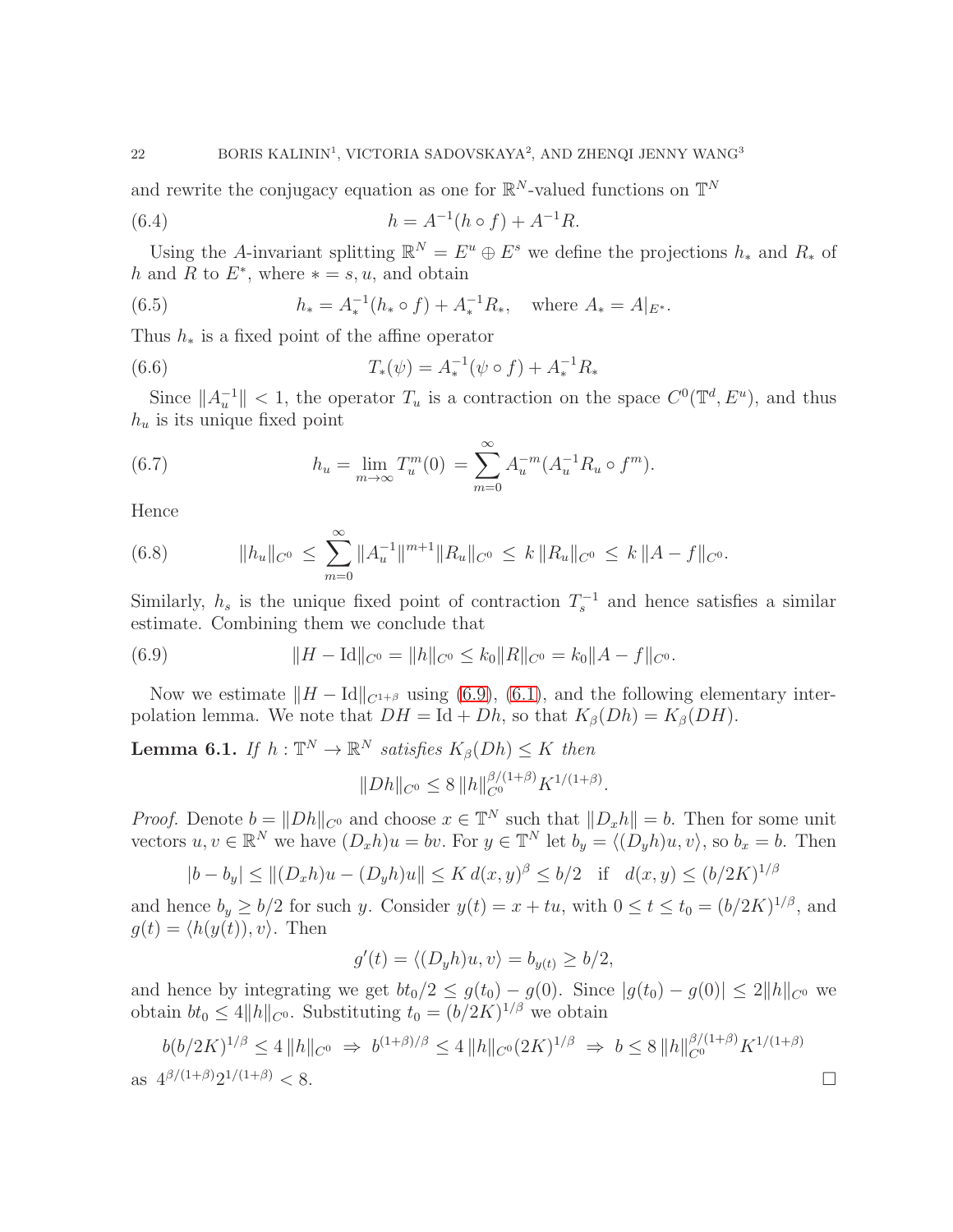We denote 
$$
a = ||h||_{C^0}
$$
,  $b = ||Dh||_{C^0}$ , and  $d = ||f - A||_{C^{1+\beta}}$ . Then  

$$
||DH||_{C^0} = ||Id + Dh||_{C^0} \le 1 + b,
$$

and hence [\(6.1\)](#page-18-1) implies that

(6.10) 
$$
K = K_{\beta}(Dh) = K_{\beta}(DH) \le k(1+b)d.
$$

Also, by [\(6.9\)](#page-21-0) we have  $a = ||h||_{C^0} \leq k_0 d$ . Then Lemma [6.1](#page-21-1) gives

<span id="page-22-1"></span>
$$
b \le 8(kd)^{\beta/(1+\beta)}(k(1+b)d)^{1/(1+\beta)} < k_1 d(1+b)^{1/(1+\beta)}
$$

It follows that b is bounded by some  $k_2$  if  $d \leq 1$ . Then [\(6.10\)](#page-22-1) implies that

$$
K = K_{\beta}(Dh) \le k_3 d.
$$

With this  $K$  Lemma [6.1](#page-21-1) gives

$$
b \le 8(kd)^{\beta/(1+\beta)} (k_3(A)d)^{1/(1+\beta)} < k_4d.
$$

We conclude that

$$
b = ||Dh||_{C^0} < k_4d
$$
,  $a = ||h||_{C^0} \le k_0d$ , and  $K_\beta(Dh) \le k_3d$ ,

so that

$$
||H - \mathrm{Id}||_{C^{1+\beta}} = ||h||_{C^{1+\beta}} \le k_5 d = k_5 ||f - A||_{C^{1+\beta}}.
$$

<span id="page-22-0"></span>This completes the proof of Theorem [1.1.](#page-1-0)

# 7. Linearized conjugacy equation

In this section we begin the proof of Theorem [1.3,](#page-2-0) and in the next one we will complete it using an iterative process. In these sections we fix a hyperbolic matrix  $A \in SL(N, \mathbb{Z})$ . We will use K to denote any constant that depends only on  $A$ , and  $K_x$  to denote a constant that also depends on a parameter  $x$ .

7.1. Preliminaries. Set  $\tilde{A} = (A^{\tau})^{-1}$  where  $A^{\tau}$  denotes transpose matrix. We call  $\tilde{A}$  the dual map on  $\mathbb{Z}^N$ . Since A is hyperbolic so is  $\tilde{A}$ , and we denote its stable and unstable subspaces by  $\tilde{E}^s$  and  $\tilde{E}^u$ . Thus there is  $\rho > 1$  (  $\rho < \min\{\rho_{i_0+1}, \rho_{i_0}^{-1}\}\$ ) such that

<span id="page-22-2"></span>(7.1) 
$$
\|\tilde{A}^k v\| \ge K \rho^k \|v\|, \quad k \ge 0, \ v \in \tilde{E}^u,
$$

$$
\|\tilde{A}^{-k} v\| \ge K \rho^k \|v\|, \quad k \ge 0, \ v \in \tilde{E}^s.
$$

For a subspace V of  $\mathbb{R}^N$ , we use  $\pi_V$  to denote the (orthogonal) projection to V. For any integer vector  $n \in \mathbb{Z}^N$  we write  $n_s = \pi_{\tilde{E}^s} n$  and  $n_u = \pi_{\tilde{E}^u} n$ . Since  $\tilde{A} \in SL(N, \mathbb{Z})$ is hyperbolic, for any  $0 \neq n \in \mathbb{Z}^N$  both  $n_s$  and  $n_u$  are nonzero and there is a unique  $k_0 = k_0(n) \in \mathbb{Z}$  such that

$$
\|\tilde{A}^k n_s\| \ge \|\tilde{A}^k n_u\| \quad \text{for all } k \le k_0 \quad \text{and}
$$
  

$$
\|\tilde{A}^k n_s\| < \|\tilde{A}^k n_u\| \quad \text{for all } k > k_0.
$$

.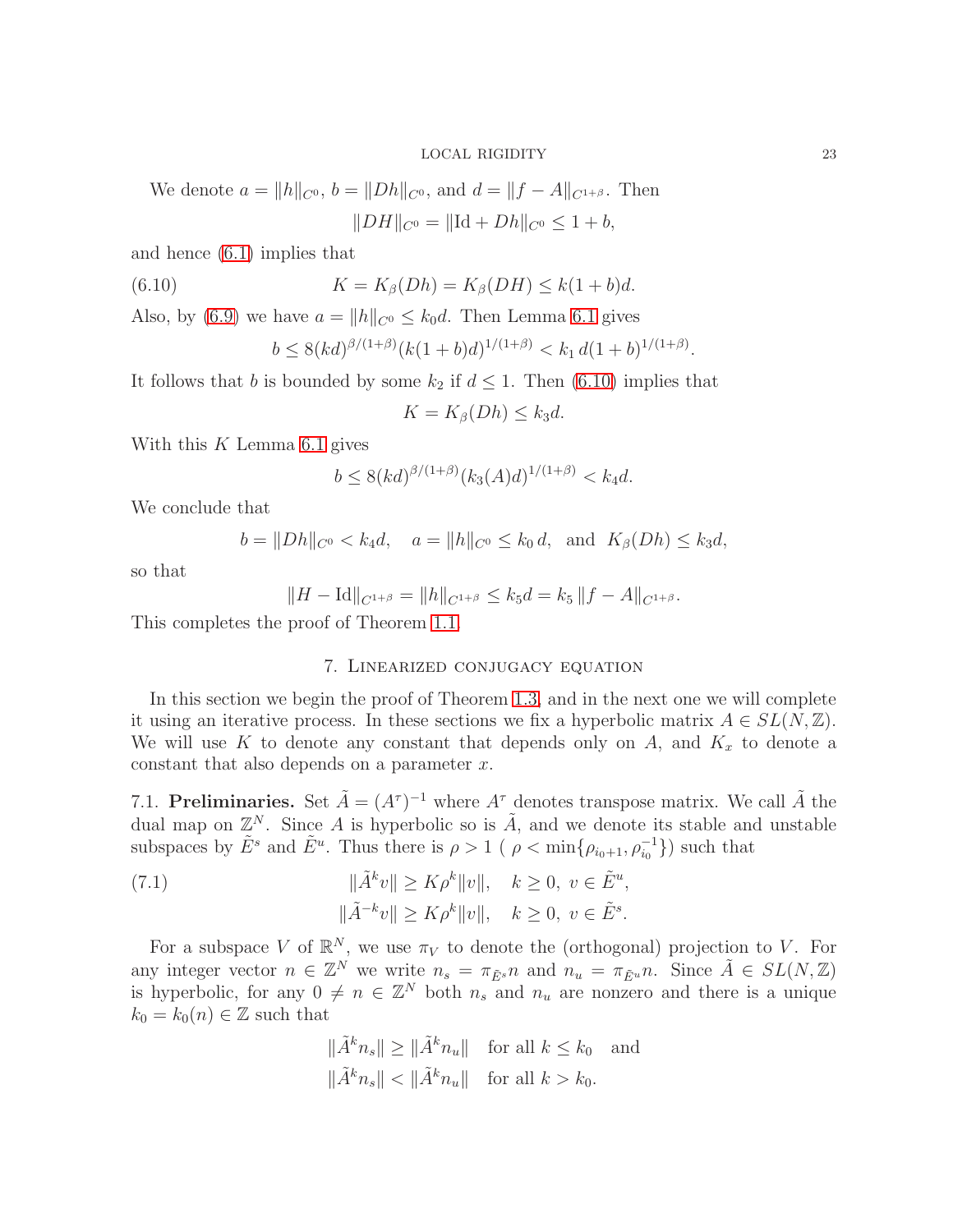The corresponding element  $\tilde{A}^{k_0(n)}$  on the orbit of n will be called minimal and

(7.2) 
$$
M = \{\tilde{A}^{k_0(n)}n : 0 \neq n \in \mathbb{Z}^N\} \subset \mathbb{Z}^N \setminus 0.
$$

For any  $n \in M$  we have  $||n_s|| \geq \frac{1}{2} ||n||$  and  $||\tilde{A}n_u|| > \frac{1}{2}$  $\frac{1}{2}$ || $\tilde{A}n$ ||.

For a function  $\theta \in L^2(\mathbb{T}^N, \mathbb{C})$  we denote its Fourier coefficients by  $\hat{\theta}_n$ ,  $n \in \mathbb{Z}^N$ , so that

<span id="page-23-0"></span>
$$
\theta(x) = \sum_{n \in \mathbb{Z}^N} \widehat{\theta}_n e^{2\pi i n \cdot x} \quad \text{in } L^2(\mathbb{T}^N).
$$

We say that  $\theta$  is excellent (for A) if  $\widehat{\theta}_n = 0$  for all  $n \notin M$ .

To simplify our estimates, instead of the standard Sobolev spaces we will work the spaces  $\mathfrak{H}^s(\mathbb{T}^N)$ ,  $s > 0$ , defined as follows. A function  $\theta \in L^2(\mathbb{T}^N)$  belongs to  $\mathfrak{H}^s(\mathbb{T}^N)$  if

$$
\|\theta\|_{s} \stackrel{\text{def}}{=} \sup_{n} |\widehat{\theta}_{n}| \|n\|^{s} + |\widehat{\theta}_{0}| < \infty.
$$

The following relations hold (see, for example, Section 3.1 of [\[dlL99\]](#page-40-19)). If  $\sigma > N+1$  and  $r \in \mathbb{N}$ , then for any  $\theta \in C^r(\mathbb{T}^N)$  and  $\omega \in \mathcal{H}^{r+\sigma}$  we have  $\theta \in \mathcal{H}^r$  and  $\omega \in C^r(\mathbb{T}^N)$  with estimates

<span id="page-23-2"></span>(7.3) 
$$
\|\theta\|_r \le K \|\theta\|_{C^r} \quad \text{and} \quad \|\omega\|_{C^r} \le K \|\omega\|_{r+\sigma}.
$$

For a vector-valued function  $\theta : \mathbb{T}^N \to \mathbb{C}^m$  we denote its coordinate functions by  $\theta_j$ ,  $j = 1, \ldots, m$ . We say that  $\theta$  is in  $\mathcal{H}^s(\mathbb{T}^N)$  if each  $\theta_j$  is in  $\mathcal{H}^s(\mathbb{T}^N)$  and set

$$
\|\theta\|_{s} \stackrel{\text{def}}{=} \max_{1 \leq j \leq m} \|\theta_{j}\|_{s}, \quad \widehat{\theta}_{n} \stackrel{\text{def}}{=} ((\widehat{\theta_{1}})_{n}, \dots, (\widehat{\theta_{m}})_{n}) \quad \text{for any } n \in \mathbb{Z}^{N}
$$

We say that  $\theta$  is excellent if  $\theta_j$  is excellent for each j.

# 7.2. Twisted cohomological equation over A in high regularity.

A crucial step in the iterative process is solving the twisted cohomological equation

(7.4) Aω − ω ◦ A = θ

over A, which can be viewed as the linearized conjugacy equation. In this section we give preliminary results on solving this equation in high regularity. We start with a scalar cohomological equation over A twisted by  $\lambda \in \mathbb{C} \backslash \{0, 1\},\$ 

<span id="page-23-1"></span>
$$
\lambda \omega - \omega \circ A = \theta.
$$

The next lemma shows that the obstructions to solving it in  $C^{\infty}$  category are sums of Fourier coefficients of  $\theta$  along the orbits of  $\tilde{A}$ . Moreover, for any  $C^{\infty}$  function  $\theta$  there is a well behaved splitting  $\theta = \theta^{\iota} + \theta^*$ , where  $\theta^{\iota}$  can be view as a projection to the space of twisted coboundaries and  $\theta^*$  as the error. A similar result was proved for ergodic toral automorphisms in [\[DKt10\]](#page-40-13) and used for establishing  $C^{\infty}$  local rigidity of some partially hyperbolic  $\mathbb{Z}^k$  actions. We prove the result for hyperbolic case to keep our exposition self-contained and get a better constant  $\sigma(\lambda)$ .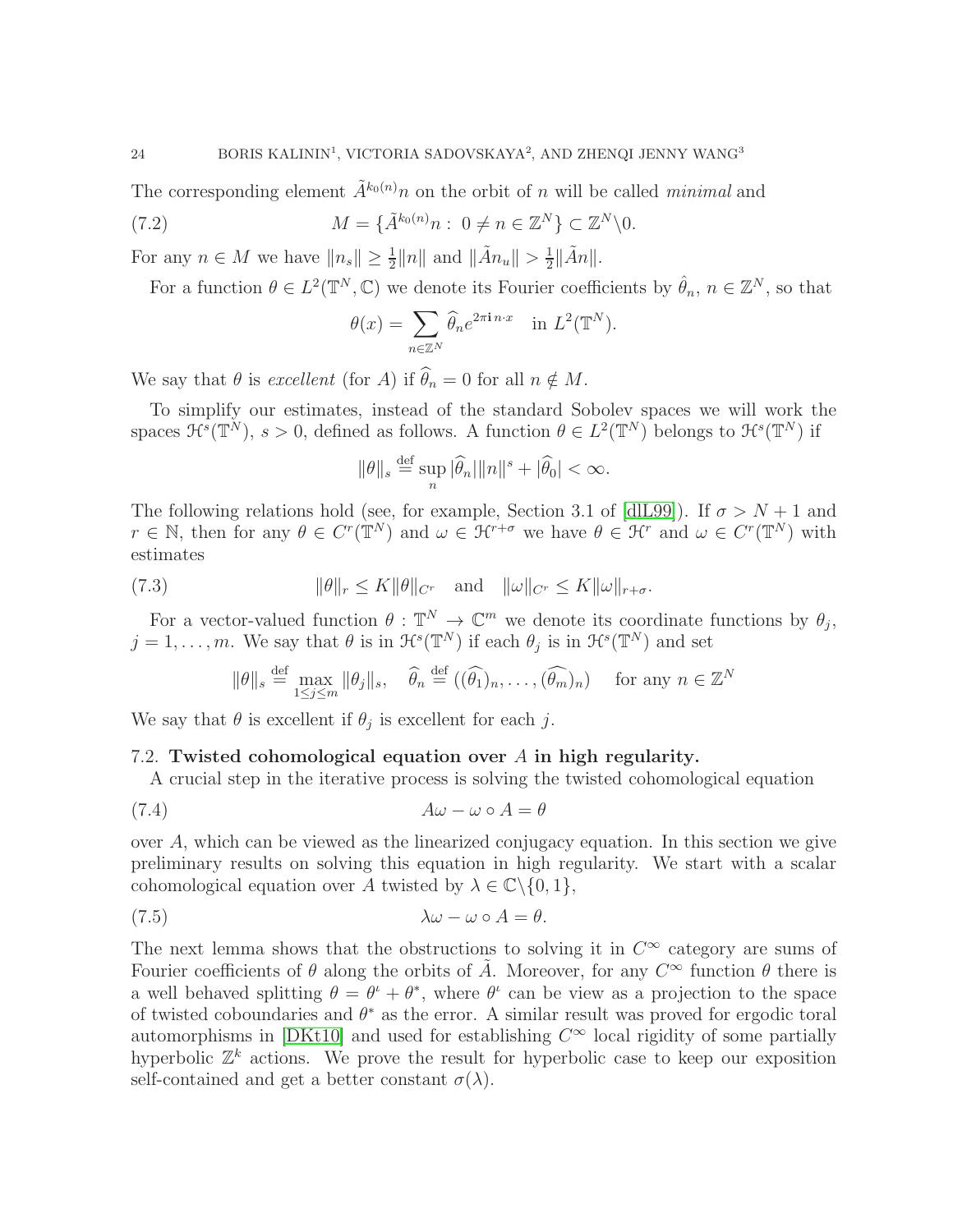<span id="page-24-2"></span>**Lemma 7.1.** For a function  $\theta : \mathbb{T}^N \to \mathbb{C}$  in  $\mathcal{H}^a(\mathbb{T}^N)$  and  $\lambda \in \mathbb{C} \setminus \{0,1\}$  we define

$$
D_{\theta}(n) = \sum_{i=-\infty}^{\infty} \lambda^{-(i+1)} \widehat{\theta}_{\tilde{A}^{i}n}.
$$

Suppose  $a \geq \sigma(\lambda) = \frac{|\log|\lambda||}{\log \rho} + 1$ , where  $\rho > 1$  is the expansion rate of  $\tilde{A}$  from [\(7.1\)](#page-22-2). Then (i) The sum  $D_{\theta}(n)$  converges absolutely for any  $n \neq 0$ ; moreover the function

$$
\theta^* \stackrel{\text{def}}{=} \sum_{n \in M} D_{\theta}(n) e^{2\pi \mathbf{i} \, n \cdot x},
$$

where M is from [\(7.2\)](#page-23-0), is in  $\mathcal{H}^a(\mathbb{T}^N)$  with the estimate  $\|\theta^*\|_a \leq K_{a,\lambda} \|\theta\|_a$ .

(ii) If  $D_{\theta}(n) = 0$  for any  $n \neq 0$ , then the equation [\(7.5\)](#page-23-1) has a solution  $\omega \in \mathcal{H}^{a}(\mathbb{T}^{N})$ with the estimate

$$
\|\omega\|_a \le K_{r,\lambda} \|\theta\|_a.
$$

- (iii) If the equation [\(7.5\)](#page-23-1) has a solution  $\omega \in \mathfrak{H}^{\sigma(\lambda)}(\mathbb{T}^N)$ , then  $D_{\theta}(n) = 0$  for any  $n \neq 0$ .
- (iv) For  $\theta^{\iota} \stackrel{def}{=} \theta \theta^*$  the equation:

$$
\lambda \omega - \omega \circ A = \theta^{\iota}
$$

has a solution  $\omega \in \mathfrak{H}^a(\mathbb{T}^N)$  with the estimate  $\|\omega\|_a \leq K_{r,\lambda} \|\theta\|_a$ .

<span id="page-24-3"></span>**Remark 7.2.** We emphasize that the existence of  $\theta^*$  requires a high regularity of  $\theta$ . In fact, for any  $b \leq \sigma(\lambda)$ , we have to estimate it as  $\|\theta^*\|_b \leq K_\lambda \|\theta\|_{\sigma(\lambda)}$ .

Proof. We define

$$
D_{\theta}(n)_{+} = \sum_{i \ge 1} \lambda^{-(i+1)} \widehat{\theta}_{\tilde{A}^{i}n} \quad \text{and} \quad D_{\theta}(n)_{-} = -\sum_{i \le 0} \lambda^{-(i+1)} \widehat{\theta}_{\tilde{A}^{i}n}.
$$

(i). Let  $n \in M$ . The inequality  $\|\pi_{\tilde{E}^s}(n)\| \geq \frac{1}{2} \|n\|$  we obtain

$$
|D_{\theta}(n)_{-}| \leq \|\theta\|_{a} \sum_{i\leq 0} |\lambda|^{-(i+1)} \|\tilde{A}^{i}n\|^{-a} \leq \|\theta\|_{a} \sum_{i\leq 0} |\lambda|^{-(i+1)} \|\pi_{\tilde{E}^{s}}(\tilde{A}^{i}n)\|^{-a}
$$
  
(7.6) 
$$
\leq \|\theta\|_{a} C^{-a} \sum_{i\leq 0} |\lambda|^{-(i+1)} \rho^{ia} \|\pi_{\tilde{E}^{s}}(n)\|^{-a} \leq K_{a,\lambda} \|\theta\|_{a} \|n\|^{-a}.
$$

<span id="page-24-0"></span>Here in (1) convergence is guaranteed by  $a > \frac{|\log |\lambda||}{\log \rho}$ . The sum  $D_{\theta}(n)$  can be estimated similarly using the inequality  $\|\pi_{\tilde{E}^u}(\tilde{A}n)\| \ge \frac{1}{2} \|\tilde{A}n\|$ . Hence we get

$$
\|\theta^*\|_a \leq K_{a,\lambda} \|\theta\|_a.
$$

For any  $z \in \mathbb{Z}^N$  and  $k \in \mathbb{Z}$ , we see that

<span id="page-24-1"></span>(7.7)  $D_{\theta}(\tilde{A}^k z) = \lambda^k D_{\theta}(z).$ 

This shows that  $D_{\theta}(n)$  converges absolutely for any  $n \neq 0$ .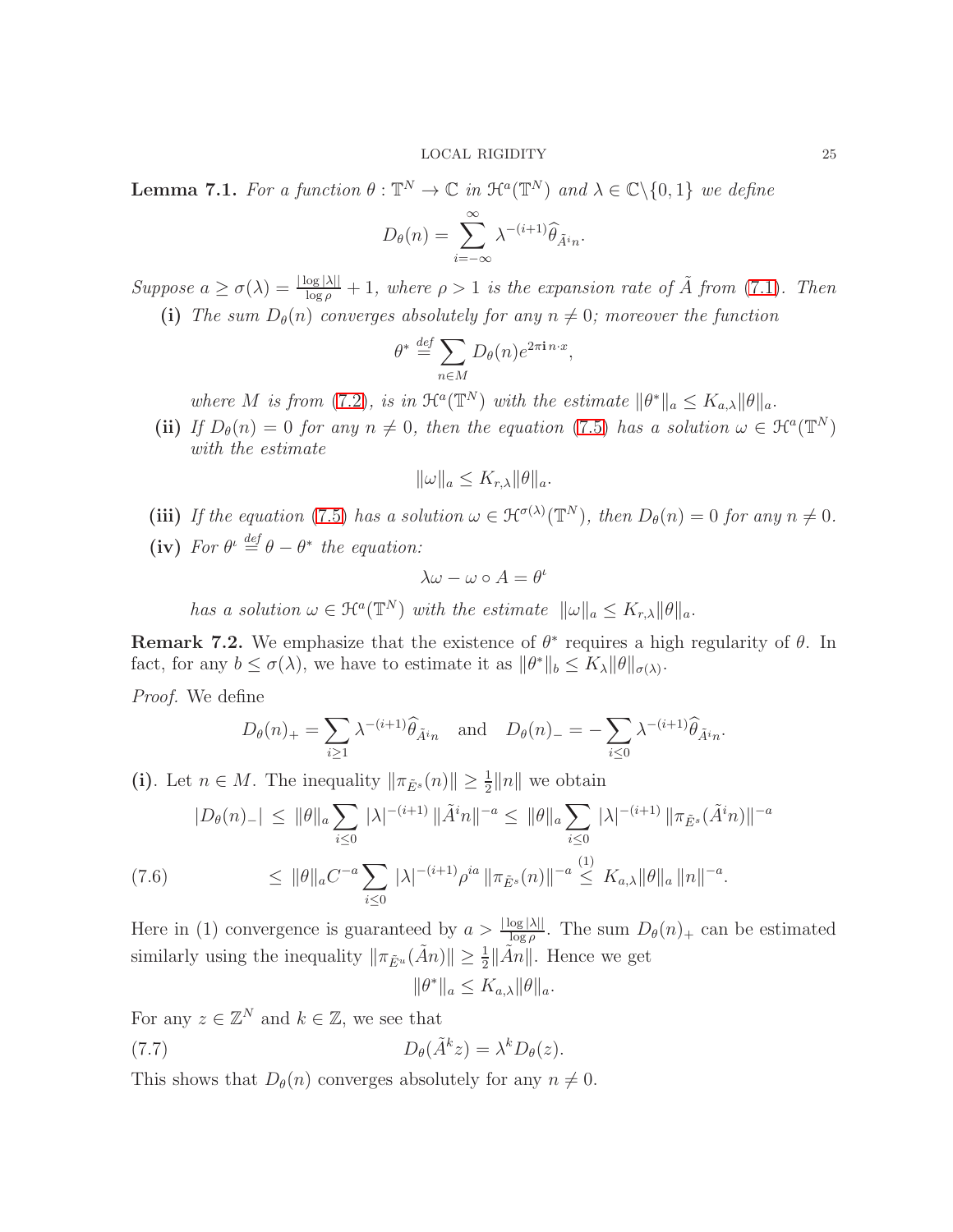(ii) In the dual space the equation  $\lambda \omega - \omega \circ A = \theta$  has he form

$$
\lambda \widehat{\omega}_n - \widehat{\omega}_{\tilde{A}n} = \widehat{\theta}_n, \qquad \forall n \in \mathbb{Z}^N.
$$

For  $n = 0$ , we let  $\widehat{\omega}_0 = \frac{\widehat{\theta}_0}{\lambda - 1}$ . For any  $n \neq 0$ , let  $\widehat{\omega}_n = D_\theta(n)$ . Then  $\omega = \sum_{n \in \mathbb{Z}^N} \widehat{\omega}_n e^{2\pi i}$  is a formal solution. Next, we obtain its Sobolev estimates. If  $\|\pi_{\tilde{E}^s}(n)\| \geq \frac{1}{2} \|n\|$ , then from [\(7.6\)](#page-24-0) we have

<span id="page-25-0"></span>(7.8) 
$$
|\widehat{\omega}_n| \cdot ||n||^a \le K_{a,\lambda}.
$$

If  $\|\pi_{\tilde{E}^u}(\tilde{A}n)\| \geq \frac{1}{2} \|\tilde{A}n\|$ , then the assumption  $D_\theta(n) = 0$  implies that  $\hat{\omega}_n = D_\theta(n)_+$ . The arguments in (i) show that [\(7.8\)](#page-25-0) still holds.

(iii) By (i) and [\(7.7\)](#page-24-1) we have: for any  $n \neq 0$ 

$$
D_{\theta}(n) = D_{\lambda\omega-\omega\circ A}(n) = \lambda D_{\omega}(n) - D_{\omega}(\tilde{A}n) = \lambda D_{\omega}(n) - \lambda D_{\omega}(n) = 0.
$$

(iv) It is clear that  $D_{\theta^{\mu}}(n) = D_{\theta-\theta^*}(n) = D_{\theta}(n) - D_{\theta^*}(n) = 0$  for any  $n \neq 0$ . Then the result follows from (ii).  $\Box$ 

Now we extend Lemma [7.1](#page-24-2) to the vector valued case. We consider the equation

$$
A_i \omega - \omega \circ A = \theta
$$

with the twist given by the restriction  $A_i = A | E^i$ , where  $E^i$ ,  $i = 1, ..., L$ , is a subspace of the splitting [\(3.1\)](#page-5-2). We note that any eigenvalue  $\lambda$  of  $A_i$  satisfies  $|\lambda| = \rho_i$ .

<span id="page-25-3"></span>**Lemma 7.3.** Let  $\rho > 1$  be the expansion rate for A from [\(7.1\)](#page-22-2) and let

(7.9) 
$$
\sigma = \max_{i=1,\dots,L} \left( \frac{|\log \rho_i|}{\log \rho} + 1 \right) N + N + 2.
$$

Then for any  $i = 1, ..., L$  and any  $C^{\infty}$  map  $\theta : \mathbb{T}^{N} \to \mathbb{C}^{N_i}$ , there is a splitting of  $\theta$ 

<span id="page-25-2"></span>
$$
\theta=\theta^\iota+\theta^*
$$

such that the equation:

<span id="page-25-1"></span>
$$
(7.10) \t\t A_i \omega - \omega \circ A = \theta^i
$$

has a  $C^{\infty}$  solution  $\omega$  with estimates

$$
\|\omega\|_{C^r} \le K_r \|\theta\|_{C^{r+\sigma}}, \qquad \forall r \ge 0;
$$

and  $\theta^*: \mathbb{T}^N \to \mathbb{C}^{N_i}$  is an excellent  $C^{\infty}$  map so that for any  $r \geq 0$ 

$$
\|\theta^*\|_{C^r} \le K_r \|\theta\|_{C^{r+\sigma}} \qquad \text{and} \qquad \|\theta^*\|_r \le K_r \|\theta\|_{r+\sigma-2-N}.
$$

*Proof.* If  $A_i$  is semisimple, then the conclusion follows directly from Lemma [7.1](#page-24-2) as the equation [\(7.10\)](#page-25-1) splits into finitely many equations of the type

$$
\lambda_j \omega_j - \omega_j \circ A = (\theta_j)^{\iota}
$$

where  $\theta_j$  is a coordinate function of  $\theta$  and  $\lambda_j$  is the corresponding eigenvalue of  $A_i$ .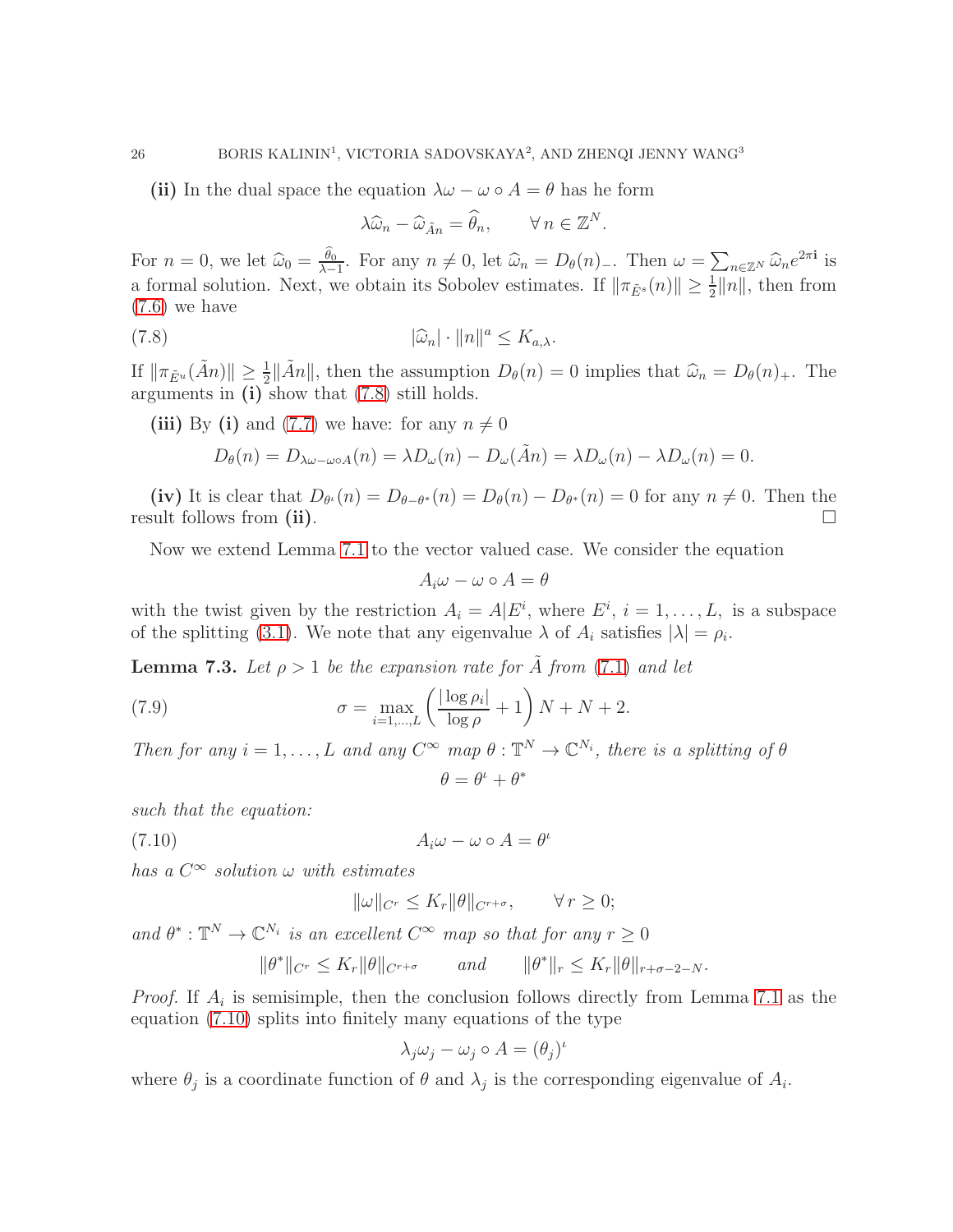If  $A_i$  is not semisimple, we choose a basis in which  $A_i$  is in its Jordan normal form with some nontrivial Jordan blocks. We note that the excellency of maps is preserved under the change of basis. Let  $J = (J_{l,j})$  to be an  $m \times m$  Jordan block of  $A_i$  corresponding to an eigenvalue  $\lambda$  with  $|\lambda| = \rho_i$ , that is,  $J_{l,l} = \lambda$  for all  $1 \leq l \leq m$  and  $\lambda_{l,l+1} = 1$  for all  $1 \leq l \leq m-1$ . Then equation [\(7.10\)](#page-25-1) splits into equations of the form

<span id="page-26-0"></span>(7.11) 
$$
J\Omega - \Omega \circ A = \Theta',
$$

corresponding to the Jordan blocks  $J$ . Each equation  $(7.11)$  further splits into the following m equations:

$$
\lambda \Omega_j - \Omega_j \circ A + \Omega_{j+1} = (\Theta^{\iota})_j, \quad \text{and}
$$

$$
\lambda \Omega_m - \Omega_m \circ A = (\Theta^{\iota})_m = (\Theta_m)^{\iota},
$$

 $1 \leq j \leq m-1$ . For the m-th equation, Lemma [7.1](#page-24-2) gives the splitting

$$
\Theta_m = \lambda \Omega_m - \Omega_m \circ A + (\Theta^*)_m
$$

where  $\Omega_m$ ,  $(\Theta^*)_m = (\Theta_m)^*$ , and  $(\Theta^i)_m = \lambda \Omega_m - \Omega_m \circ A$  are  $C^{\infty}$  functions satisfying the estimates:

$$
\max\{\|(\Theta^*)_m\|_r, \|\Omega_m\|_r\} \le K_{r,m}\|\Theta\|_{r+\sigma(\rho_i)}, \qquad \forall r \ge 0
$$

and  $\Theta_m^*$  is excellent.

Now we proceed by induction. Fix  $1 \leq k \leq m-1$  and assume that for all  $k+1 \leq j \leq m$ we already have the splitting

$$
\Theta_j = \lambda \Omega_j - \Omega_j \circ A + \Omega_{j+1} + (\Theta^*)_j
$$

<span id="page-26-1"></span>where  $\Omega_j$ ,  $\Theta_j^*$ , and  $(\Theta^i)_j = \lambda \Omega_j - \Omega_j \circ A + \Omega_{j+1}$  are  $C^{\infty}$  functions satisfying the estimates: (7.12)  $\max\{\|\Omega_j\|_r, \, \|(\Theta^*)_j\|_r\} \le K_{r,j} \|\Theta\|_{r+(m-j+1)\sigma(\rho_i)}, \qquad \forall r \ge 0$ 

and  $(\Theta^*)_j$  is excellent. By Lemma [7.1](#page-24-2) we obtain the splitting

$$
\Theta_k - \Omega_{k+1} = \lambda \Omega_k - \Omega_k \circ A + (\Theta_k - \Omega_{k+1})^*
$$

where  $\Omega_k$ ,  $(\Theta^*)_k = (\Theta_k - \Omega_{k+1})^*$ , and  $(\Theta^i)_k = \lambda \Omega_k - \Omega_k \circ A + \Omega_{k+1}$  are  $C^{\infty}$  functions satisfying the estimates following from [\(7.12\)](#page-26-1):

$$
\max\{\|\Omega_k\|_r, \, \|\Theta^*\}_k\|_r\} \le K_r \|\Theta_k - \Omega_{k+1}\|_{r+\sigma(\rho_i)} \le K_{r,k} \|\Theta\|_{r+(m-k+1)\sigma(\rho_i)}, \quad \forall r \ge 0
$$

and  $(\Theta^*)_k$  is excellent. Let  $\Omega$ ,  $\Theta^i$  and  $\Theta^*$  be maps with coordinate functions  $\Omega_j$ ,  $(\Theta^i)_j$ and  $(\Theta^*)_j$ ,  $1 \leq j \leq m$  respectively. Hence we show that there is a splitting of  $\Theta$ 

$$
\Theta=\Theta^{\iota}+\Theta^*
$$

such that the equation [\(7.11\)](#page-26-0) has a  $C^{\infty}$  solution  $\Omega$  with estimates.

$$
\max\{\|\Theta^*\|_r, \|\Omega\|_r\} \le K_r \|\Theta\|_{r+m\sigma(\rho_i)}, \quad \forall r \ge 0
$$

This can be repeated for all corresponding blocks of A. Since the maximal size of a Jordan block is bounded by N, we obtain estimates for the  $\lVert \cdot \rVert_r$  norms of  $\omega$  and  $\theta^*$ . This implies estimates for the  $\lVert \cdot \rVert_{C^r}$  norms as well by [\(7.3\)](#page-23-2).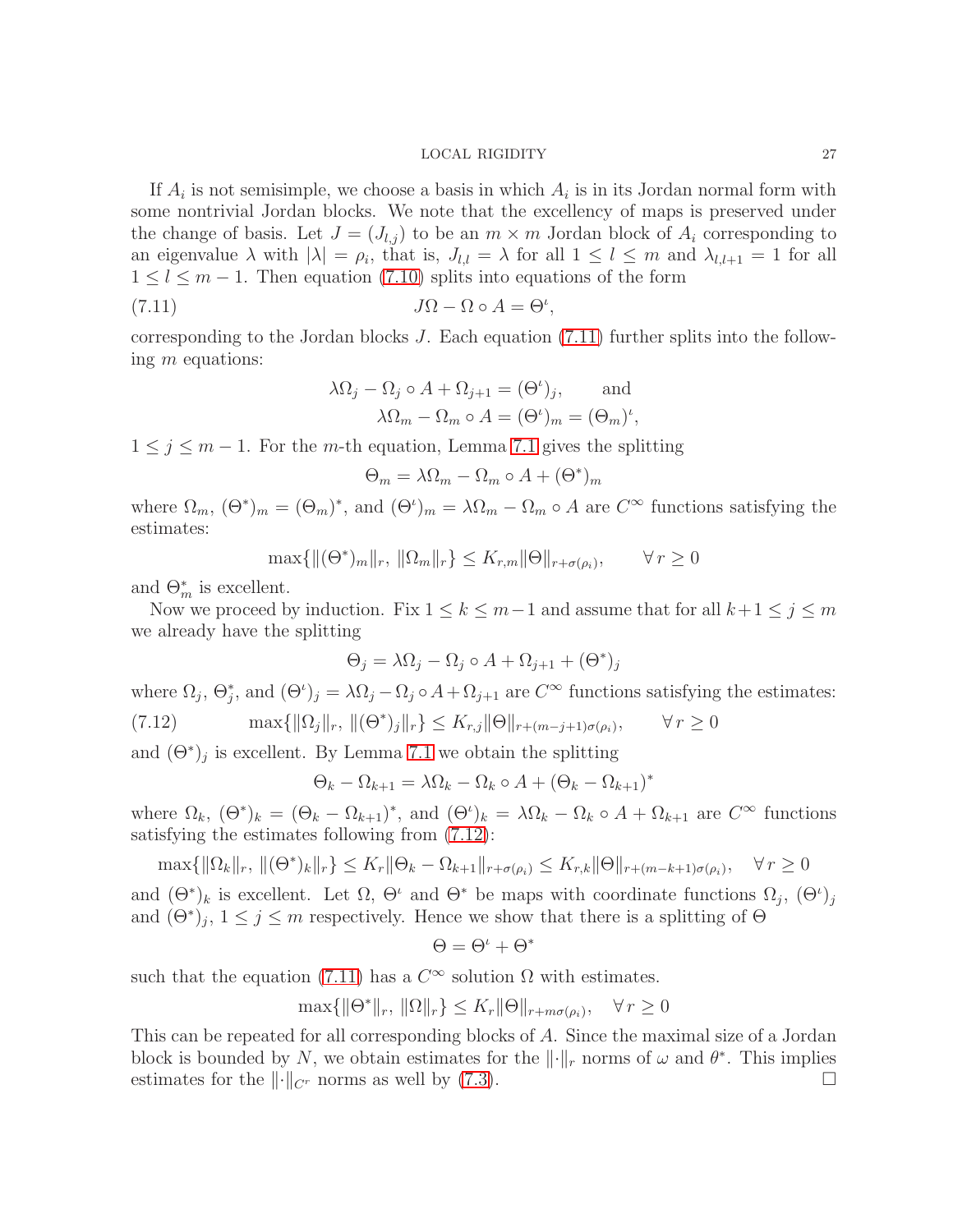7.3. Main result on the linearized equation. The next theorem is our main result on solving the linearized equation. It plays the crucial role in the inductive step of the iterative process, Proposition [8.3.](#page-32-1) The goal of the inductive step is, given a  $C<sup>1</sup>$  conjugacy H between A and its perturbation f, to construct a smaller perturbation  $\tilde{f}$  which is smoothly conjugate to f by  $\tilde{H}$ . The conjugacy  $\tilde{H}$  is constructed in the form  $\tilde{H} = I - \omega$ , where  $\omega$  is a  $C^{\infty}$  approximate solution of the linearized equation given by Theorem [7.4.](#page-27-0) The  $C^1$  conjugacy H is upgraded to  $C^{1+a}$  by Theorem [1.1.](#page-1-0) It yields an approximate  $C^{1+a}$ solution  $\mathfrak{h} = H - I$  of the linearized equation [\(7.13\)](#page-27-1). This necessitates the introduction of the error term  $\Psi$  in the assumption of the theorem.

<span id="page-27-0"></span>**Theorem 7.4.** Let A be weakly irreducible hyperbolic automorphism of  $\mathbb{T}^N$ . Suppose that

<span id="page-27-1"></span>(7.13) Ah − h ◦ A = R + Ψ,

where maps  $\mathfrak{h}, \Psi : \mathbb{T}^N \to \mathbb{R}^N$  are  $C^{1+a}$  and  $\mathcal{R} : \mathbb{T}^N \to \mathbb{R}^N$  is  $C^{\infty}$ .

Then there exist  $C^{\infty}$  maps  $\omega, \Phi : \mathbb{T}^{N} \to \mathbb{R}^{N}$  satisfying the equation

<span id="page-27-2"></span>(7.14)  $\mathcal{R} = A\omega - \omega \circ A + \Phi$ 

and the estimates

$$
\|\omega\|_{C^r} \le K_r \|\mathcal{R}\|_{C^{r+\sigma}}
$$
  

$$
\|\Phi\|_{C^0} \le K_{l,a} (\|\Psi\|_{C^{1+a}})^{\frac{l-2-N}{l+N}} (\|\mathcal{R}\|_{C^{l+\sigma}})^{\frac{2N+2}{l+N}}
$$

for any  $r \geq 0$  and  $l > N + 2$ , where  $\sigma$  is given by [\(7.9\)](#page-25-2).

For traditional KAM iteration scheme, the convergence requires the error  $\Phi$  in solving the twisted coboundary  $(7.14)$  to be small compared with  $\mathcal{R}$ . This is established by showing that  $\Phi$  is tame with respect to  $\Psi$ , which is almost quadratically small with respect to R. Tameness means that the  $C<sup>r</sup>$  norm of  $\Phi$  can be bounded by the  $C<sup>r+p</sup>$  norm of  $\Psi$ , where r is arbitrarily large while p is a constant.

One difficulty in our setting is that the estimate of  $\Phi$  depends on  $\Psi$  and  $\mathcal R$  rather than on  $\Psi$  only. This results in technical issues in proving convergence of the iterative procedure, and so the traditional KAM scheme fails to work. We resolve this issue by introducing a parameter l when estimating  $\|\Phi\|_{C^0}$ . If the parameters are well chosen, the constructed approximation behaves as if it were tame.

The main difficulty in estimating  $\Phi$  in our setting is that low regularity of  $\mathfrak h$  yields smallness of  $\Psi$  only in  $C^{1+\text{Hölder}}$  norm, see Lemma [8.4](#page-33-0) and equation [\(8.12\)](#page-35-0). This does not allow us to directly estimate orbit sums of Fourier coefficients and split  $R$  into a smooth coboundary  $R^i = A\omega - \omega \circ A$  and an error term  $R^* = \Phi$ , see Remark [7.2.](#page-24-3) To overcome this problem we use the splitting  $\mathbb{R}^N = \oplus E^i$  to decompose the equation [\(7.13\)](#page-27-1) and then differentiate  $i<sup>th</sup>$  component along directions in  $E<sup>i</sup>$ . This allows us to "balance" the twist (up to a polynomial growth of Jordan blocks) and analyze the differentiated equation using Hölder regularity. This is done in the following Lemma [7.5.](#page-28-0) After that, we establish Lemma [7.6](#page-29-0) to relate Fourier coefficients of a function and its directional derivatives. We then complete the proof of Theorem [7.4](#page-27-0) in Section [7.5.](#page-30-0)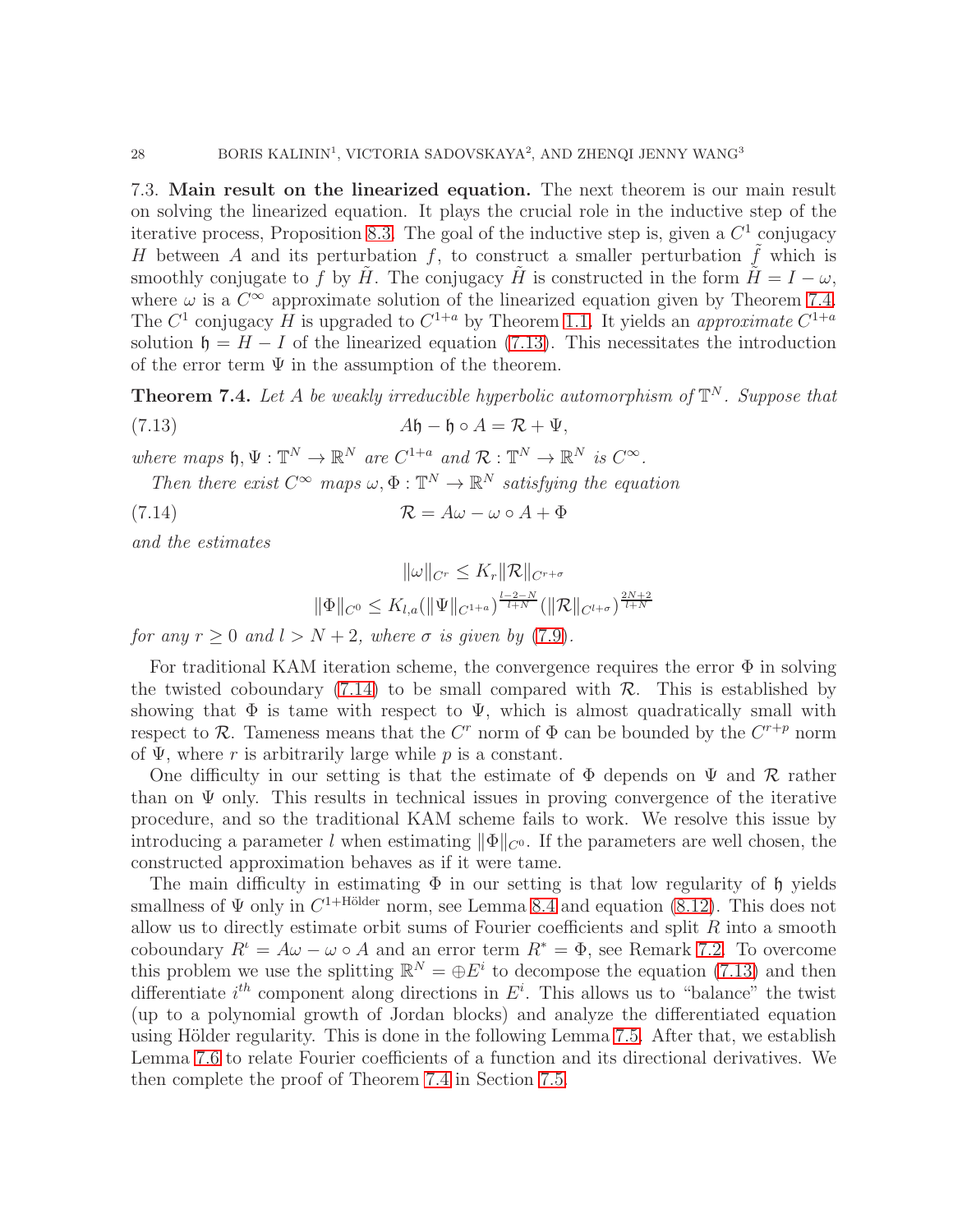Now we begin the analysis of the differentiated equation [\(7.13\)](#page-27-1). For any  $1 \leq i \leq L$  and any unit vector  $u_0 \in E^i$ , we consider unit vectors  $u_k$  and scalars  $a_k, k \in \mathbb{Z}$ , given by

<span id="page-28-5"></span>(7.15) 
$$
u_k = \frac{A_i^k u_0}{\|A_i^k u_0\|} \text{ and } a_k = \|A_i u_k\| = \frac{\|A_i^{k+1} u_0\|}{\|A_i^k u_0\|} \text{ so that } A_i u_k = a_k u_{k+1}.
$$

We define a sequence of matrices  $P_k \in GL(N_i, \mathbb{R})$  which commute with  $A_i$  and satisfy the recursive equation

(7.16) 
$$
P_{k+1} = a_k A_i^{-1} P_k.
$$

Specifically, we set

<span id="page-28-1"></span>(7.17) 
$$
P_0 = \text{Id} \quad \text{and} \quad P_k = \begin{cases} a_0 \cdots a_{k-1} A_i^{-k} = \|A_i^k u_0\| A_i^{-k}, & k > 0, \\ (a_{-1} \cdots a_{-k})^{-1} A_i^k = \|A_i^{-k} u_0\| A_i^k, & k < 0. \end{cases}
$$

<span id="page-28-0"></span>**Lemma 7.5.** Let  $\varphi_k : \mathbb{T}^N \to \mathbb{R}^{N_i}$  be a sequence of maps in  $\mathfrak{H}^a(\mathbb{T}^N)$ ,  $a > 0$ , satisfying  $\|\varphi_k\|_a \leq \mathfrak{b}$  for all  $k \in \mathbb{Z}$ , let  $P_k \in GL(N_i, \mathbb{R})$  be as in [\(7.17\)](#page-28-1), and let

<span id="page-28-4"></span>
$$
S(n) = \sum_{k \in \mathbb{Z}} P_k \left( \widehat{\varphi_k} \right)_{\tilde{A}^k n}.
$$

- (i) For any  $n \in M$  the sum  $S(n)$  converges absolutely in  $\mathbb{C}^{N_i}$  with the estimate  $||S(n)|| \le K_a \mathfrak{b} ||n||^{-a}.$
- (ii) If  $\mathfrak{h}_k : \mathbb{T}^N \to \mathbb{R}^{N_i}$  is another sequence in  $\mathfrak{H}^a(\mathbb{T}^N)$  so that for all  $k \in \mathbb{Z}$  we have  $\|\mathfrak{h}_k\|_a \leq \mathfrak{c}$  and

<span id="page-28-3"></span>(7.18) 
$$
A_i \mathfrak{h}_k - a_k \mathfrak{h}_{k+1} \circ A = \varphi_k,
$$

then  $S(n) = 0$  for every  $n \in M$ .

*Proof.* (i). Since all eigenvalues of  $A_i$  have the same modulus  $\rho_i$ , we have [\(3.3\)](#page-5-4), and so there exists a constant C such that all  $P_k$  satisfy the polynomial estimate

<span id="page-28-2"></span>(7.19) 
$$
||P_k|| \le ||A_i^k|| \cdot ||A_i^{-k}|| \le C(|k|+1)^{2N} =: p(|k|), \text{ for all } k \in \mathbb{Z}.
$$

Let  $n \in M$ . We write  $\varphi_k = (\varphi_{k,1}, \cdots, \varphi_{k,N_i})$  and set

$$
S(n)_{+} = \sum_{k \geq 1} P_k(\widehat{\varphi_k})_{\tilde{A}^k n} \text{ and } S(n)_{-} = \sum_{k \leq 0} P_k(\widehat{\varphi_k})_{\tilde{A}^k n}.
$$

Using the assumption  $\|\varphi_k\|_a \leq \mathfrak{b}$ , estimates [\(7.19\)](#page-28-2) and [\(7.1\)](#page-22-2), and the inequality  $\|\pi_{\tilde{E}^s}(n)\| \geq$ 1  $\frac{1}{2}||n||$  we obtain

$$
||S(n)_{-}|| \leq \sum_{k\leq 0} ||P_{k}|| \max_{1\leq j\leq m} |(\widehat{\varphi_{k,j}})_{\tilde{A}^{k}n}| \leq \sum_{k\leq 0} ||\varphi_{k}||_{a} ||P_{k}|| ||\tilde{A}^{k}n||^{-a}
$$
  

$$
\leq \mathfrak{b} \sum_{k\leq 0} p(|k|) ||\pi_{\tilde{E}^{s}}(\tilde{A}^{k}n)||^{-a} \leq \mathfrak{b}C^{-a} \sum_{k\leq 0} p(|k|) \rho^{ka} ||\pi_{\tilde{E}^{s}}(n)||^{-a}
$$
  

$$
\leq K_{a}\mathfrak{b} ||n||^{-a}.
$$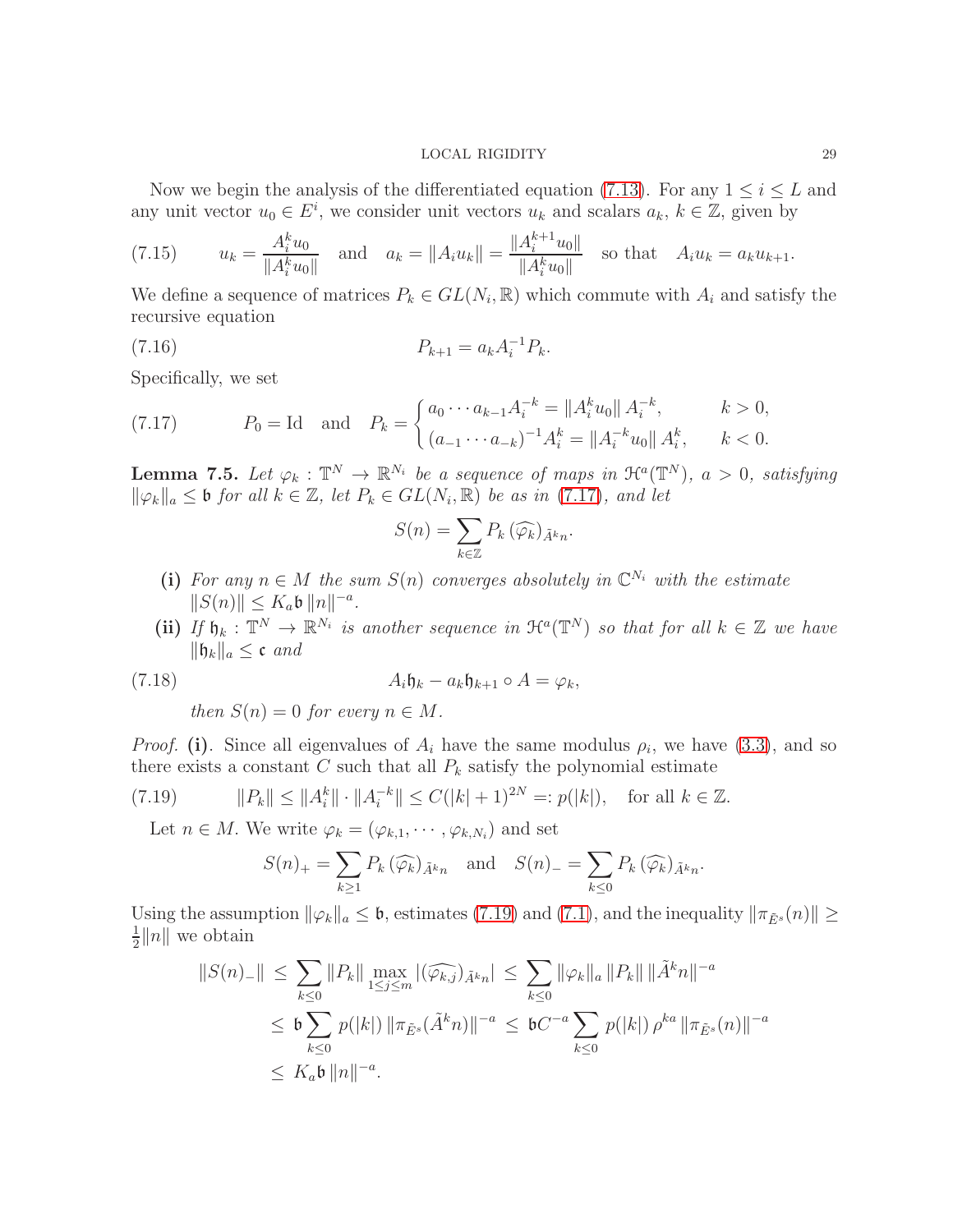The sum  $S(n)_+$  can be estimated similarly using the inequality  $\|\pi_{\tilde{E}^u}(\tilde{A}n)\| \ge \frac{1}{2} \|\tilde{A}n\|$ .

(ii) Let  $n \in M$ . From the equation [\(7.18\)](#page-28-3) we obtain that for any  $k \in \mathbb{Z}$ 

$$
P_k \varphi_k \circ A^k = P_k A_i \mathfrak{h}_k \circ A^k - a_k P_k \mathfrak{h}_{k+1} \circ A^{k+1}
$$

Summing from  $-m$  to j and observing that the sum on the right is telescoping as  $a_kP_k =$  $A_iP_{k+1} = P_{k+1}A_i$  by the choice of  $P_k$  in [\(7.16\)](#page-28-4), we obtain

$$
\sum_{k=-m}^{j} P_k \varphi_k \circ A^k = A_i P_{-m} \mathfrak{h}_{-m} \circ A^{-m} - a_j P_j \mathfrak{h}_{j+1} \circ A^{j+1}.
$$

Taking Fourier coefficients and noting that  $(\theta \circ A^k)_n = \theta_{\tilde{A}^k n}$  we obtain

$$
\sum_{k=-m}^{j} P_k(\widehat{\varphi_k})_{\tilde{A}^k n} = A_i P_{-m}(\widehat{\mathfrak{h}_{-m}})_{\tilde{A}^{-m}n} - a_j P_j(\widehat{\mathfrak{h}_{j+1}})_{\tilde{A}^{j+1}n}.
$$

Since the series  $\sum_{k\in\mathbb{Z}} P_k(\widehat{\mathfrak{h}_k})_{\tilde{A}^kn}$  converges by part (i), we have  $P_k(\widehat{\mathfrak{h}_k})_{\tilde{A}^kn}\to 0$  as  $k\to\pm\infty$ and hence, as  $a_k$  are bounded,

$$
a_j P_j(\widehat{\mathfrak{h}_{j+1}})_{\tilde{A}^{j+1}n} \to 0
$$
, as  $j \to \infty$ ; and  
 $A_i P_m(\widehat{\mathfrak{h}_m})_{\tilde{A}^{m}n} \to 0$ , as  $m \to -\infty$ .

We conclude that  $S(n) = 0$ .

7.4. Directional derivatives. In this section we establish some estimates for Fourier coefficients of a  $C^1$  function  $\theta : \mathbb{T}^N \to \mathbb{R}$  via Fourier coefficients of its directional derivatives along a subspace  $E^i$  of the splitting [\(3.1\)](#page-5-2). This relies on weak irreducibility of A.

For any  $v \in \mathbb{R}^N$  with  $||v|| = 1$ , we denote the directional derivative of  $\theta$  along v by  $\theta_v$ .

<span id="page-29-0"></span>**Lemma 7.6.** Let A be a weakly irreducible integer matrix and let  $v_{i,j}, j = 1, \ldots, N_i$ , be an orthonormal basis of a subspace  $E^i$  from [\(3.1\)](#page-5-2). Then there exists a constant  $K = K(A)$ such that for any  $i = 1, ..., L$  and any  $C^1$  function  $\theta : \mathbb{T}^N \to \mathbb{R}$ ,

$$
|\hat{\theta}_n| \leq K \sum_{j=1}^{N_i} |(\widehat{\theta_{v_{i,j}}})_n| \cdot ||n||^N \quad \text{for all } n \in \mathbb{Z}^N \setminus 0.
$$

*Proof.* We denote by ||.|| the standard Euclidean norm in  $\mathbb{R}^N$ . Since  $\theta$  is  $C^1$ , we have

$$
2\pi i (n \cdot v_{i,j})\hat{\theta}_n = (\widehat{\theta_{v_{i,j}}})_n, \qquad 1 \le j \le N_i.
$$

Adding over j we obtain that for any  $n \in \mathbb{Z}^N \setminus \{0\}$  we have

$$
|\hat{\theta}_n| = \frac{\sum_{j=1}^{N_i} |(\widehat{\theta_{v_{i,j}}})_n|}{2\pi \sum_{j=1}^{N_i} |n \cdot v_{i,j}|} \le \frac{\sum_{j=1}^{N_i} |(\widehat{\theta_{v_{i,j}}})_n|}{2\pi \|\pi_{E^i} n\|},
$$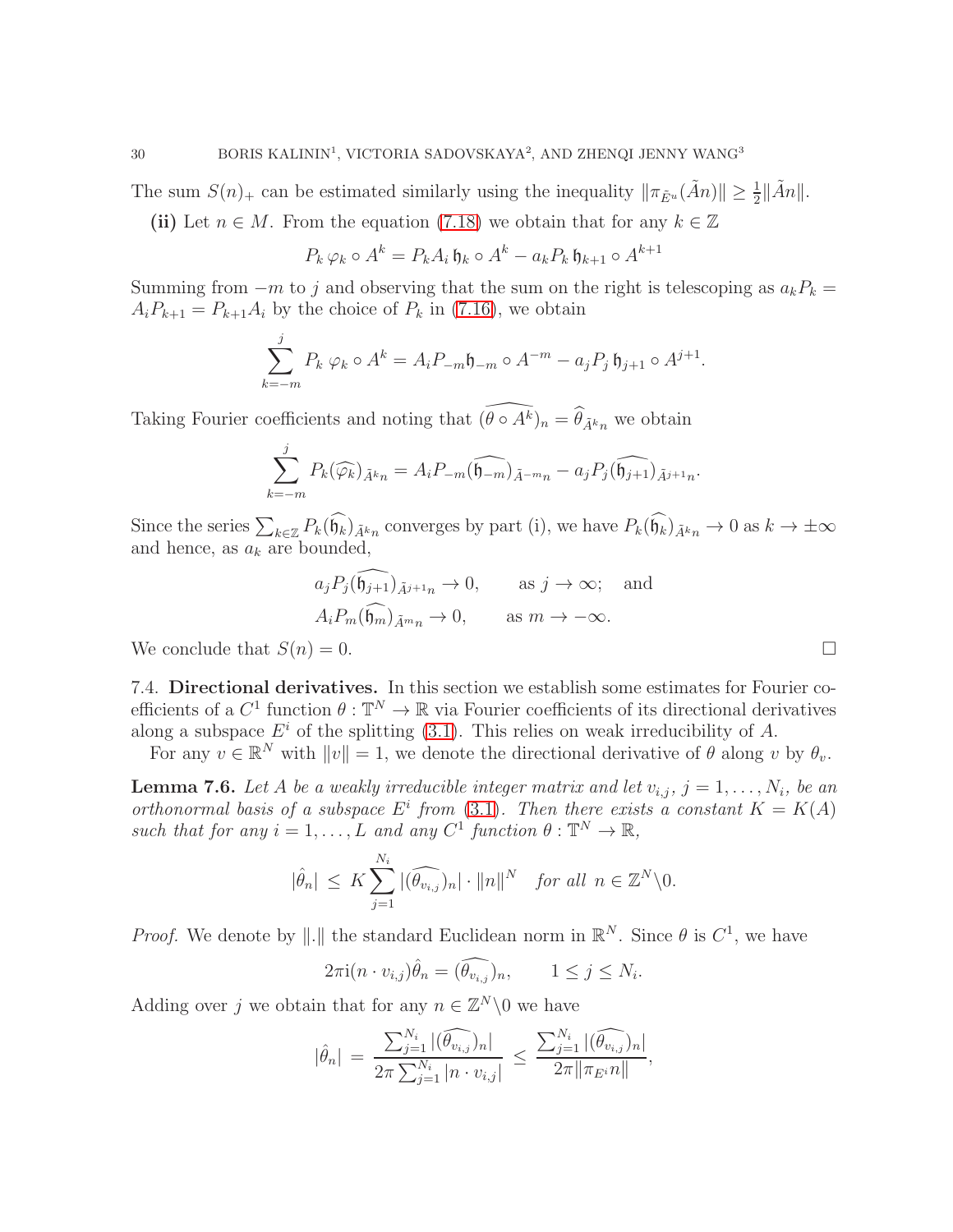since for an orthonormal basis  $v_{i,j}$  we have  $\sum_{j=1}^{N_i} |n \cdot v_{i,j}| \ge ||\pi_{E} \cdot n||$ . Since  $||\pi_{E} \cdot n|| =$  $d(n, (E^i)^{\perp})$ , to complete the proof it remains to show that  $d(n, (E^i)^{\perp}) \geq K' ||n||^{-N}$ .

Since A is weakly irreducible, so is the transpose  $A^{\tau}$ . This follows from Lemma [3.3](#page-6-0) which gives an equivalent condition for weak irreducibility in terms of the characteristic polynomial. We denote the splitting [\(3.1\)](#page-5-2) for  $A^{\tau}$  by  $\mathbb{R}^{N} = E_{\tau}^{1} \oplus \cdots \oplus E_{\tau}^{L}$  and similarly let  $\hat{E}^i_\tau = \bigoplus_{j \neq i} E^i_\tau$ . Then we obtain  $(E^i)^\perp = \hat{E}^i_\tau$ . Indeed, the polynomial

$$
p_i(x) = \prod_{|\lambda|=p_i} (x - \lambda)^N,
$$

where the product is over all eigenvalues of A of modulus  $\rho_i$ , is real and

$$
(Ei)\perp = (\ker pi(A))\perp = range(pi(A)\tau) = range(pi(A\tau)) = \hat{E}^i_{\tau},
$$

since  $p_i(A^{\tau})$  is invertible on  $\hat{E}^i_{\tau}$ . Now the desired inequality

$$
d(n, (E^i)^{\perp}) = d(n, \hat{E}^i_{\tau}) \ge K' ||n||^{-N}
$$

follows from Katznelson's Lemma below. We apply it to  $A^{\tau}$  with the invariant splitting  $\mathbb{R}^N = \hat{E}^i_\tau \oplus E^i_\tau$  and note that  $\hat{E}^i_\tau \cap \mathbb{Z}^N = \{0\}$  by weak irreducibility of  $A^\tau$ .

**Lemma 7.7** (Katznelson's Lemma). Let A be an  $N \times N$  integer matrix. Assume that  $\mathbb{R}^N$ splits as  $\mathbb{R}^N = V_1 \bigoplus V_2$  with  $V_1$  and  $V_2$  invariant under A and such that  $A|_{V_1}$  and  $A|_{V_2}$ have no common eigenvalues. If  $V_1 \cap \mathbb{Z}^N = \{0\}$ , then there exists a constant K such that

 $d(n, V_1) \geq K ||n||^{-N}$  for all  $0 \neq n \in \mathbb{Z}^N$ ,

where  $||v||$  denotes Euclidean norm and d is Euclidean distance.

See e.g. [\[DKt10,](#page-40-13) Lemma 4.1] for a proof.

<span id="page-30-0"></span>7.5. Proof of Theorem [7.4.](#page-27-0) Using the splitting  $\mathbb{R}^N = \bigoplus E^i$  we decompose [\(7.13\)](#page-27-1) into equations

<span id="page-30-1"></span>(7.20) 
$$
A_i \mathfrak{h}_i - \mathfrak{h}_i \circ A = \mathcal{R}_i + \Psi_i, \qquad i = 1, \dots, L
$$

where  $\mathfrak{h}_i$ ,  $\mathcal{R}_i$  and  $\Psi_i$  are coordinate maps in the of  $\mathfrak{h}$ ,  $\mathcal{R}$  and  $\Psi$  respectively.

By Lemma [7.3](#page-25-3) there is an excellent  $C^{\infty}$  map  $\mathcal{R}_i^*$  with estimates

<span id="page-30-3"></span>(7.21) 
$$
\|\mathcal{R}_{i}^{*}\|_{C^{r}} \leq K_{r} \|\mathcal{R}_{i}\|_{C^{r+\sigma}}, \quad \|\mathcal{R}_{i}^{*}\|_{r} \leq K_{r} \|\mathcal{R}_{i}\|_{r+\sigma-N-2}
$$

for any  $r \geq 0$ , such that the equation:

<span id="page-30-2"></span>(7.22) 
$$
A_i \omega_i - \omega_i \circ A = \mathcal{R}_i + \mathcal{R}_i^*
$$

has a  $C^{\infty}$  solution  $\omega_i$  with estimates

$$
\|\omega_i\|_{C^r} \le K_r \|\mathcal{R}_i\|_{C^{r+\sigma}}, \qquad \forall r \ge 0.
$$

Let  $\omega$  be the map with coordinate maps  $\omega_i$ .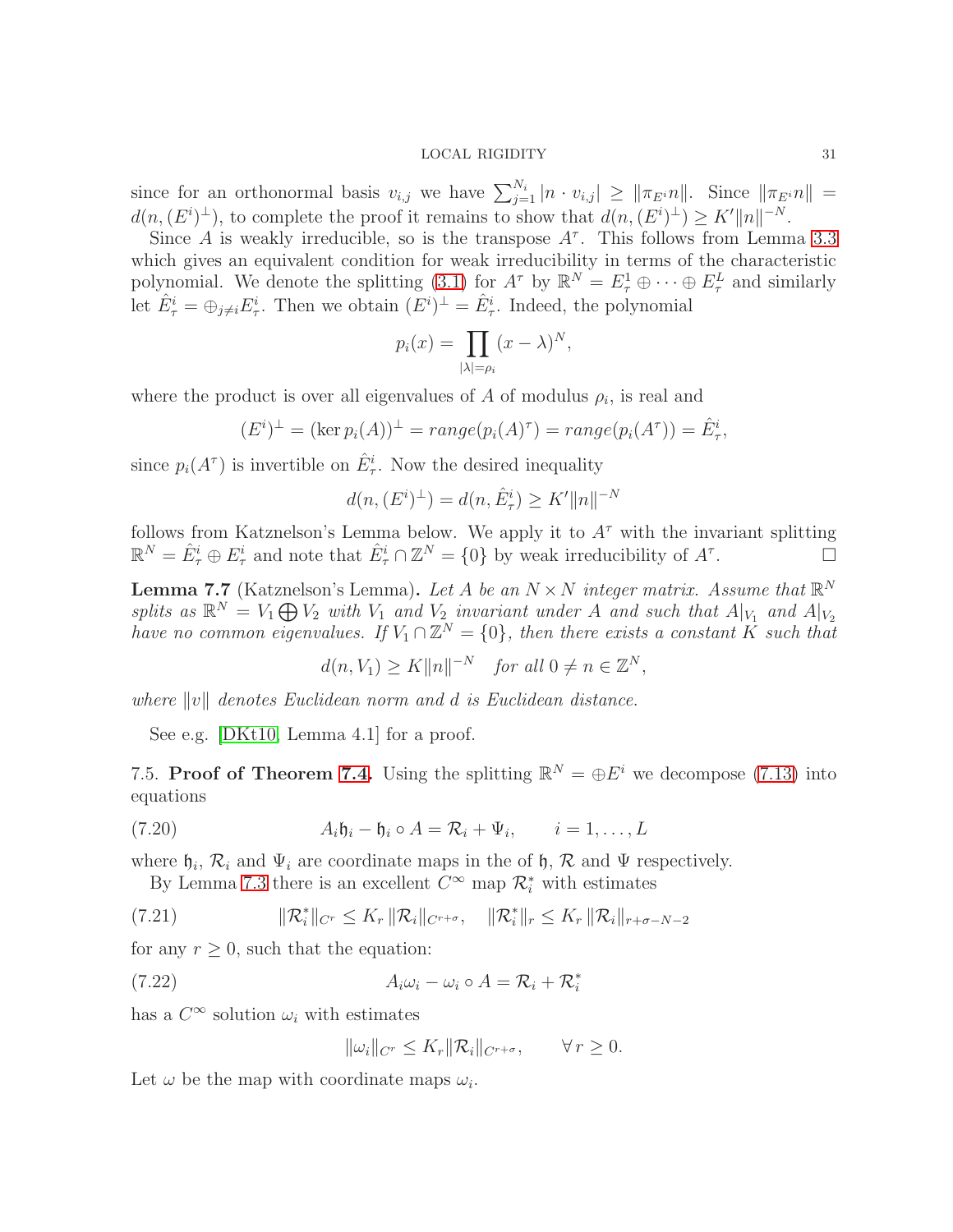We obtain from [\(7.20\)](#page-30-1) and [\(7.22\)](#page-30-2) that  $C^{1+a}$  maps  $\mathfrak{p}_i = \mathfrak{h}_i - \omega_i$  and  $\Lambda_i = -\mathcal{R}_i^* + \Psi_i$ satisfy

$$
A_i\mathfrak{p}_i - \mathfrak{p}_i \circ A = \Lambda_i.
$$

We fix  $1 \leq i \leq L$  and an orthonormal basis  $v_{i,j}$  of  $E^i$ . We fix  $1 \leq j \leq N_i$  and, as in [\(7.15\)](#page-28-5), consider unit vectors  $u_0 = v_{i,j}$  and  $u_k = \frac{A^k u_0}{\|A^k u_0\|}$  $\frac{A^{\kappa}u_0}{\|A^k u_0\|}$ , and let  $a_k = \|Au_k\|, k \in \mathbb{Z}$ . Taking the derivative of the previous equation in the direction of  $u_k$  we obtain equations

$$
A_i(\mathfrak{p}_i)_{u_k} - a_k(\mathfrak{p}_i)_{u_{k+1}} \circ A = (\Lambda_i)_{u_k}, \qquad \forall \, k \in \mathbb{Z}.
$$

We note that for any  $k \in \mathbb{Z}$  the maps  $(\mathfrak{p}_i)_{u_k}$  and  $(\Lambda_i)_{u_k}$  are in  $C^a$  and hence in  $\mathcal{H}^a$ , as we recall that for any function  $g$  by  $(7.3)$  we have

<span id="page-31-0"></span>(7.23) 
$$
||g_{u_k}||_a \leq K ||g_{u_k}||_{C^a} \leq K_1 ||g||_{C^{1+a}}.
$$

Now we use (ii) of Lemma [7.5](#page-28-0) with  $\mathfrak{h}_k = (\mathfrak{p}_i)_{u_k}$ ,  $\varphi_k = (\Lambda_i)_{u_k}$ , and  $P_k$  is as defined in  $(7.17)$  to obtain that for any  $n \in \mathcal{M}$ 

$$
\sum_{k\in\mathbb{Z}} P_k(\widehat{(\Psi_i)_{u_k}})_{\tilde{A}^{k}n} - \sum_{k\in\mathbb{Z}} P_k(\widehat{(\mathcal{R}_i^*)_{u_k}})_{\tilde{A}^{k}n} = \sum_{k\in\mathbb{Z}} P_k(\widehat{(\Lambda_i)_{u_k}})_{\tilde{A}^{k}n} = 0.
$$

Since  $(\mathcal{R}_i^*)_{u_k}$  is excellent, for each  $k \in \mathbb{Z}$  we have

$$
\sum_{k\in\mathbb{Z}} P_k(\widehat{(\Psi_i)_{u_k}})_{\tilde{A}^{k}n} = \sum_{k\in\mathbb{Z}} P_k(\widehat{(\mathcal{R}_i^*)_{u_k}})_{\tilde{A}^{k}n} = \widehat{(\mathcal{R}_i^*)_{u_0}})_n
$$

for any  $n \in M$ , which gives

$$
\left|\widehat{((\mathcal{R}_i^*)_{u_0})}_n\right| \stackrel{(1)}{\leq} K_a \max_{k \in \mathbb{Z}} \{ \left\| (\Psi_i)_{u_k} \right\|_a \} \left\| n \right\|^{-a} \stackrel{(2)}{\leq} K_{a,1} \left\| \Psi_i \right\|_{C^{1+a}} \left\| n \right\|^{-a}.
$$

Here in  $(1)$  we use  $(i)$  of Lemma [7.5](#page-28-0) and in  $(2)$  we use  $(7.23)$ .

We conclude that for any  $v_{i,j}$ ,  $1 \leq j \leq N_i$ , we have

<span id="page-31-1"></span>(7.24) 
$$
|(\widehat{(\mathcal{R}_{i}^{*})_{v_{i,j}}})_{n}| \leq K_{a} \|\Psi_{i}\|_{C^{1+a}} \|n\|^{-a}, \qquad \forall n \in M.
$$

Finally, using Lemma [7.6](#page-29-0) and [\(7.24\)](#page-31-1), we obtain that for any  $n \in M$ 

<span id="page-31-2"></span>
$$
|(\widehat{R_i^*})_n| \le K \sum_{j=1}^{N_i} |(\widehat{R_i^*})_{v_{i,j}})_n| \|n\|^N \le K_a \|\Psi_i\|_{C^{1+a}} \|n\|^{N-a}
$$
  
(7.25) 
$$
\le K_a \|\Psi_i\|_{C^{1+a}} \|n\|^N.
$$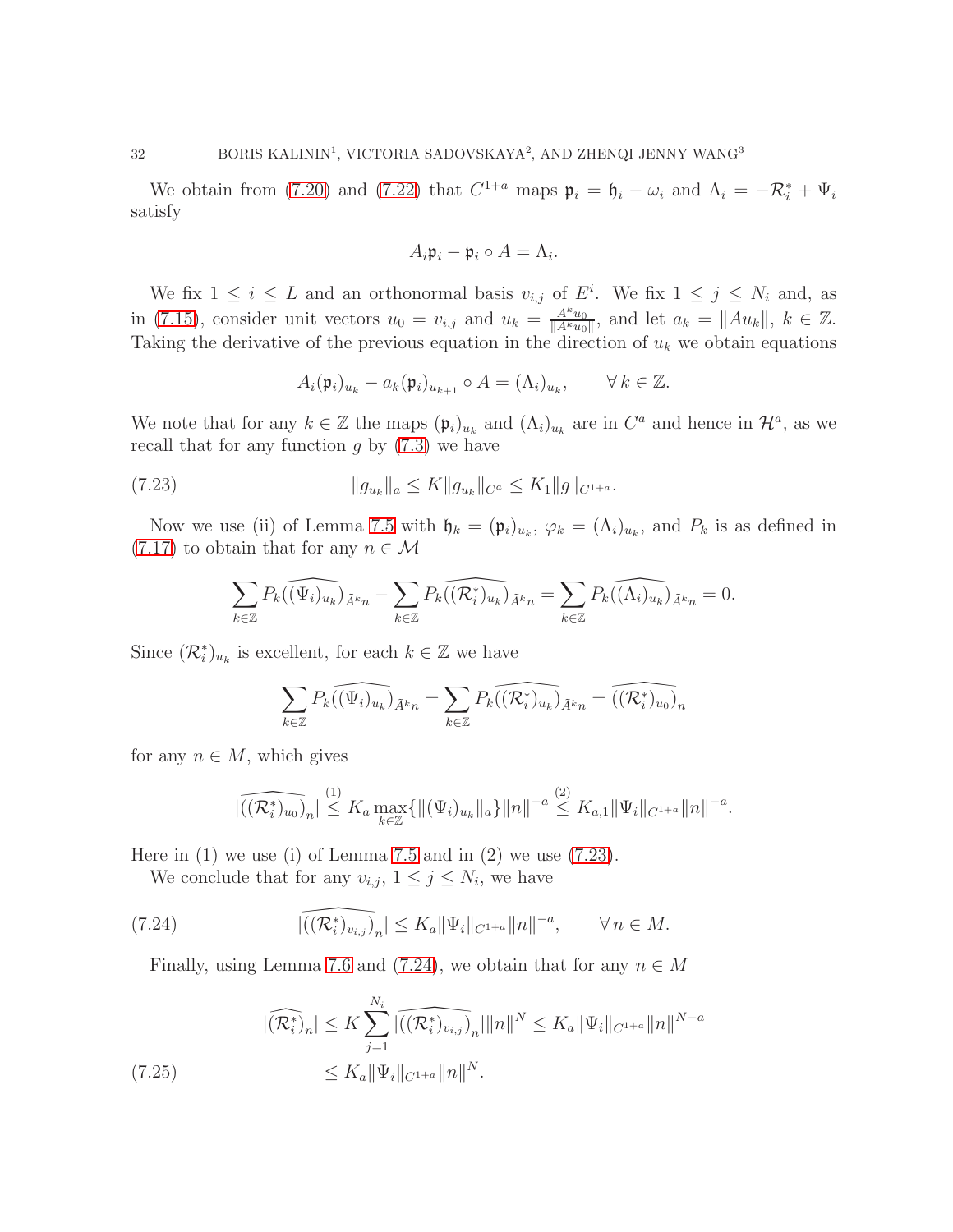Now for any  $r > N + 2$  and any  $n \in M$  we can estimate splitting the exponent of the first term as  $\alpha$  and  $1 - \alpha$  in the way to get the total the exponent of  $||n||$  be zero

$$
\begin{split}\n\lVert (\widehat{\mathcal{R}_{i}^{*}})_{n} \rVert \|n\|^{N+2} &= \lVert (\widehat{\mathcal{R}_{i}^{*}})_{n} \rVert^{\frac{l-2-N}{l+N}} \lVert (\widehat{\mathcal{R}_{i}^{*}})_{n} \rVert^{\frac{2N+2}{l+N}} \lVert n \rVert^{N+2} \\
&\leq (K_{a} \lVert \Psi_{i} \rVert_{C^{1+a}} \lVert n \rVert^{N})^{\frac{l-2-N}{l+N}} \left( \lVert n \rVert^{-l} \lVert \mathcal{R}_{i}^{*} \rVert_{l} \right)^{\frac{2N+2}{l+N}} \lVert n \rVert^{N+2} \\
&= K_{a}^{\frac{l-2-N}{l+N}} \left( \lVert \Psi_{i} \rVert_{C^{1+a}} \right)^{\frac{l-2-N}{l+N}} \left( \lVert \mathcal{R}_{i}^{*} \rVert_{l} \right)^{\frac{2N+2}{l+N}} \\
&\leq K_{l,a} (\lVert \Psi_{i} \rVert_{C^{1+a}})^{\frac{l-2-N}{l+N}} \left( \lVert \mathcal{R}_{i}^{*} \rVert_{C^{l}} \right)^{\frac{2N+2}{l+N}} \\
&\stackrel{(3)}{\leq} K_{l,a} (\lVert \Psi_{i} \rVert_{C^{1+a}})^{\frac{l-2-N}{l+N}} \left( \lVert \mathcal{R}_{i} \rVert_{C^{l+\sigma}} \right)^{\frac{2N+2}{l+N}}.\n\end{split}
$$

Here in (1) we use that  $\mathcal{R}_i^*$  is  $C^{\infty}$  and [\(7.25\)](#page-31-2); in (2) we use [\(7.3\)](#page-23-2); in (3) we use [\(7.21\)](#page-30-3). Then by [\(7.3\)](#page-23-2) we get

$$
\|\mathcal{R}_i^*\|_{C^0} \leq C \|\mathcal{R}_i^*\|_{N+2} \leq K_{l,a}(\|\Psi_i\|_{C^{1+a}})^{\frac{l-2-N}{l+N}} (\|\mathcal{R}_i\|_{C^{l+\sigma}})^{\frac{2N+2}{l+N}}.
$$

<span id="page-32-0"></span>Finally, we denote by  $\Phi$  the map with coordinate maps  $\mathcal{R}_i^*$ .

# 8. Proof of Theorem [1.3](#page-2-0)

In this section we complete the proof of Theorem [1.3](#page-2-0) using an iterative process. The main part is the inductive step given by Proposition [8.3.](#page-32-1) We start with a sufficiently small perturbation  $f_n$  of A which is  $C^1$  conjugate to A. We construct a smaller perturbation  $f_{n+1}$  which is smoothly conjugate to  $f_n$ . The conjugacy  $\tilde{H}_{n+1}$  between  $f_n$  and  $f_{n+1}$  is obtained using Theorem [7.4.](#page-27-0) Then the iterative process is set up so that  $f_n$  converges to A and  $\tilde{H}_1 \circ \cdots \circ \tilde{H}_{n+1}$  converge in sufficiently high regularity.

# 8.1. Iterative step and error estimate.

We recall the following results, which will be used the proof of Proposition [8.3.](#page-32-1)

<span id="page-32-4"></span>**Lemma 8.1.** [\[dlLO98,](#page-40-20) Propositions 5.5] For any  $r \geq 1$  there exists a constant  $M_r$  such that for any  $h, g \in C^r(\mathcal{M}),$ 

$$
||h \circ g||_{C^r} \le M_r \left(1 + ||g||_{C^1}^{r-1}\right) \left( ||h||_{C^1} ||g||_{C^r} + ||h||_{C^r} ||g||_{C^1}\right) + ||h||_{C^0}.
$$

<span id="page-32-3"></span>**Lemma 8.2.** [\[La93,](#page-40-21) Lemma AII.26.] There is  $d > 0$  and such that for any  $h \in C^{r}(\mathcal{M})$ , if  $||h-I||_{C^1} \le d$  then  $h^{-1}$  exists with the estimate  $||h^{-1} - I||_{C^r} \le K_r ||h-I||_{C^r}$ .

<span id="page-32-1"></span>**Proposition 8.3.** Let A be a weakly irreducible Anosov automorphism of  $\mathbb{T}^N$ . Let  $\beta = \frac{\beta_0}{2}$  $\frac{50}{2}$ , where  $\beta_0$  is as in Theorem [1.1.](#page-1-0) There exists  $0 < c < \frac{1}{2}$  such that for any  $C^{\infty}$  perturbation  $f_n$  of A satisfying

$$
||f_n - A||_{C^{\sigma+2}} < c
$$
, where  $\sigma$  is from Lemma 7.3,

and the conjugacy equation

<span id="page-32-2"></span>(8.1) 
$$
H_n \circ f_n = A \circ H_n \text{ with a function } H_n \in C^1(\mathbb{T}^N) \text{ with } ||H_n - I||_{C^0} \leq c
$$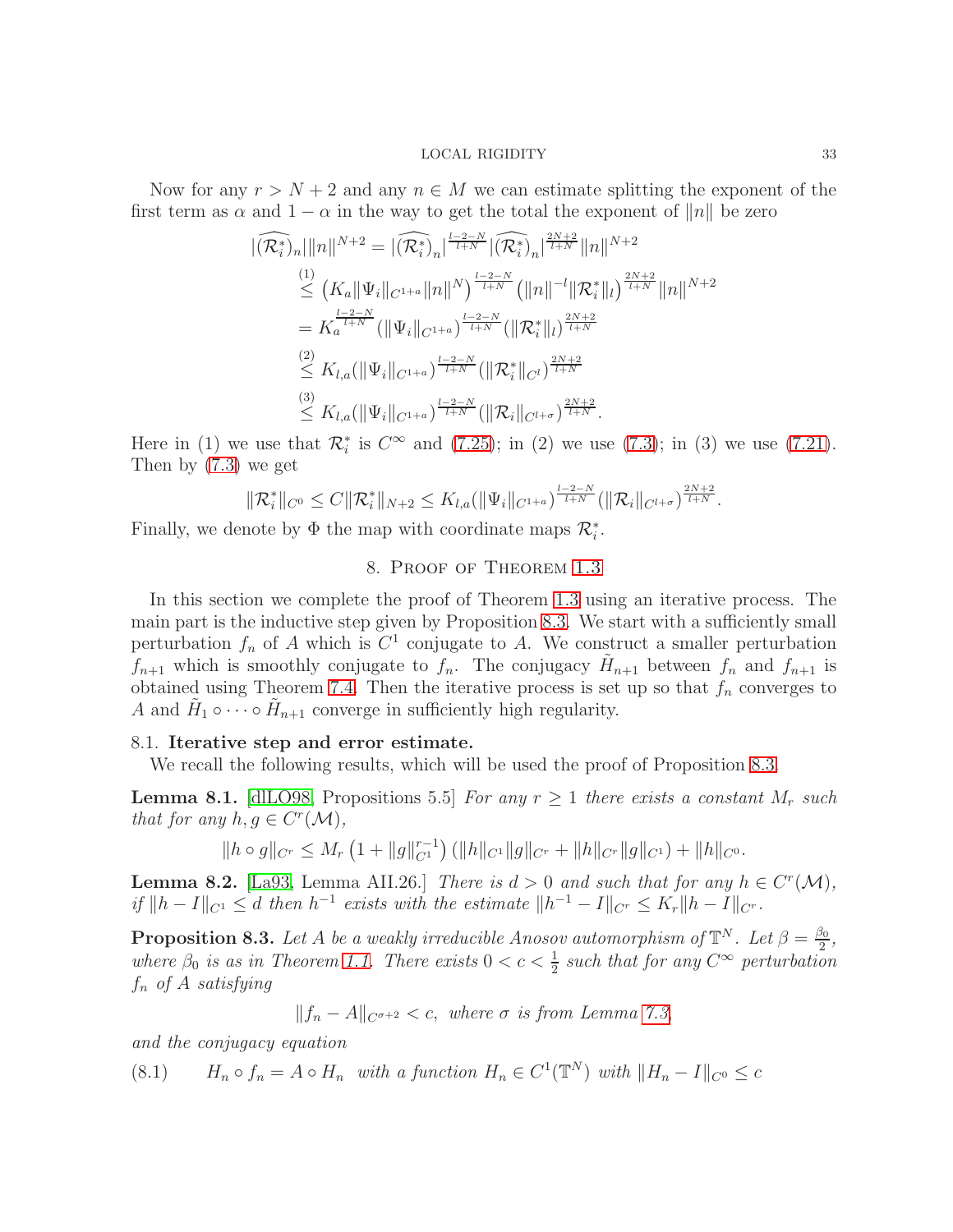the following holds. There exists  $\omega_{n+1} \in C^{\infty}(\mathbb{T}^N)$  so that the functions

 $(8.2)$  $I_{n+1} = I - \omega_{n+1}, \quad H_{n+1} = H_n \circ \tilde{H}_{n+1}, \quad f_{n+1} = \tilde{H}_{n+1}^{-1} \circ f_n \circ \tilde{H}_{n+1}$ satisfy the new conjugacy equation

$$
H_{n+1} \circ f_{n+1} = A \circ H_{n+1},
$$

and we have the following estimates.

(i) For any  $r \geq 0$  and any  $t > 1$ 

$$
\|\omega_{n+1}\|_{C^r} \le K_r \min\{t^{\sigma} \|R_n\|_{C^r}, \|R_n\|_{C^{r+\sigma}}\}. \quad where \quad R_n = f_n - A.
$$

(ii) For the new error  $R_{n+1} = f_{n+1} - A$ , we have  $||R_{n+1}||_{C^0} \leq Kt^{\sigma} ||R_n||_{C^1} ||R_n||_{C^0} + K_{\ell}t^{-\ell} ||R_n||_{C^{\ell}}$  $+ K_{l,\ell}(t^{-\ell+2} \|R_n\|_{C^{\ell}} + \|R_n\|_{C^2}^{1+\frac{\beta}{2}})^{\frac{l-2-N}{l+N}} (t^{\sigma} \|R_n\|_{C^l})^{\frac{2N+2}{l+N}}$ for any  $t > 1$ ,  $\ell \geq 0$  and  $l > N + 2$ ; and also for any  $r \geq 0$  we have (8.3)  $||R_{n+1}||_{C^r} \leq K_r t^{\sigma} ||R_n||_{C^r} + K_r.$ 

(iii) For the new conjugacy  $H_{n+1}$ , we have

<span id="page-33-3"></span>(8.4) 
$$
||H_{n+1} - I||_{C^0} \le K||R_n||_{C^{\sigma}} + ||H_n - I||_{C^0}
$$

*Proof.* We denote  $h_n = H_n - I$  and  $R_n = f_n - A$  and, similarly to [\(6.4\)](#page-21-2), we write the conjugacy equation [\(8.1\)](#page-32-2) as

$$
Ah_n - h_n \circ f_n = R_n
$$

We can assume that  $c < \delta$ , where  $\delta = \delta(\beta)$  is from Theorem [1.1,](#page-1-0) and that  $||H_n - I||_{C^0} \leq c$ yields that  $H$  is the conjugacy close to the identity. Then Theorem [1.1](#page-1-0) gives the estimate

<span id="page-33-1"></span>
$$
(8.5) \t\t\t ||h_n||_{C^{1+\beta}} \leq K ||R_n||_{C^{1+\beta}}.
$$

We define

<span id="page-33-2"></span>(8.6)  $\Omega_n = Ah_n - h_n \circ A$ , and  $\Theta_n = R_n - \Omega_n = h_n \circ A - h_n \circ f_n$ .

<span id="page-33-0"></span>Lemma 8.4.  $\|\Theta_n\|_{C^{1+\frac{\beta}{2}}}\leq K_A\, \|R_n\|_{C^{1+\beta}}^{1+\frac{\beta}{2}}.$ 

*Proof.* We omit index  $n$  in the proof of the lemma. We note that

$$
||R||_{C^{1+\beta}} = ||f - A||_{C^{1+\beta}} < c < 1.
$$

Differentiating at  $x \in \mathbb{T}^N$  we get

$$
D\Theta(x) \stackrel{*}{=} Dh(Ax) \circ A - Dh(fx) \circ Df(x)
$$
  
= Dh(Ax) \circ A - Dh(fx) \circ A + Dh(fx) \circ (A - Df(x)),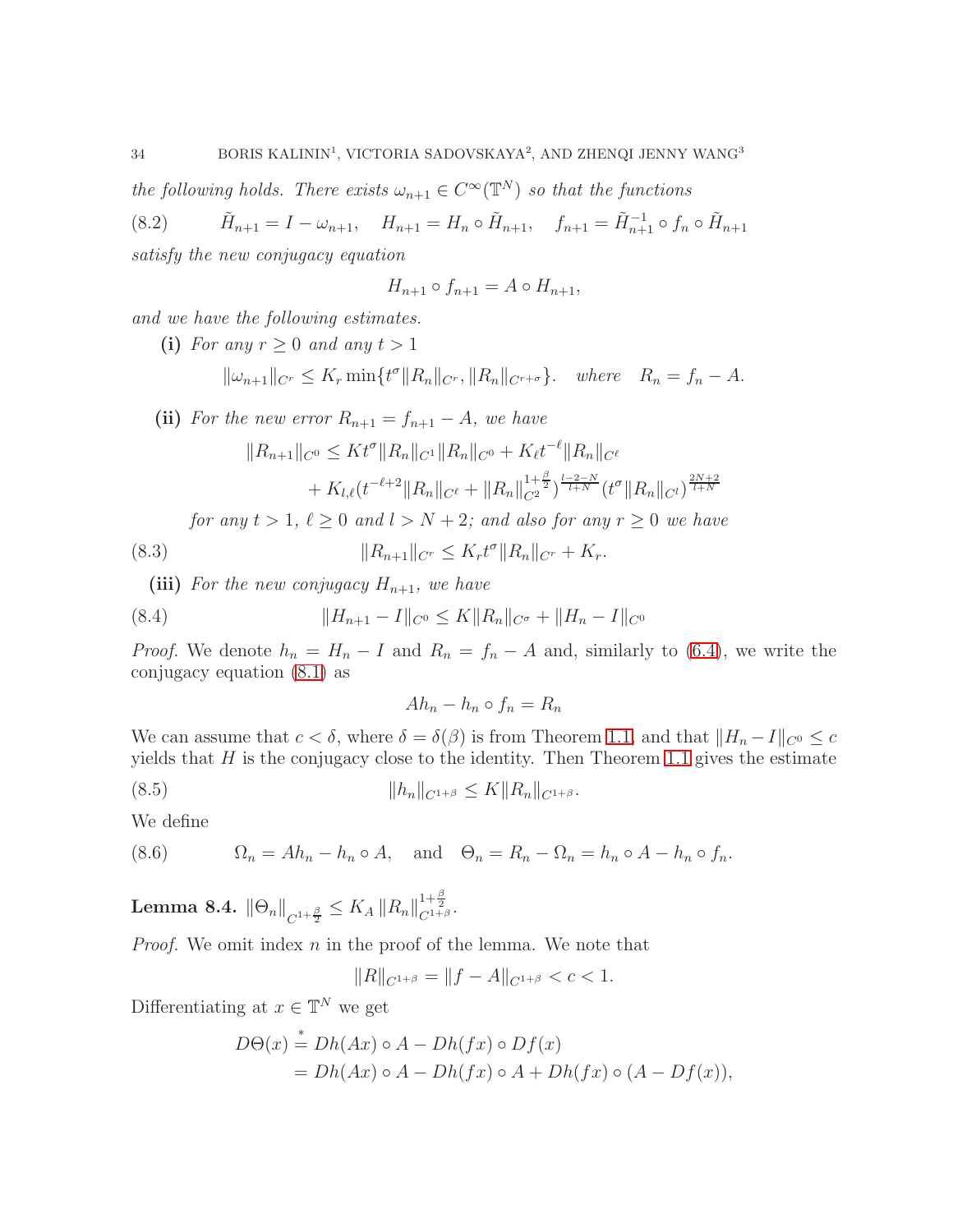and hence

$$
||D\Theta||_{C^0} \le ||A|| \, ||Dh(Ax) - Dh(fx)||_{C^0} + ||Dh(fx) \circ DR(x)||_{C^0}
$$
  
\n
$$
\le ||A|| \, ||Dh||_{C^{\beta}} ||R||_{C^0}^{\beta} + ||Dh||_{C^0} ||DR||_{C^0}
$$
  
\n
$$
\le ||A|| \, ||h||_{C^{1+\beta}} ||R||_{C^0}^{\beta} + ||h||_{C^1} ||R||_{C^1}.
$$

Since we also have  $||\Theta||_{C^0} \le ||h||_{C^1} ||R||_{C^0}$ , we conclude using [\(8.5\)](#page-33-1) and  $||R||_{C^{1+\beta}} < 1$  that

$$
(8.7) \t\t\t ||\Theta||_{C^1} \le ||A|| \, ||h||_{C^{1+\beta}} ||R||_{C^0}^{\beta} + ||h||_{C^1} ||R||_{C^1} \le K ||R||_{C^{1+\beta}}^{1+\beta}.
$$

To estimate the Hölder norm of D $\Theta$ , using equation  $*$  for any  $x, y \in \mathbb{T}^{N}$  we have

$$
D\Theta(x) - D\Theta(y)
$$
  
=  $(Dh(Ax) - Dh(Ay)) \circ A + Dh(fx) \circ (Df(y) - Df(x))$   
+  $(Dh(fy) - Dh(fx)) \circ Df(y),$ 

and hence

$$
||D\Theta(x) - D\Theta(y)||
$$
  
\n
$$
\leq ||A|| ||Dh(Ax) - Dh(Ay)|| + ||Dh(fx)|| ||Df(y) - Df(x)||
$$
  
\n
$$
+ ||Dh(fy) - Dh(fx)|| ||Df(y)||
$$
  
\n
$$
\leq ||A|| ||Dh||_{C^{\beta}} ||Ax - Ay||^{\beta} + ||h||_{C^{1}} ||Df||_{C^{\beta}} ||y - x||^{\beta}
$$
  
\n
$$
+ ||f||_{C^{1}} ||Dh||_{C^{\beta}} ||fx - fy||^{\beta}
$$
  
\n
$$
\leq ||A||^{1+\beta} ||h||_{C^{1+\beta}} ||x - y||^{\beta} + ||h||_{C^{1}} ||f||_{C^{1+\beta}} ||y - x||^{\beta}
$$
  
\n
$$
+ ||f||_{C^{1}} ||h||_{C^{1+\beta}} ||f||^{\beta}_{C^{1}} ||x - y||^{\beta}.
$$

We conclude using [\(8.5\)](#page-33-1) and  $||f - A||_{C^{1+\beta}} < 1$  that

$$
(8.8) \qquad ||D\Theta||_{C^{0,\beta}} \le ||A||^{1+\beta} ||h||_{C^{1+\beta}} + ||h||_{C^{1}} ||f||_{C^{1+\beta}} + ||h||_{C^{1+\beta}} ||f||_{C^{1}}^{1+\beta} \le K ||R||_{C^{1+\beta}}.
$$
  
Therefore

(8.9) 
$$
\|\Theta\|_{C^{1+\beta}} \le \|\Theta\|_{C^1} + \|D\Theta\|_{C^{0,\beta}} \le 2K\|R\|_{C^{1+\beta}}.
$$

Finally, we complete the proof of the lemma using an interpolation inequality

<span id="page-34-1"></span>
$$
(8.10) \t\t\t \|\Theta\|_{C^{1+\frac{\beta}{2}}} \leq K \|\Theta\|_{C^{1}}^{\frac{1}{2}} \|\Theta\|_{C^{1+\beta}}^{\frac{1}{2}} \leq K_A \|R\|_{C^{1+\beta}}^{1+\frac{\beta}{2}}.
$$

We recall that there exists a collection of smoothing operators  $s_t$ ,  $t > 0$ , such that for any  $s \geq s_1 \geq 0$  and  $s_2 \geq 0$ , for any  $g \in C^{s}(\mathbb{T}^N)$  the following holds, see [\[DKt10\]](#page-40-13) and [\[Ha82\]](#page-40-22):

<span id="page-34-0"></span>
$$
(8.11) \t||\mathfrak{s}_t g||_{C^{s+s_2}} \leq K_{s,s_2} t^{s_2} ||g||_{C^s}, \text{ and } ||(I-\mathfrak{s}_t)g||_{C^{s-s_1}} \leq K_{s,s'} t^{-s_1} ||g||_{C^s}.
$$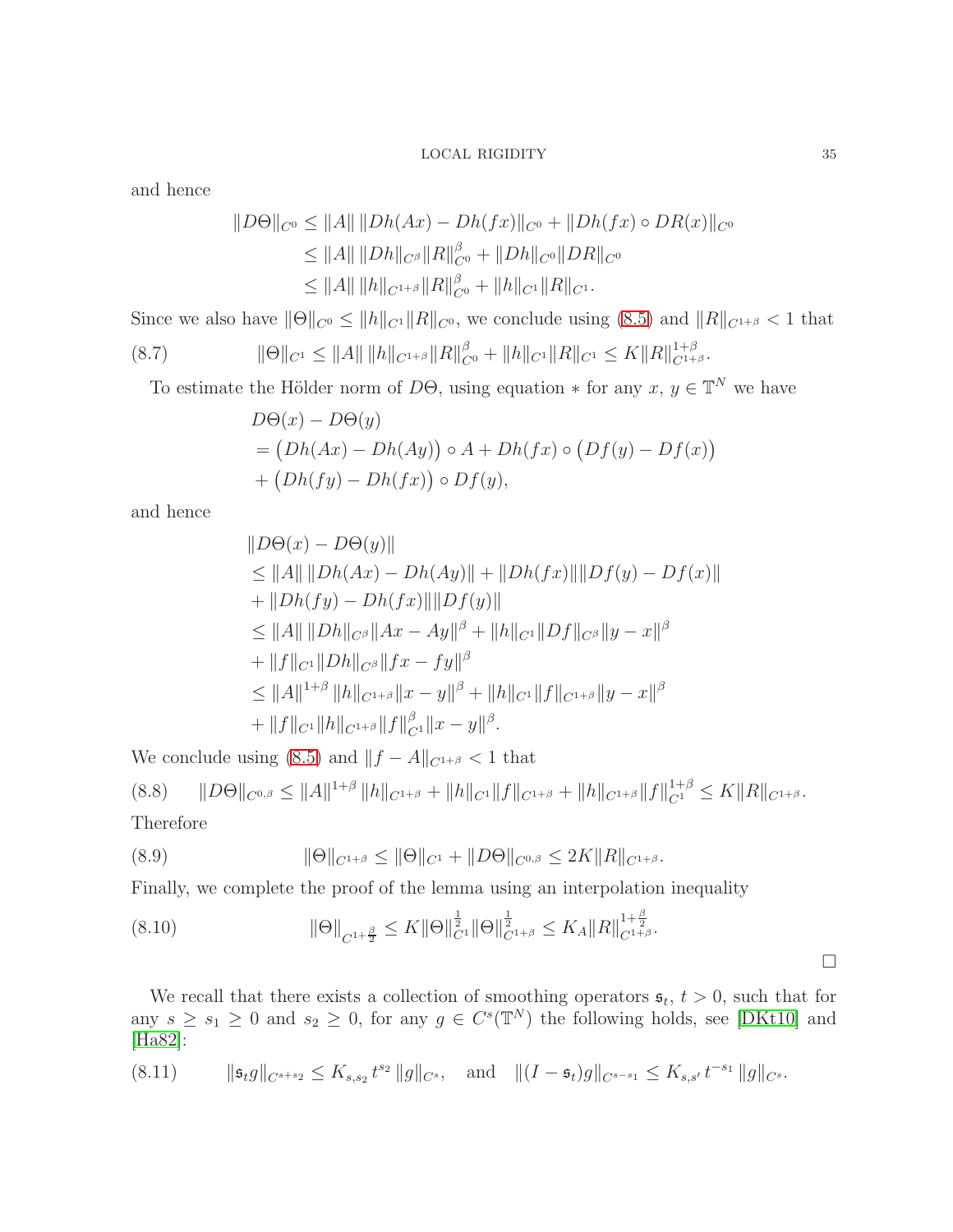We write [\(8.6\)](#page-33-2) as

<span id="page-35-0"></span>(8.12) 
$$
Ah_n - h_n \circ A = \Omega_n = R_n - \Theta_n = [\mathfrak{s}_t R_n] + [(I - \mathfrak{s}_t)R_n - \Theta_n] =: \mathcal{R} + \Psi
$$

and apply Theorem [7.4](#page-27-0) to get the new splitting and obtain the estimates:

<span id="page-35-1"></span>(8.13) 
$$
\mathfrak{s}_t R_n = A \omega_{n+1} - \omega_{n+1} \circ A + \Phi_n
$$

where  $\omega_{n+1}$  and  $\Phi_n$  are  $C^{\infty}$  maps with the estimates:

<span id="page-35-2"></span>
$$
(8.14) \t\t ||\omega_{n+1}||_{C^{r}} \leq K_{r} \|\mathfrak{s}_{t}(R_{n})\|_{C^{r+\sigma}} \leq K_{r} \min\{t^{\sigma} \|R_{n}\|_{C^{r}}, \|R_{n}\|_{C^{r+\sigma}}\}, \text{ and}
$$
  

$$
\|\Phi_{n}\|_{C^{0}} \leq K_{l}(\|(I-\mathfrak{s}_{t})R_{n}-\Theta_{n}\|_{C^{1+\frac{\beta}{2}}})^{\frac{l-2-N}{l+N}}(\|\mathfrak{s}_{t}R_{n}\|_{C^{l+\sigma}})^{\frac{2N+2}{l+N}}
$$
  

$$
\leq K_{l}(\|(I-\mathfrak{s}_{t})R_{n}\|_{C^{2}} + \|R_{n}\|_{C^{2}}^{1+\frac{\beta}{2}})^{\frac{l-2-N}{l+N}}(\|\mathfrak{s}_{t}R_{n}\|_{C^{l+\sigma}})^{\frac{2N+2}{l+N}}
$$
  

$$
(8.15) \leq K_{l,\ell}(t^{-\ell+2} \|R_{n}\|_{C^{\ell}} + \|R_{n}\|_{C^{2}}^{1+\frac{\beta}{2}})^{\frac{l-2-N}{l+N}}(t^{\sigma} \|R_{n}\|_{C^{l}})^{\frac{2N+2}{l+N}}
$$

<span id="page-35-3"></span>for any  $r, \ell \ge 0$  and any  $l > N + 2$ . Here in (a) we use [\(8.11\)](#page-34-0) and in (b) we use [\(8.10\)](#page-34-1). From equation [\(8.13\)](#page-35-1) we obtain a  $C<sup>r</sup>$  estimate for  $\Phi_n$  with  $r \geq 0$ 

$$
\|\Phi_n\|_{C^r} = \|A\omega_{n+1} - \omega_{n+1} \circ A - \mathfrak{s}_t R_n\|_{C^r}
$$
  

$$
\leq K \|\omega_{n+1}\|_{C^r} + \|\mathfrak{s}_t R_n\|_{C^r} \leq K_r t^{\sigma} \|R_n\|_{C^r}.
$$

Here in  $(1)$  we use  $(8.11)$  and  $(8.14)$ .

Let  $\tilde{H}_{n+1} = I - \omega_{n+1}$ . From [\(8.14\)](#page-35-2) we can assume that  $\|\omega_{n+1}\|_{C^1} < \min\{\frac{1}{2}$  $\frac{1}{2}$ , d} (see Lemma [8.2\)](#page-32-3) if c is sufficiently small. Hence  $\tilde{H}_{n+1}$  is invertible. We estimate the new error

$$
R_{n+1} = f_{n+1} - A
$$

by using

$$
f_{n+1} = \tilde{H}_{n+1}^{-1} \circ f_n \circ \tilde{H}_{n+1} \Rightarrow \tilde{H}_{n+1} \circ f_{n+1} = f_n \circ \tilde{H}_{n+1}
$$

$$
\Rightarrow (I - \omega_{n+1}) \circ f_{n+1} = f_n \circ \tilde{H}_{n+1}
$$

$$
\Rightarrow f_{n+1} = \omega_{n+1} \circ f_{n+1} + f_n \circ \tilde{H}_{n+1}.
$$

This gives

$$
R_{n+1} = \omega_{n+1} \circ f_{n+1} + f_n \circ \tilde{H}_{n+1} - A
$$
  
=  $\omega_{n+1} \circ f_{n+1} + (R_n + A) \circ (I - \omega_{n+1}) - A$   
=  $\omega_{n+1} \circ f_{n+1} + R_n \circ (I - \omega_{n+1}) - A \circ \omega_{n+1}.$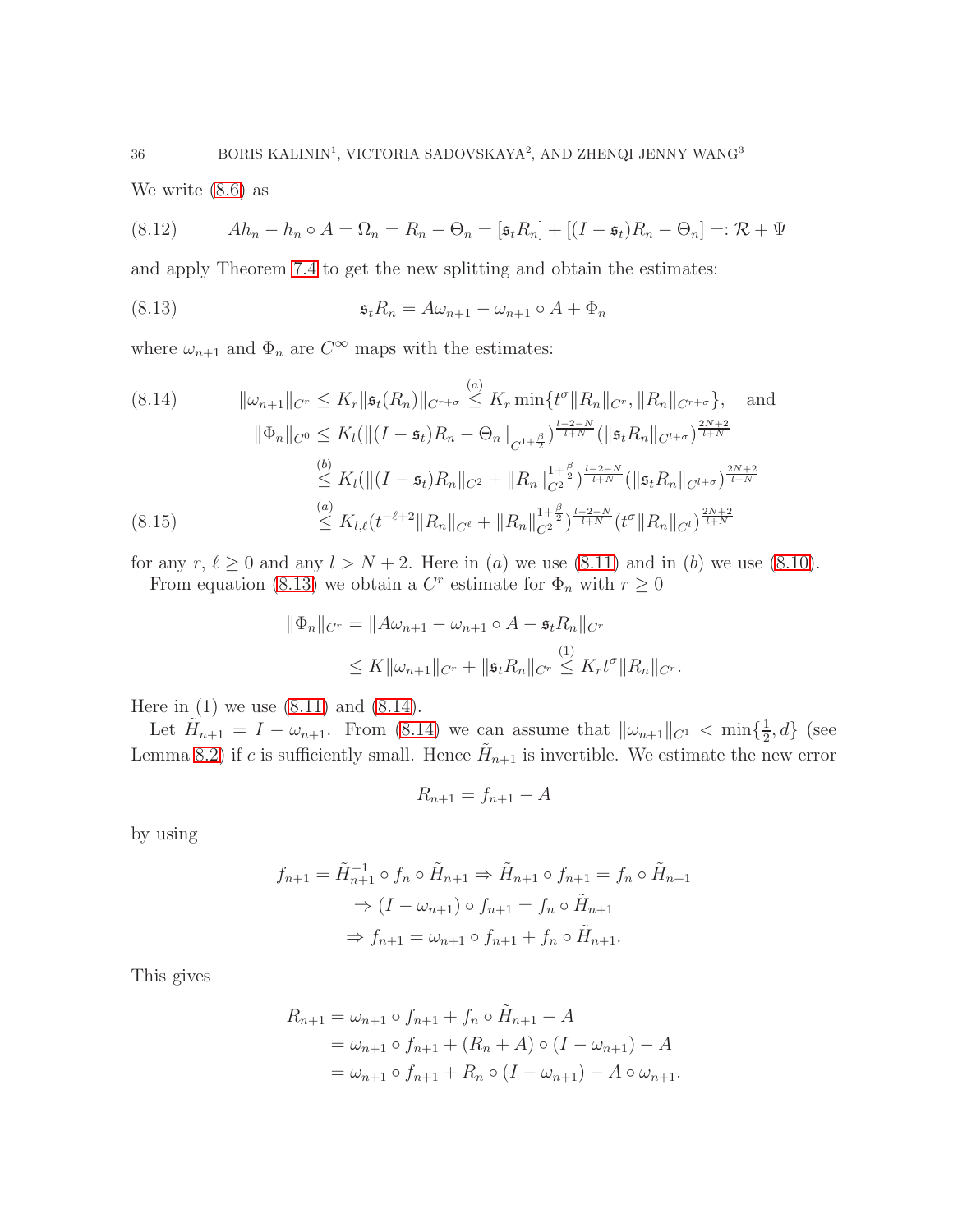Hence we see that  $R_{n+1}$  has three parts:

$$
R_{n+1} = \underbrace{(\omega_{n+1} \circ f_{n+1} - \omega_{n+1} \circ A)}_{\varepsilon_1} + \underbrace{(R_n \circ (I - \omega_{n+1}) - R_n)}_{\varepsilon_2} + \underbrace{(\omega_{n+1} \circ A - A \circ \omega_{n+1} + R_n)}_{\varepsilon_3}.
$$

We note that

$$
\|\mathcal{E}_1\|_{C^0} \le \|\omega_{n+1}\|_{C^1} \|f_{n+1} - A\|_{C^0} \le \frac{1}{2} \|R_{n+1}\|_{C^0},
$$
  

$$
\|\mathcal{E}_2\|_{C^0} \le K \|R_n\|_{C^1} \|\omega_{n+1}\|_{C^0} \le Kt^{\sigma} \|R_n\|_{C^1} \|R_n\|_{C^0};
$$

and

$$
\|\mathcal{E}_3\|_{C^0} = \|\Phi_n + (I - \mathfrak{s}_t)R_n\|_{C^0} \le \|\Phi_n\|_{C^0} + \|(I - \mathfrak{s}_t)R_n\|_{C^0}
$$
  

$$
\le \|\Phi_n\|_{C^0} + K_{\ell}t^{-\ell}\|R_n\|_{C^{\ell}}
$$

for any  $\ell \geq 0$ . Here in (0) we recall that  $\|\omega_{n+1}\|_{C^1} < \frac{1}{2}$  $\frac{1}{2}$ ; in (1) we use [\(8.14\)](#page-35-2); and in (2) we use [\(8.11\)](#page-34-0).

Hence it follows that

$$
||R_{n+1}||_{C^0} \leq ||\mathcal{E}_1||_{C^0} + ||\mathcal{E}_2||_{C^0} + ||\mathcal{E}_3||_{C^0} \leq \frac{1}{2}||R_{n+1}||_{C^0} + ||\mathcal{E}_2||_{C^0} + ||\mathcal{E}_3||_{C^0},
$$

which gives

$$
||R_{n+1}||_{C^{0}} \leq 2||\mathcal{E}_{2}||_{C^{0}} + 2||\mathcal{E}_{3}||_{C^{0}}
$$
  
\n
$$
\leq Kt^{\sigma}||R_{n}||_{C^{1}}||R_{n}||_{C^{0}} + K_{r}t^{-\ell}||R_{n}||_{C^{\ell}} + ||\Phi_{n}||_{C^{0}}
$$
  
\n
$$
\leq Kt^{\sigma}||R_{n}||_{C^{1}}||R_{n}||_{C^{0}} + K_{\ell}t^{-\ell}||R_{n}||_{C^{\ell}}
$$
  
\n
$$
+ K_{l,\ell}(t^{-\ell+2}||R_{n}||_{C^{\ell}} + ||R_{n}||_{C^{2}}^{1+\frac{\beta}{2}})^{\frac{l-2-N}{l+N}}(t^{\sigma}||R_{n}||_{C^{l}})^{\frac{2N+2}{l+N}}
$$

for any  $l > N + 2$ . Here in (3) we use [\(8.15\)](#page-35-3).

Now we estimate  $||R_{n+1}||_{C^r}$  . We note that

$$
R_{n+1} = (I - \omega_{n+1})^{-1} \circ (R_n + A) \circ (I - \omega_{n+1}) - A = (I - \omega_{n+1})^{-1} \circ P - A.
$$

By Lemma [8.1](#page-32-4) we have

$$
||P||_{C^r} \le M_r \left(1 + ||I - \omega_{n+1}||_{C^1}^{r-1}\right)
$$
  
 
$$
\cdot (||R_n + A||_{C^1} ||I - \omega_{n+1}||_{C^r} + ||R_n + A||_{C^r} ||I - \omega_{n+1}||_{C^1}) + ||R_n + A||_{C^0}
$$
  
 
$$
\le K_r t^{\sigma} ||R_n||_{C^r} + K_r, \quad \text{and} \quad ||P||_{C^1} \le K.
$$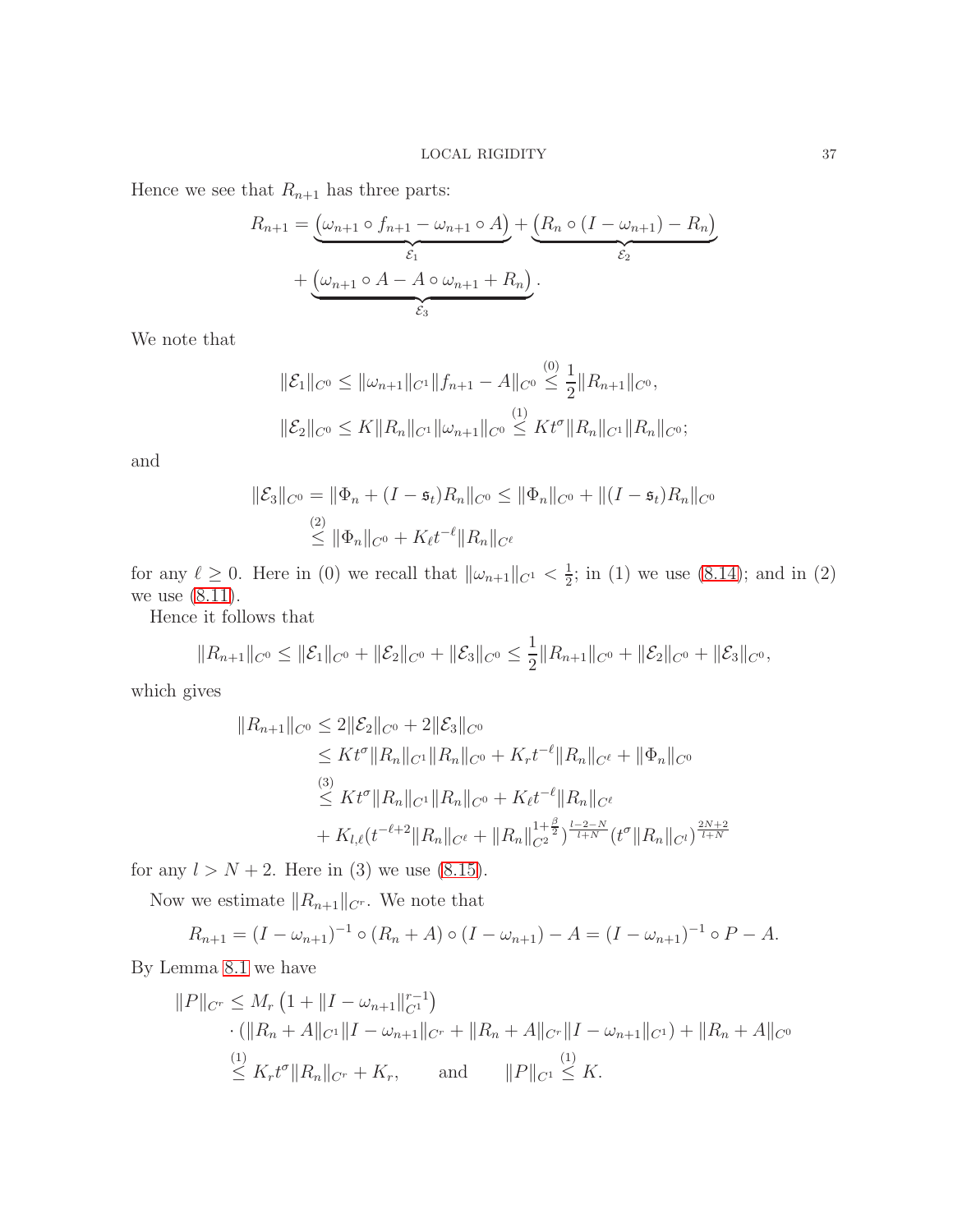Here in (1) we use the fact that  $\omega_{n+1}$  satisfies the estimates  $\|\omega_{n+1}\|_{C^r} \leq K_r t^{\sigma} \|R_n\|_{C^r}$  (see  $(8.14)$ ) and  $\|\omega_{n+1}\|_{C^1} < \frac{1}{2}$  $\frac{1}{2}$ . Using Lemma [8.2](#page-32-3) this also implies that

$$
||(I - \omega_{n+1})^{-1}||_{C^r} \le K_r ||\omega_{n+1}||_{C^r} \le K_{r,1} t^{\sigma} ||R_n||_{C^r}
$$

and  $||(I - \omega_{n+1})^{-1}||_{C^1} < 2$ .

As a direct consequence of Lemma [8.1](#page-32-4) and the above discussion we have

$$
||R_{n+1}||_{C^r} \le M_r \left(1 + ||P||_{C^1}^{r-1}\right) \left( \|(I - \omega_{n+1})^{-1}||_{C^1} ||P||_{C^r} + \|(I - \omega_{n+1})^{-1}||_{C^r} ||P||_{C^1} \right) + K
$$
  
\n
$$
\le K_r ||P||_{C^r} + K_r t^{\sigma} ||R_n||_{C^r} + K
$$
  
\n
$$
\le K_{r,1} t^{\sigma} ||R_n||_{C^r} + K_{r,1}.
$$

To get [\(8.4\)](#page-33-3) we have

$$
||H_{n+1} - I||_{C^0} = ||H_n \circ (I - \omega_{n+1}) - I||_{C^0} \le ||H_n \circ (I - \omega_{n+1}) - H_n||_{C^0} + ||H_n - I||_{C^0}
$$
  
\n
$$
\le ||H_n||_{C^1} ||\omega_{n+1}||_{C^0} + ||H_n - I||_{C^0}
$$
  
\n
$$
\le ||H_n||_{C^1} + ||H_n - I||_{C^0}.
$$

Here in (1) we use [\(8.5\)](#page-33-1) and [\(8.14\)](#page-35-2).

8.2. The iteration scheme. First we note that by [\[dlL92,](#page-40-2) Theorem 6.3] there exists  $\sigma_0 = \sigma_0(A) \in \mathbb{N}$  such that if H and  $H^{-1}$  are  $C^{\sigma_0}$  then H and  $H^{-1}$  are  $C^{\infty}$ .

To set up the iterative process we take  $\ell$  sufficiently large so that the following holds

(8.16) 
$$
\ell \ge \max \left\{ \frac{3\sigma + 10}{1 - \frac{\beta}{3}}, \frac{24\sigma}{\beta}, 2(5 \max{\{\sigma_0, \sigma\}} + 1), 2(2\sigma + 5) \right\}, \n\left(1 + \frac{\beta}{2}\right) \left(1 - \frac{5}{\ell}\right) \left(\frac{\ell - 2 - N}{\ell + N}\right) - 2\frac{2N + 2}{\ell + N} \ge 1 + \frac{\beta}{3}.
$$

Now we construct  $R_n$ ,  $f_n$ ,  $\omega_n$  and  $H_n$  inductively as follows. For  $n = 0$  we take

<span id="page-37-0"></span>
$$
f_0 = f
$$
,  $H_0 = H$ ,  $R_0 = f - A$ ,  $\omega_0 = 0$ , and define  $\epsilon_n = \epsilon^{\gamma^n}$ 

where  $\gamma = 1 + \frac{\beta}{4}$  and  $\epsilon > 0$  is sufficiently small so that the following holds

$$
||R_0||_{C^0} \le \epsilon_0 = \epsilon, \qquad ||R_0||_{C^{\ell}} \le \epsilon_0^{-1}, \qquad ||H_0 - I||_{C^0} < \epsilon_0^{\frac{1}{2}}.
$$

We note that  $H_0 \in C^1(\mathbb{T}^N)$  by Theorem [1.1.](#page-1-0) Now we assume inductively that  $H_n \in$  $C^1(\mathbb{T}^N)$  satisfies the conjugacy equation

$$
H_n \circ f_n = A \circ H_n
$$

and that  $H_n$  and  $R_n = f_n - A$  satisfy

$$
||R_n||_{C^0} \leq \epsilon_n
$$
,  $||R_n||_{C^{\ell}} \leq \epsilon_n^{-1}$ ,  $||H_n - I||_{C^0} < \sum_{i=0}^{n-1} \epsilon_i^{\frac{1}{2}}$ .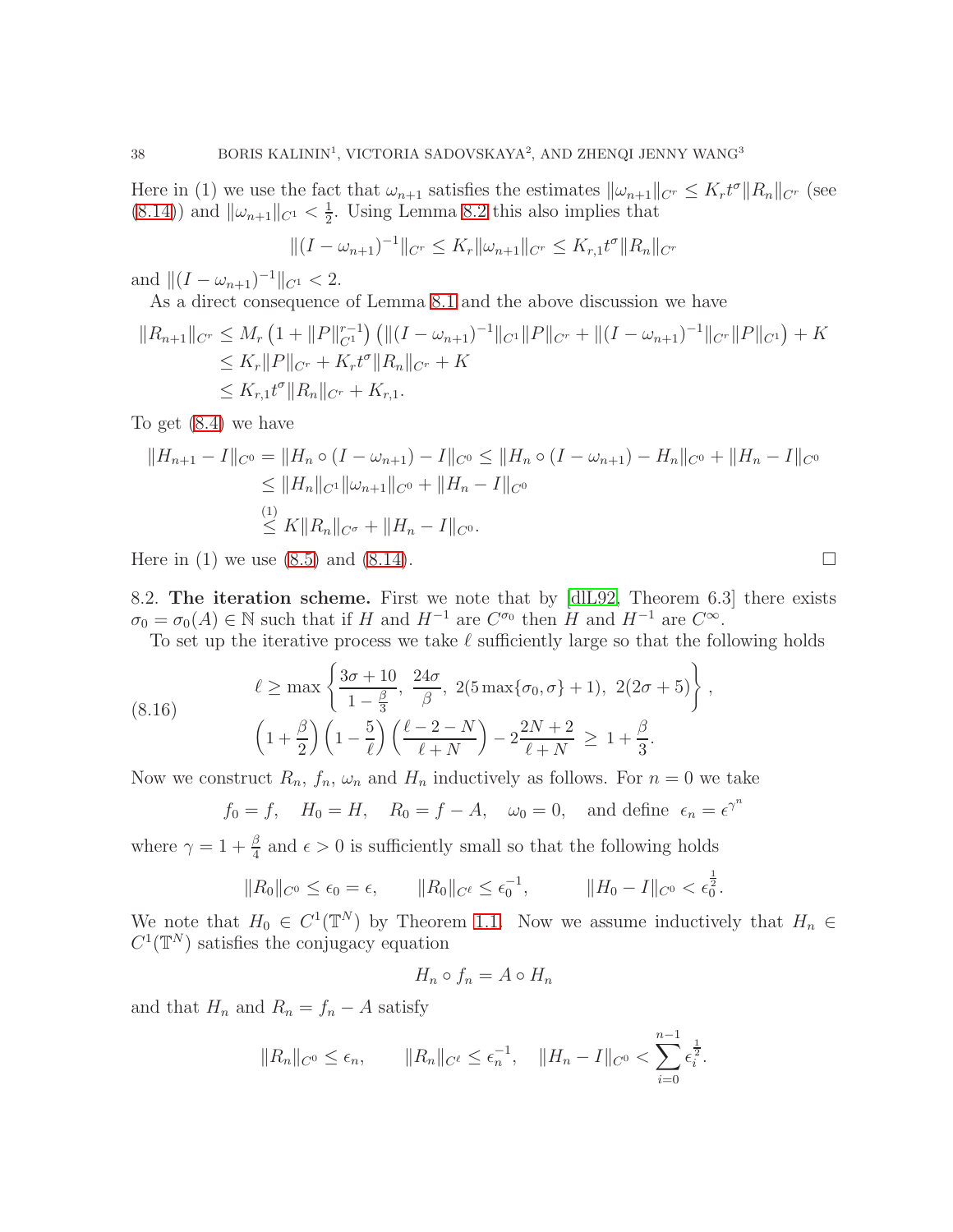By interpolation inequalities we have

<span id="page-38-0"></span>
$$
(8.17) \t\t\t ||R_n||_{C^{\sigma+2}} \leq K_{\ell} ||R_n||_{C^0}^{\frac{\ell-2-\sigma}{\ell}} ||R_n||_{C^{\ell}}^{\frac{2+\sigma}{\ell}} < \epsilon_n^{1-\frac{5+2\sigma}{\ell}} \leq \epsilon_n^{\frac{1}{2}}.
$$

provided  $\ell \geq 2(2\sigma+5)$ . Here, and subsequently, we estimate various constants from above by  $\epsilon_n^{-\frac{1}{\ell}}$ . This can be done since  $\ell$  is fixed, we can take  $\epsilon$  small enough. We also have

<span id="page-38-1"></span>(8.18) 
$$
||H_n - I||_{C^0} < \sum_{i=0}^{n-1} \epsilon_i^{\frac{1}{2}} < \sum_{i=1}^{\infty} (\epsilon^{\frac{1}{4}})^i < 2\epsilon^{\frac{1}{4}}.
$$

Then [\(8.17\)](#page-38-0) and [\(8.18\)](#page-38-1) allow us to use Proposition [8.3](#page-32-1) to obtain the new iterates  $R_{n+1}$ ,  $f_{n+1}, \omega_{n+1}$  and  $H_{n+1}$ . Now we show that these iterates satisfy the inductive assumption and establish appropriate convergence.

# 8.3. Inductive estimates and convergence.

We use Proposition [8.3](#page-32-1) with  $t_n = \epsilon_n^{-\frac{3}{\ell}}$  and  $l = \ell$ .

(1)  $C^{\ell}$  estimate for  $R_{n+1}$ 

$$
||R_{n+1}||_{C^{\ell}} \le K_{\ell}t_n^{\sigma}||R_n||_{C^{\ell}} + K_{\ell} \le K_{\ell}\epsilon_n^{-\frac{3\sigma}{\ell}}(\epsilon_n^{-1} + 1)
$$
  
 $< \epsilon_n^{-1-\frac{\beta}{8}-\frac{3\sigma}{\ell}} \le \epsilon_n^{-1-\frac{\beta}{4}} = \epsilon_{n+1}^{-1},$ 

provided  $\ell \geq \frac{24\sigma}{\beta}$  $\frac{4\sigma}{\beta}$  .

(2)  $C^0$  estimate for  $R_{n+1}$ 

$$
||R_{n+1}||_{C^{0}} \leq K t_{n}^{\sigma} ||R_{n}||_{C^{2}}^{2} + K_{\ell} t_{n}^{-\ell} ||R_{n}||_{C^{\ell}} + K_{\ell} (t_{n}^{-\ell+2} ||R_{n}||_{C^{\ell}} + ||R_{n}||_{C^{2}}^{1+\frac{\beta}{2}})^{\frac{\ell-2-N}{\ell+N}} (t_{n}^{\sigma} ||R_{n}||_{C^{\ell}})^{\frac{2N+2}{\ell+N}} \n\leq K \epsilon_{n}^{2-\frac{3\sigma+10}{\ell}} + K_{\ell} \epsilon_{n}^{3} \epsilon_{n}^{-1} + K_{\ell} (\epsilon_{n}^{\frac{3(\ell-2)}{\ell}} \epsilon_{n}^{-1} + \epsilon_{n}^{(1+\frac{\beta}{2})(1-\frac{5}{\ell})})^{\frac{\ell-2-N}{\ell+N}} (\epsilon_{n}^{-\frac{3\sigma}{\ell}} \epsilon_{n}^{-1})^{\frac{2N+2}{\ell+N}} \n\leq K \epsilon_{n}^{2-\frac{3\sigma+10}{\ell}} + K_{\ell} \epsilon_{n}^{2} + 2K_{\ell} (\epsilon_{n}^{(1+\frac{\beta}{2})(1-\frac{5}{\ell})})^{\frac{\ell-2-N}{\ell+N}} (\epsilon_{n}^{-2})^{\frac{2N+2}{\ell+N}} \n\leq \epsilon_{n}^{2} = \epsilon_{n+1}.
$$

Here in  $(a)$  we use interpolation inequalities:

(8.19) 
$$
||R_n||_{C^2} \leq C||R_n||_{C^0}^{\frac{\ell-2}{\ell}}||R_n||_{C^{\ell}}^{\frac{2}{\ell}} < \epsilon_n^{1-\frac{5}{\ell}};
$$

in (b) we note that

$$
(1+\frac{\beta}{2})(1-\frac{5}{\ell}) < 2(1-\frac{5}{\ell}) < 2-\frac{6}{\ell} \text{ and } \frac{3\sigma}{\ell} < 1.
$$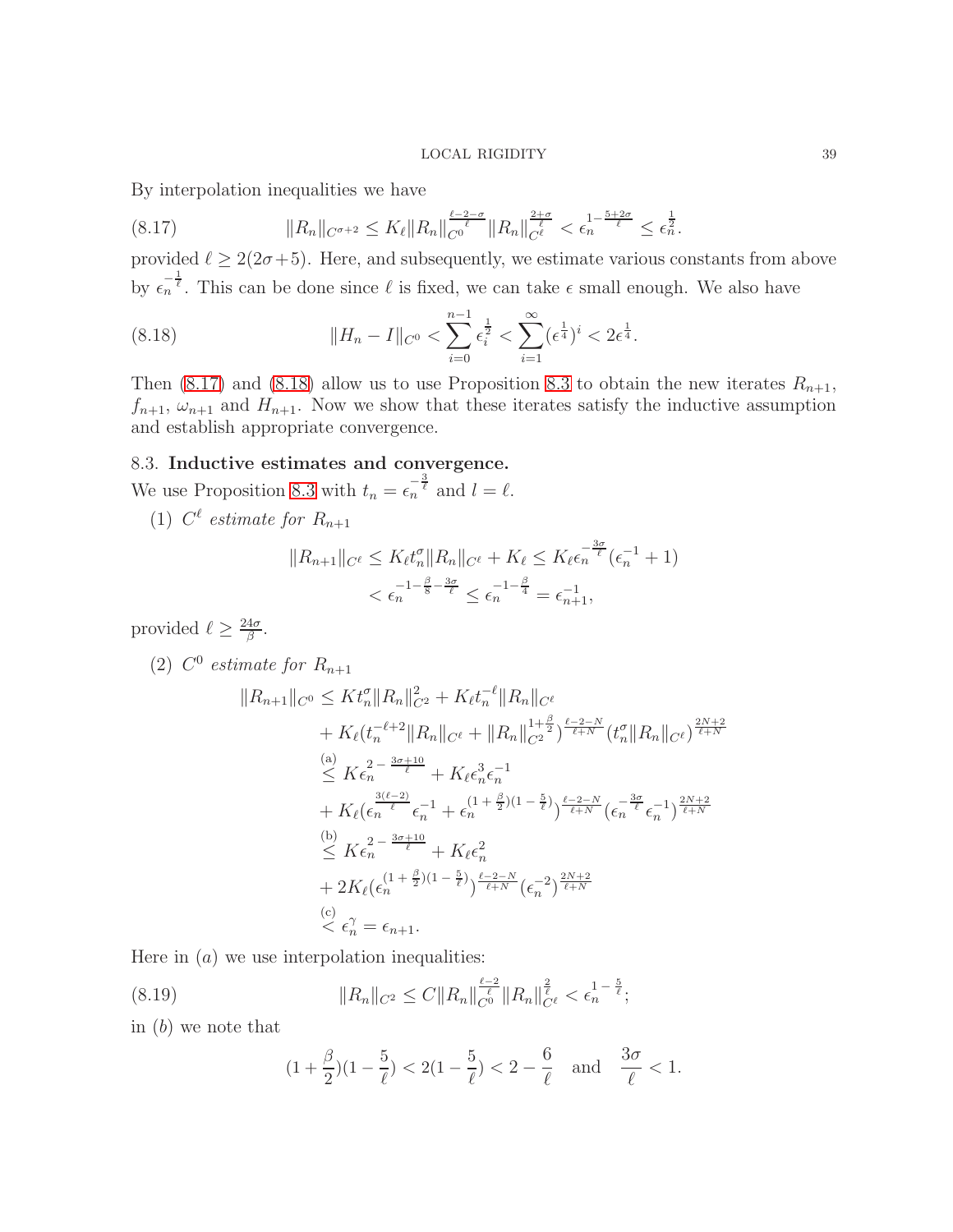Then  $\epsilon_n^{-\frac{3\sigma}{\ell}}\epsilon_n^{-1} < \epsilon_n^{-2}$  and

$$
\max{\{\epsilon_n^{(1+\frac{\beta}{2})(1-\frac{5}{\ell})}, \epsilon_n^{\frac{3(\ell-2)}{\ell}}\epsilon_n^{-1}\}} = \epsilon_n^{(1+\frac{\beta}{2})(1-\frac{5}{\ell})};
$$

in  $(c)$  we use

$$
\epsilon_n^{2-\frac{3\sigma+10}{\ell}}<\epsilon_n^{1+\frac{\beta}{3}},\quad (\epsilon_n^{(1+\frac{\beta}{2})(1-\frac{5}{\ell})})^{\frac{\ell-2-N}{\ell+N}}(\epsilon_n^{-2})^{\frac{2N+2}{\ell+N}}<\epsilon_n^{1+\frac{\beta}{3}},
$$

provided

$$
2 - \frac{3\sigma + 10}{\ell} \ge 1 + \frac{\beta}{3}, \qquad (1 + \frac{\beta}{2})(1 - \frac{5}{\ell})(\frac{\ell - 2 - N}{\ell + N}) - 2\frac{2N + 2}{\ell + N} \ge 1 + \frac{\beta}{3}.
$$

By [\(8.16\)](#page-37-0) and the assumption all inequalities above are satisfied.

(3)  $C^{\sigma_0}$  estimate for  $\omega_{n+1}$ : By interpolation inequalities we have

$$
||R_n||_{C^{\sigma_0}} \leq K_{\ell}||R_n||_{C^0}^{\frac{\ell-\sigma_0}{\ell}}||R_n||_{C^{\ell}}^{\frac{\sigma_0}{\ell}} < \epsilon_n^{1-\frac{2\sigma_0+1}{\ell}}.
$$

Hence we have

<span id="page-39-3"></span>
$$
(8.20) \t\t ||\omega_{n+1}||_{C^{\sigma_0}} \leq K t_n^{\sigma} ||R_n||_{C^{\sigma_0}} \leq K \epsilon_n^{-\frac{3\sigma}{\ell}} \epsilon_n^{1-\frac{2\sigma_0+1}{\ell}} < \epsilon_n^{\frac{1}{2}},
$$

provided

$$
-\frac{3\sigma}{\ell} + 1 - \frac{2\sigma_0 + 1}{\ell} > \frac{1}{2},
$$

which is satisfied for  $\ell > 2(5 \max{\lbrace \sigma_0, \sigma \rbrace} + 1)$ .

(4)  $C^0$  estimate for  $H_{n+1}$ : By [\(8.17\)](#page-38-0) we have

$$
||H_{n+1} - I||_{C^0} \le K||R_n||_{C^{\sigma}} + ||H_n - I||_{C^0} < K\epsilon_n^{\frac{1}{1-\frac{5+2\sigma}{\ell}}} + \sum_{i=0}^{n-1} \epsilon_n^{\frac{1}{2}} \le \epsilon_n^{\frac{1}{2}} + \sum_{i=0}^{n-1} \epsilon_i^{\frac{1}{2}} = \sum_{i=0}^n \epsilon_i^{\frac{1}{2}}
$$

Consequently, we have

$$
f_{n+1} = \tilde{H}_{n+1}^{-1} \circ \tilde{H}_n^{-1} \circ \cdots \circ \tilde{H}_1^{-1} \circ f \circ \tilde{H}_1 \circ \cdots \circ \tilde{H}_{n+1}
$$
  
=  $\mathfrak{L}_{n+1}^{-1} \circ f \circ \mathfrak{L}_{n+1}$ 

where  $\tilde{H}_i = I - \omega_i$ ,  $1 \leq i \leq n+1$ ; and  $\mathfrak{L}_{n+1} = \tilde{H}_1 \circ \cdots \circ \tilde{H}_{n+1}$ .

Finally, [\(8.20\)](#page-39-3) implies that  $\mathfrak{L}_n$  converges in  $C^{\sigma_0}$  topology to a  $C^{\sigma_0}$  diffeomorphism H, which is a conjugacy between f and A. By [\[dlL92,](#page-40-2) Theorem 6.3] and the choice of  $\sigma_0$  we conclude that H is a  $C^{\infty}$  diffeomorphism.

### **REFERENCES**

- <span id="page-39-0"></span>[A67] D. Anosov. Geodesic Flows on Closed Riemannian Manifolds with Negative Curvature. Proceedings of Steklov Institute of Mathematics, 1967, 90.
- <span id="page-39-2"></span>[ASV13] A. Avila, J. Santamaria, M. Viana. *Holonomy invariance: rough regularity and applications to* Lyapunov exponents. Asterisque 358 (2013), 13-74.
- <span id="page-39-1"></span>[BV04] C. Bonatti, M. Viana. Lyapunov exponents with multiplicity 1 for deterministic products of matrices. Ergodic Theory Dynam. Systems. 24 (2004) 1295-1330.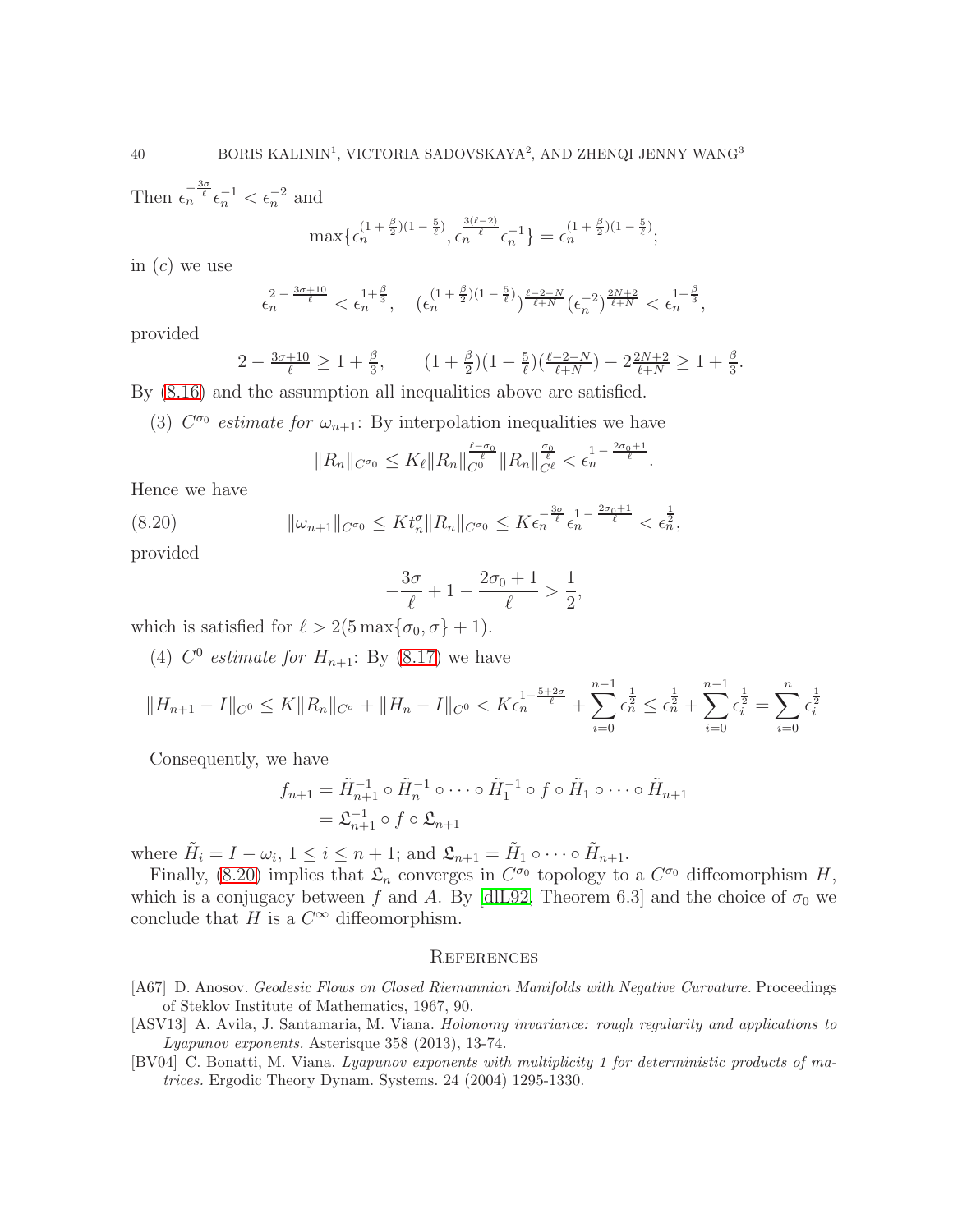- <span id="page-40-13"></span>[DKt10] D. Damjanović and A. Katok. Local rigidity of partially hyperbolic actions. I. KAM method and  $\mathbb{Z}^k$  actions on the torus. Annals of Mathematics 172 (2010), 1805–1858.
- <span id="page-40-0"></span>[dlL87] R. de la Llave. *Invariants for smooth conjugacy of hyperbolic dynamical systems II*. Comm. Math. Phys., 109 (1987), 368-378.
- <span id="page-40-2"></span>[dlL92] R. de la Llave. Smooth conjugacy and SRB measures for uniformly and non-uniformly hyperbolic systems. Comm. Math. Phys., 150 (1992), 289-320.
- <span id="page-40-19"></span>[dlL99] R. de la Llave. A tutorial on KAM theory. In Smooth Ergodic Theory and its Applications (Seattle, WA, 1999), Proc. Sympos. Pure Math. 69, Amer. Math. Soc., Providence, RI, 2001, pp. 175-292.
- <span id="page-40-3"></span>[dlL02] R. de la Llave. Rigidity of higher-dimensional conformal Anosov systems. Ergodic Theory Dynam. Systems, 22 (2002), no. 6, 1845–1870.
- <span id="page-40-5"></span>[dlL04] R. de la Llave. Further rigidity properties of conformal Anosov systems. Ergodic Theory Dynam. Systems, 24 (2004), no. 5, 1425–1441.
- <span id="page-40-1"></span>[dlLM88] R. de la Llave, R. Moriyón. Invariants for smooth conjugacy of hyperbolic dynamical systems IV. Commun. Math. Phys., 116 (1988), 185-192.
- <span id="page-40-20"></span>[dlLO98] R. de la Llave and R. Obaya. Regularity of the composition operator in spaces of Hölder functions. Discrete and Continuous Dynamical Systems. 5 (1999), no. 1, 157-184.
- <span id="page-40-11"></span>[dW21] Jonathan De Witt Local Lyapunov spectrum rigidity of nilmanifold automorphisms. J. Modern Dynamics 17 (2021): 65-109.
- <span id="page-40-8"></span>[G08] A. Gogolev. Smooth conjugacy of Anosov diffeomorphisms on higher dimensional tori. J. Modern Dynamics, 2, no. 4, 645-700 (2008).
- <span id="page-40-12"></span>[G17] A. Gogolev. Bootstrap for local rigidity of Anosov automorphisms of the 3-torus. Comm. Math. Phys., 352, no. 2, 439-455 (2017).
- <span id="page-40-7"></span>[GG08] A. Gogolev and M. Guysinski.  $C^1$ -differentiable conjugacy of Anosov diffeomorphisms on three dimensional torus. DCDS-A, 22, no. 1/2, 183-200 (2008).
- <span id="page-40-9"></span>[GKS11] A. Gogolev, B. Kalinin, V. Sadovskaya. Local rigidity for Anosov automorphisms. Math. Research Letters, 18 (2011), no. 05, 843-858.
- <span id="page-40-10"></span>[GKS20] A. Gogolev, B. Kalinin, V. Sadovskaya. Local rigidity of Lyapunov spectrum for toral automorphisms. Israel J. Math., 238 (2020), 389-403.
- <span id="page-40-22"></span>[Ha82] R. S. Hamilton. The inverse function theorem of Nash and Moser. Bull. Amer. Math. Soc. (N.S.), 7 (1982), 65-222.
- <span id="page-40-16"></span>[HPS77] M. Hirsch, C. Pugh, M. Shub. Invariant manifolds. Springer-Verlag, New York, 1977.
- <span id="page-40-15"></span>[K11] B. Kalinin. Livšic theorem for matrix cocycles. Annals of Mathematics, 173 (2011), no. 2, 1025-1042.
- <span id="page-40-4"></span>[KS03] B. Kalinin, V. Sadovskaya. On local and global rigidity of quasiconformal Anosov diffeomorphisms. J. Institute of Mathematics of Jussieu, 2 (2003), no. 4, 567-582.
- <span id="page-40-6"></span>[KS09] B. Kalinin, V. Sadovskaya. On Anosov diffeomorphisms with asymptotically conformal periodic data. Ergodic Theory Dynam. Systems, 29 (2009), 117-136.
- <span id="page-40-14"></span>[KS13] B. Kalinin, V. Sadovskaya. Cocycles with one exponent over partially hyperbolic systems. Geometriae Dedicata, Vol. 167, Issue 1 (2013), 167-188.
- <span id="page-40-17"></span>[KK18] M. Korobkov and J. Kristensen. The Trace Theorem, the Luzin N and Morse-Sard Properties for the Sharp Case of Sobolev-Lorentz Mappings. J Geom Anal (2018) 28:2834-2856.
- <span id="page-40-21"></span>[La93] V. F. Lazutkin, KAM Theory and Semiclassical Approximations to Eigenfunctions, Ergeb. Math. Grenzgeb. 24, Springer-Verlag, New York, 1993.
- <span id="page-40-18"></span>[Le84] F. Ledrappier. *Propriétés ergodiques des mesures de Sinaï*. Inst. Hautes Etudes Sci. Publ. Math. No. 59 (1984), 163-188.
- [Liv72] A. N. Livšic. *Cohomology of dynamical systems*. Math. USSR Izvestija 6, 1278-1301, 1972.